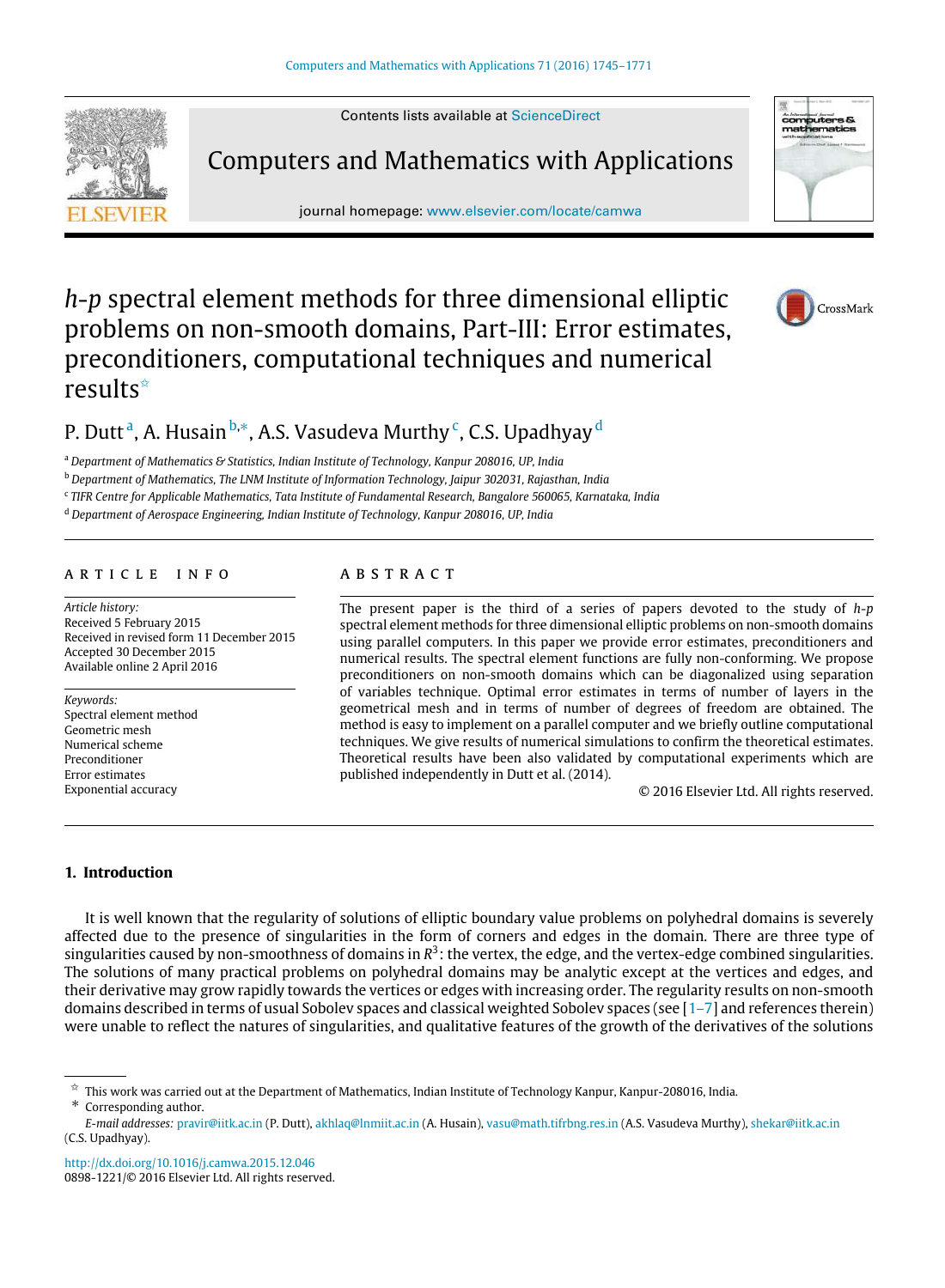were missing. The regularity results of Babuška and Guo [\[8](#page-26-1)[,9\]](#page-26-2) in terms of countably weighted Sobolev spaces and countably normed spaces with dynamical weights in the neighbourhoods of vertices, edges and vertex-edges over polyhedral domains address these issues and proved to be the foundation stones for comprehensive study of the regularity theory for solving elliptic problems in three-dimensional non-smooth domain arising from mechanics and engineering. Recently, Costabel and coworkers settled the proof of the analytic regularity estimates  $[10,11]$  $[10,11]$  using anisotropic weighted Sobolev spaces introduced in [\[8](#page-26-1)[,9\]](#page-26-2) by filling the gap which was left over by Babuška and Guo.

The *h*-*p* version of the finite element method (FEM) for elliptic problems was proposed in the mid 80ies by Babuška and his coworkers for solving problems in structural mechanics. The *h*-*p* version simultaneously refines the mesh and increases the polynomial degree to solve problems on non-smooth domains and achieve optimal convergence. The *h*-*p* version of Spectral Element Method (SEM) is a new development of the FEM which employ global polynomials of higher degree in order to recover the so called *spectral/exponential convergence*. It is well established that SEM deliver exponential convergence for elliptic problems on smooth domains and have been successfully implemented in practical problems (see  $[12-14]$  and references therein). However, in many engineering and scientific applications we require the numerical solutions of elliptic boundary value problems in non-smooth domains which give rise to singularities in the solution. In such cases the accuracy of the solution obtained by SEM deteriorates and we need to devise an efficient numerical scheme to capture the spectral accuracy.

In [\[15–18\]](#page-26-6) we proposed a non-conforming *h*-*p* spectral element method to solve elliptic boundary value problems on non-smooth domains in  $R^3$ . To formulate the numerical scheme we minimize a functional over the space of spectral element functions which is the sum of a weighted squared norm of the residuals in the partial differential equations and the squared norm of the residuals in the boundary conditions in fractional Sobolev spaces and enforce continuity by adding a term which measures the jump in the function and its derivatives at inter-element boundaries in fractional Sobolev norms suitably weighted, to the functional being minimized.

The method is essentially a least-squares collocation method as formulated in [\[19,](#page-26-7)[20\]](#page-26-8) in two dimensions and to obtain the solution we need to solve the normal equations corresponding to the least-squares formulation. We apply Preconditioned Conjugate Gradient Method (PCGM) to solve normal equations. In this paper we show that the residual in the normal equations can be computed inexpensively without having to compute and store mass and stiffness matrices. Moreover, we show that a preconditioner can be defined for the quadratic form corresponding to the minimization problem. The preconditioner is obtained in the same way as the residuals in the normal equations, but with homogeneous boundary data and the homogeneous form of the partial differential equation. Hence, the algorithm for the preconditioner is quite simple and easy to implement. We prove that our preconditioners are spectrally equivalent to new quadratic forms which can be diagonalized using separation of variables and therefore easy to invert.

This paper is the third of a series of papers devoted to the study of *h*-*p* spectral element methods for three dimensional elliptic problems on non-smooth domains using parallel computers. In this paper we use differentiability (regularity) estimates and stability estimates of [\[15,](#page-26-6)[16\]](#page-26-9) to describe parallel preconditioners, computational complexity and prove optimal error estimates for *h*-*p* version of the spectral element method for elliptic problems on polyhedral domains containing singularities. Numerical results for problems with analytic and singular solutions are presented to verify the theory and analyse the performance of our method.

The first paper [\[15\]](#page-26-6) deals with the regularity of the solution in the neighbourhoods of vertices, edges and vertex-edges and describe the stability theorem. The second paper [\[16\]](#page-26-9) addresses proof of the stability theorem. Results of numerical experiments that have been performed to validate the theoretical estimates are presented in [\[17\]](#page-26-10).

Throughout this paper  $(x_1, x_2, x_3)$ ,  $(\rho, \phi, \theta)$  and  $(r, \theta, x_3)$  denote the Cartesian, the spherical and the cylindrical coordinates respectively. The scope of this paper is as follows. In Section [2,](#page-1-0) we shall quote the notations and definitions introduced in [\[15\]](#page-26-6) and recall our main stability theorem, proved in [\[16\]](#page-26-9), for a non-conforming *h*-*p* spectral element method. Error estimates are obtained in Section [3](#page-9-0) and it is shown that the error decays exponentially with respect to the number of layers in the geometric mesh and the number of degrees of freedom in each variable on each element. Preconditioners on regular as well as singular regions are discussed in Section [4,](#page-14-0) where we show that there exists a new diagonal preconditioner using separation of variables technique. Section [5,](#page-19-0) gives a brief description of computational techniques and numerical results are presented in Section [6.](#page-20-0) Concluding remarks are given in Section [7.](#page-24-0)

## <span id="page-1-0"></span>**2. Preliminaries**

Let  $\Omega$  denote a polyhedron in  $R^3$ , as shown in [Fig. 1\(](#page-2-0)a). Let  $\Gamma_i$ ,  $i \in I = \{1, 2, ..., I\}$ , be the faces of the polyhedron. Let  $\mathcal D$ be a subset of *I* and  $\mathcal{N} = I \setminus \mathcal{D}$ . We impose Dirichlet boundary conditions on the faces  $\Gamma_i$ ,  $i \in \mathcal{D}$  and Neumann boundary conditions on the faces  $\Gamma_j$ ,  $j \in \mathcal{N}$ . Further, let  $\partial \Omega = \Gamma^{[0]} \cup \Gamma^{[1]}$ ,  $\Gamma^{[0]} = \bigcup_{i \in \mathcal{D}} \overline{\Gamma}_i$  and  $\Gamma^{[1]} = \bigcup_{i \in \mathcal{N}} \overline{\Gamma}_i$ . Let us consider the elliptic boundary value problem:

<span id="page-1-1"></span>
$$
Lw = F \quad \text{in } \Omega,
$$
  
\n
$$
w = g^{[0]} \quad \text{for } x \in \Gamma^{[0]},
$$
  
\n
$$
\left(\frac{\partial w}{\partial n}\right)_A = g^{[1]} \quad \text{for } x \in \Gamma^{[1]},
$$
\n(2.1)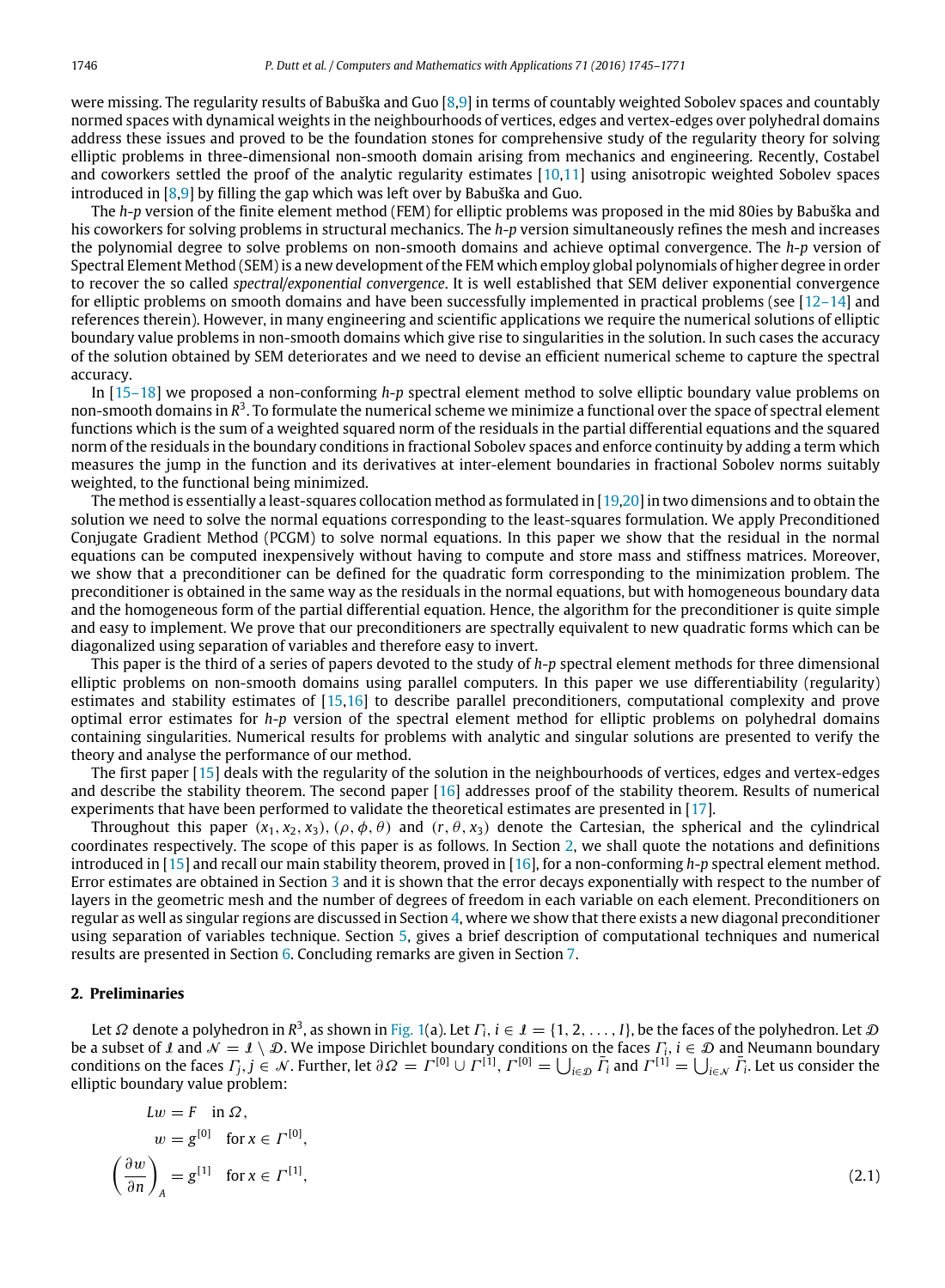<span id="page-2-0"></span>

**Fig. 1.** (a) Polyhedral domain Ω, (b) Vertex neighbourhood Ω<sup>v</sup>, (c) Edge neighbourhood Ω<sup>e</sup>, (d) Vertex-edge neighbourhood Ω<sup>v−e</sup>.

where *n* denotes the outward normal and  $\left(\frac{\partial w}{\partial n}\right)_A$  is the usual conormal derivative. Here, the differential operator

$$
Lw(x) = \sum_{i,j=1}^3 -\frac{\partial}{\partial x_i}(a_{i,j}w_{x_j}) + \sum_{i=1}^3 b_iw_{x_i} + cw
$$

is a strongly elliptic differential operator which satisfies the Lax–Milgram conditions. Moreover,  $A = a_{ij} = a_{ji}$  for all *i*, *j* and the coefficients of the differential operator are analytic. The data *F*,  $g^{[0]}$  and  $g^{[1]}$  are analytic on each open face and  $g^{[0]}$  is continuous on  $\bigcup_{i \in \mathcal{D}} \bar{\Gamma}_i$ .

In [\[15,](#page-26-6)[16\]](#page-26-9) we had decomposed the domain Ω into a regular region, a set of vertex neighbourhoods, a set of edge neighbourhoods and a set of vertex-edge neighbourhoods. To overcome the singularities which arise in the neighbourhoods of the vertices, vertex-edges and edges we use local systems of coordinates introduced in [\[15\]](#page-26-6). These local coordinates are modified versions of spherical and cylindrical coordinate systems in their respective neighbourhoods. Away from these neighbourhoods standard Cartesian coordinates are used in the regular region of the polyhedron. [Table 1](#page-3-0) summarizes the system of coordinates used in various regions of the polyhedron  $\Omega$ . For details we refer to [\[15\]](#page-26-6).

We now briefly recall the notations, definitions and description of various neighbourhoods of vertices and edges of the polyhedron  $\Omega$  (see [\[15\]](#page-26-6) for more details). Let  $\Gamma_i$ ,  $i \in \mathcal{I} = \{1, 2, \ldots, I\}$ , be the faces (open),  $S_i$ ,  $j \in \mathcal{I} = \{1, 2, \ldots, I\}$ , be the edges and  $A_k$ ,  $k \in \mathcal{K} = \{1, 2, ..., K\}$ , be the vertices of the polyhedron. We shall also denote an edge by *e*, where  $e \in \mathscr{E} = \{S_1, S_2, \ldots, S_j\}$ , the set of edges, and a vertex by v where  $v \in \mathscr{V} = \{A_1, A_2, \ldots, A_k\}$ , the set of vertices. Now consider a vertex v and let *e* denote one of the edges passing through it, which we assume to coincide with  $x_3$  axis. Let  $\phi$ denote the angle which  $x = (x_1, x_2, x_3)$  makes with the  $x_3$  axis. By  $\Omega^v$ , we denote the vertex neighbourhood of the vertex v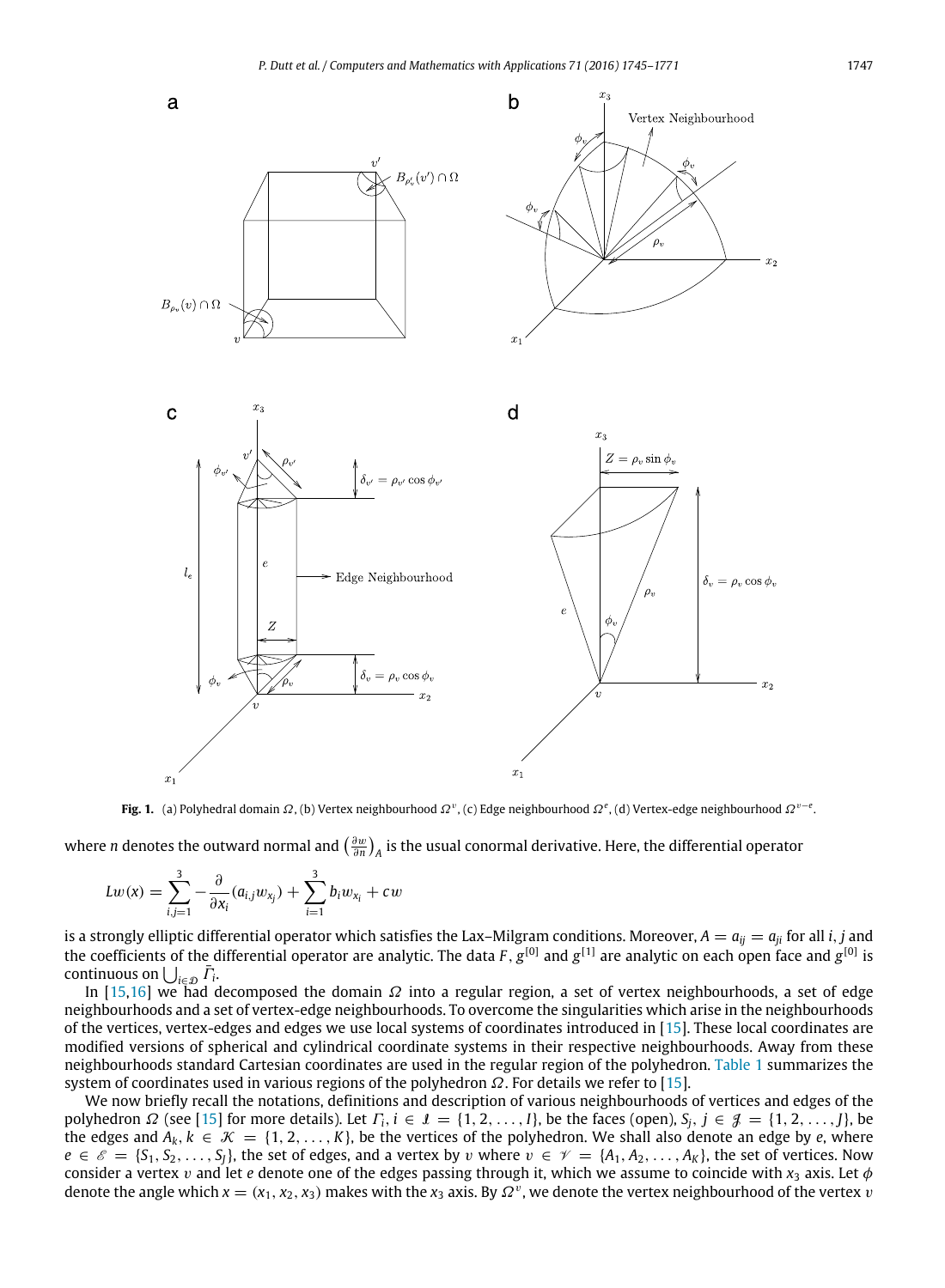<span id="page-3-0"></span>

| Table 1                                                   |  |
|-----------------------------------------------------------|--|
| System of coordinates used in various parts of $\Omega$ . |  |

| Region                                                                             | Coordinates                                                                                                                                                                                                                    | Tvpe                                                                       |
|------------------------------------------------------------------------------------|--------------------------------------------------------------------------------------------------------------------------------------------------------------------------------------------------------------------------------|----------------------------------------------------------------------------|
| Regular<br>Vertex neighbourhood<br>Edge neighbourhood<br>Vertex-edge neighbourhood | $X_1, X_2, X_3$<br>$x_1^v = \phi, x_2^v = \theta, x_3^v = \chi = \ln \rho$<br>$x_1^e = \tau = \ln r, x_2^e = \theta, x_3^e = x_3$<br>$x_1^{v-e} = \psi = \ln(\tan \phi), x_2^{v-e} = \theta,$<br>$x_2^{v-e} = \zeta = \ln x_3$ | Standard Cartesian<br>Modified spherical<br>Modified cylindrical<br>Hybrid |

defined by

$$
\mathfrak{Q}^v=\left(B_{\rho_v}(v)\setminus\bigcup_{e\in\mathscr{E}^v}\overline{\mathscr{V}_{\rho_v,\phi_v}(v,e)}\right)\bigcap\mathfrak{Q},
$$

where  $B_{\rho_v}(v) = \{x : dist(x, v) < \rho_v\}$  and  $\mathcal{V}_{\rho_v, \phi_v}(v, e) = \{x \in \Omega : 0 < dist(x, v) < \rho_v, 0 < \phi < \phi_v\}$ , where  $\phi_v$  is a constant. For every vertex  $v, \rho_v$  and  $\phi_v$  are chosen so small that  $B_{\rho_v}(v) \cap B_{\rho_{v'}}(v') = \emptyset$  if the vertices  $v$  and  $v'$  are distinct and  $\mathscr{V}_{\rho_v,\phi_v}(v,e') \bigcap \mathscr{V}_{\rho_v,\phi_v}(v,e'') = \emptyset$  if *e'and e'' are distinct edges having v as a common vertex. Moreover,*  $\rho_v$  *and*  $\phi_v$  *are* chosen so that  $\rho_v \sin(\phi_v) = Z$ , a constant for all  $v \in V$ , the set of vertices.

Next, let *e* denote an edge, which we assume to coincide with the  $x_3$  axis, whose end points are the vertices  $v$  and  $v'$ . Then we define the edge neighbourhood of the edge *e* denoted as Ω*<sup>e</sup>* shown in [Fig. 1\(](#page-2-0)c) by

 $\Omega^{e} = \{x \in \Omega : \delta_{v} < x_{3} < l_{e} - \delta_{v'}, \ 0 < r < Z\},\$ 

where  $l_e$  is the length of the edge  $e$ ,  $\delta_v = \rho_v \cos(\phi_v)$ ,  $\delta_{v'} = \rho_{v'} \cos(\phi_{v'})$  and  $r = \sqrt{x_1^2 + x_2^2}$ .

Now, by Ωv−*<sup>e</sup>* we denote the vertex-edge neighbourhood of the vertex v and the edge *e* shown in [Fig. 1\(](#page-2-0)d) defined by

$$
\Omega^{\nu-e}=\left\{x\in\Omega:0<\phi<\phi_v,0
$$

Finally,  $\Omega^r$  denote the portion of the polyhedron  $\Omega$  obtained after the closure of the vertex-neighbourhoods, edge neighbourhoods and vertex-edge neighbourhoods have been removed from it. Thus let

$$
\varDelta = \left\{\bigcup_{v \in \mathscr{V}} \overline{\varOmega}^v \right\} \cup \left\{\bigcup_{e \in \mathscr{E}} \overline{\varOmega}^e \right\} \cup \left\{\bigcup_{v-e \in \mathscr{V}-\mathscr{E}} \overline{\varOmega}^{v-e} \right\}.
$$

Then

$$
\Omega^r=\Omega\setminus\Delta.
$$

Unless otherwise stated, as in Babuška and Guo [\[8](#page-26-1)[,9\]](#page-26-2) we let  $w(x^v)$ ,  $w(x^{v-e})$ ,  $w(x^e)$  denote  $w(x(x^v))$ ,  $w(x(x^{v-e}))$ ,  $w(x(x^e))$ respectively. Similar notation is being used for the spectral element functions  $u(x^v)$ ,  $u(x^{v-e})$ ,  $u(x^e)$  etc. in the ensuing sections.

## *2.1. Spectral element functions*

A set of non-conforming spectral element functions which are a sum of tensor products of polynomials in their respective coordinates are defined on the elements in the regular and singular regions of the domain Ω. Let *N* denote the number of refinements in the geometrical mesh and *W* denote an upper bound on the polynomial degree. We shall assume that *N* is proportional to *W*. We remark that throughout the paper  $\frac{1}{N}$  and *W* refers to *h* and *p* respectively for notational uniformity.

In  $[15,16]$  $[15,16]$  we had further divided each of the elements in the regular region, vertex neighbourhoods, edge neighbourhoods and vertex-edge neighbourhoods into still smaller elements as curvilinear hexahedrons, tetrahedrons and prisms using a geometric mesh [\(Fig. 2\)](#page-4-0) and by virtue of the fact that a tetrahedron can be split into four hexahedrons [\[21,](#page-26-11)[22\]](#page-26-12) and a prism can be split into three hexahedrons we can assume that all our elements are hexahedrons to keep the presentation simple.

Let us first consider the regular region  $\varOmega^r$  . The regular region  $\varOmega^r$  is divided into  $N_r$  curvilinear hexahedrons, tetrahedrons and prisms. Let  $\Omega^r_l$  be one of the elements into which  $\Omega^r$  is divided [\(Fig. 2\(](#page-4-0)a)), which we shall assume is a curvilinear hexahedron. Let *Q* denote the standard cube  $Q = (-1, 1)^3$ . Then there is an analytic map  $M_l^r$  from *Q* to  $\Omega_l^r$  which has an analytic inverse. Let  $\{ \Gamma_{l,i}^r \}_{1 \leq i \leq n_l^r}$  be the faces of  $\Omega_l^r$ . The map  $M_l^r$  is of the form

$$
x = M_l^r(\lambda_1, \lambda_2, \lambda_3)
$$

where  $(\lambda_1, \lambda_2, \lambda_3) \in Q$ , the master cube. Define the spectral element function  $u_l^r$  on  $\Omega_l^r$  by

$$
u_l^r(\lambda) = \sum_{i=0}^W \sum_{j=0}^W \sum_{k=0}^W \alpha_{i,j,k} \lambda_1^i \lambda_2^j \lambda_3^k.
$$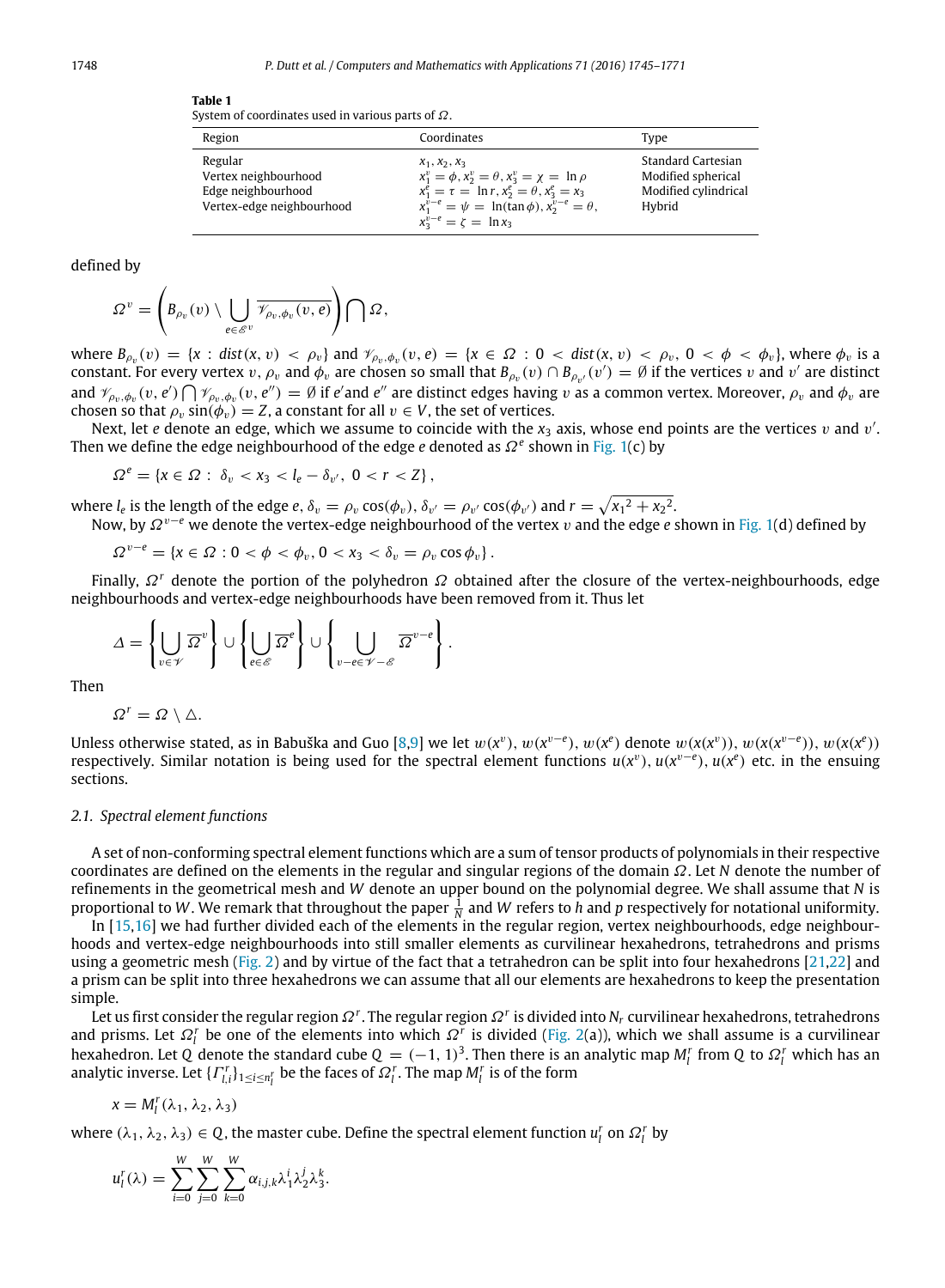<span id="page-4-0"></span>

**Fig. 2.** (a) Elements in Ω<sup>r</sup>, Geometric mesh and elements in the (b) vertex neighbourhood Ω<sup>v</sup>, (c) vertex-edge neighbourhood Ω<sup>v−*e*</sup> and (d) edge neighbourhood Ω*<sup>e</sup>* .

Let v be one of the vertices of  $\Omega$ . In [Fig. 1\(](#page-2-0)a) the vertex neighbourhood  $\Omega^v$  is shown. Let  $S^v$  denote the intersection of the surface of the sphere  $B_{\rho_v}(v)$  with  $\bar{\Omega}^v$ , i.e.

$$
S^v = \left\{ x \in \bar{\Omega}^v : \text{dist}(x, v) = \rho_v \right\}.
$$

We divide the surface  $S^v$  into a set of triangular and quadrilateral elements as shown in [Fig. 3.](#page-5-0) Let  $S^v_j$  denote these elements where  $1 \le j \le I_v$ . Here,  $I_v$  denotes a fixed constant. We now divide  $\Omega^v$  into  $N_v = I_v(N + 1)$  curvilinear hexahedrons and prisms  $\{\Omega_l^v\}_{1 \leq l \leq N_v}$  [\(Fig. 2\(](#page-4-0)b)), where  $\Omega_l^v$  is of the form

$$
\Omega_l^v = \left\{ x : \ (\phi, \theta) \in S_j^v, \ \rho_k^v < \rho < \rho_{k+1}^v \right\}
$$

for  $1 \leq j \leq I_v$  and  $0 \leq k \leq N$ . Here,  $\rho_k^v = \rho_v(\mu_v)^{N+1-k}$  and  $0 < \mu_v < 1$  for  $1 \leq k \leq N+1$ . Moreover,  $\rho_0^v = 0$ .

Let  $\tilde{\Omega}^v_l$  denote the image of the element  $\Omega^v_l$  in  $x^v$  coordinates. Then the geometric mesh  $\{\Omega^v_l\}_{1\leq l\leq N_v},$  is mapped to a quasi-uniform mesh  $\{\tilde{\Omega}_{l}^{v}\}_{1\leq l\leq N_{v}}$ , except that the corner elements

 $\Omega_l^v = \left\{ x : (\phi, \theta) \in S_j^v, 0 < \rho < \rho_1^v \right\}$ 

are mapped to the semi-infinite elements

$$
\tilde{\Omega}_l^v = \left\{ x^v : (\phi, \theta) \in S_j^v, -\infty < \chi < \ln \rho_1^v \right\}.
$$

If  $\tilde{\Omega}_{l}^{v}$  is a corner element of the form

 $\tilde{\Omega}_{l}^{v} = \left\{x^{v} : (\phi, \theta) \in S_{j}^{v}, -\infty < \chi < \ln \rho_{1}^{v}\right\}$ 

then we define  $u_l^v(x^v) = u_0^v$ , where  $u_0^v$  is a constant.

Now there is an analytic map  $M_l^v$  from Q, the master cube to  $\tilde Q_l^v$ , which has an analytic inverse. Here, the map  $M_l^v$  is of the form

$$
x^v = M_l^v(\lambda_1, \lambda_2, \lambda_3).
$$

We define the spectral element function  $u_l^v$  on  $\tilde{\Omega}_l^v$  (which is not a corner element) by

$$
u_l^v(\lambda)=\sum_{t=0}^{W_l}\sum_{s=0}^{W_l}\sum_{r=0}^{W_l}\beta_{r,s,t}\lambda_1^r\lambda_2^s\lambda_3^t.
$$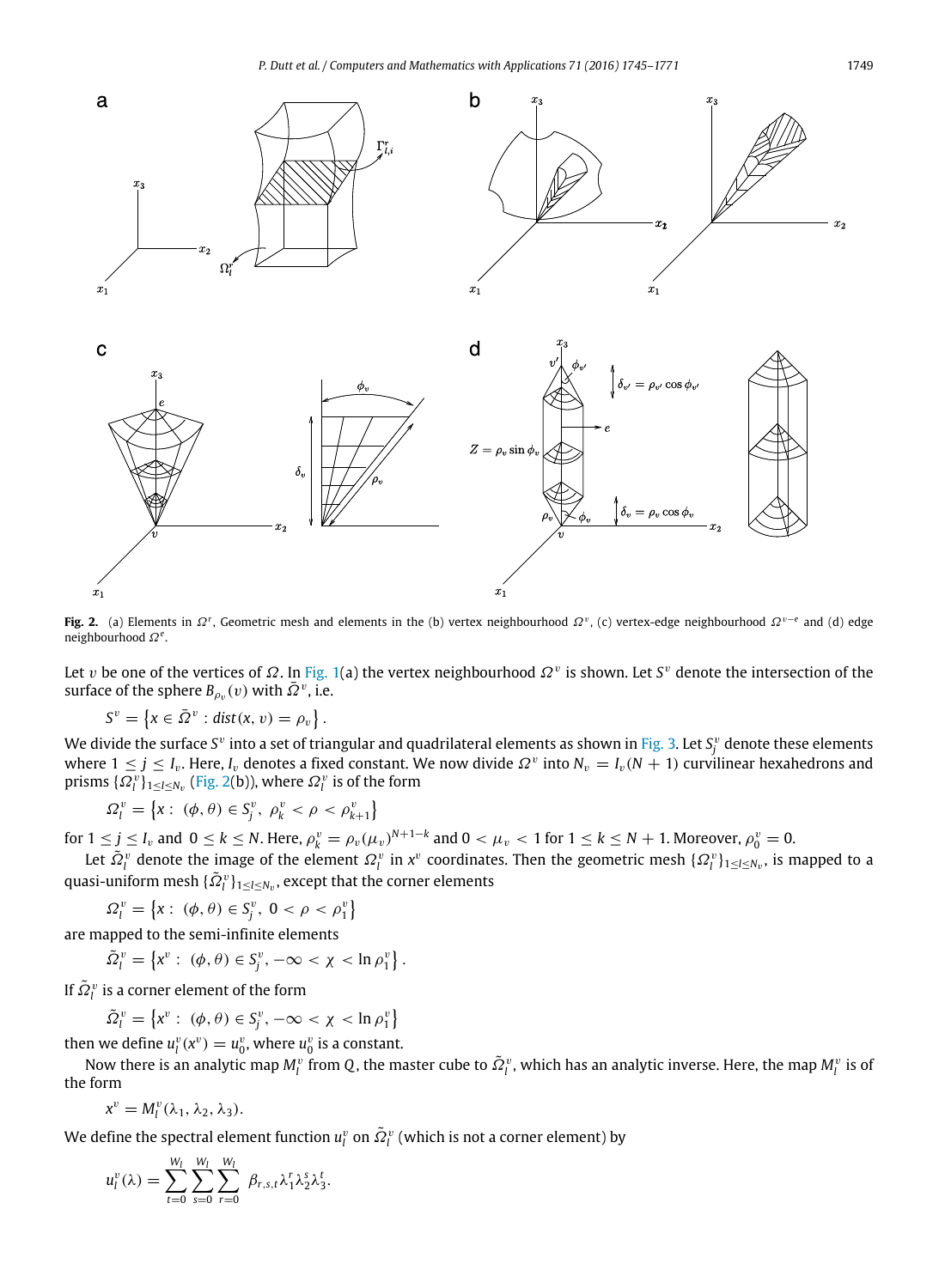<span id="page-5-0"></span>

Fig. 3. Mesh imposed on the spherical boundary S<sup>v</sup>.

Here,  $1 \leq W_l \leq W$ . Moreover, as in [\[23\]](#page-26-13),  $W_l = [\mu_1 i]$  for  $1 \leq i \leq N$ , where  $\mu_1 > 0$  is a degree factor. Hereafter, [a] denotes the greatest positive integer  $\leq a$ .

Next, we define the spectral element function in the vertex-edge neighbourhoods. Let v−*<sup>e</sup>* denote one of the vertex-edges of <sup>Ω</sup>. Here, <sup>v</sup> <sup>−</sup> *<sup>e</sup>* <sup>∈</sup> <sup>V</sup> <sup>−</sup> <sup>E</sup>, the set of vertex-edges of <sup>Ω</sup>. Let <sup>Ω</sup>v−*<sup>e</sup>* denote the vertex-edge neighbourhood corresponding to the vertex-edge  $v - e$  shown in [Fig. 1\(](#page-2-0)d) defined by

$$
\Omega^{\nu-e} = \{x \in \Omega: \ 0 < x_3 < \delta_{\nu}, 0 < \phi < \phi_{\nu}\}.
$$

Here,  $\delta_v = \rho_v \cos \phi_v$ . We divide  $\Omega^{v-e}$  into  $N_{v-e}$  elements  $\Omega_l^{v-e}$ ,  $l = 1, 2, ..., N_{v-e}$  as follows:<br>We impose a geometrical mesh on  $\Omega^{v-e}$  [\(Fig. 2\(](#page-4-0)c)) by defining

$$
(x_3)_0 = 0
$$
 and  $(x_3)_i = \delta_v(\mu_v)^{N+1-i}$ 

for  $1 \le i \le N + 1$ . Let  $\zeta_i^{v-e} = \ln((x_3)_i)$  for  $0 \le i \le N + 1$ .

Let us introduce points  $\phi_0^{v-e}, \ldots, \phi_{N+1}^{v-e}$  such that  $\phi_0^{v-e} = 0$  and  $\tan \phi_i^{v-e} = \mu_e^{N+1-i} \tan(\phi_v)$ , for  $1 \le i \le N+1$ ,  $0 < \mu_e < 1$ . Thus, we impose a geometrical mesh on  $\phi$  with mesh ratio  $\mu_e$ .

Finally,  $\theta_l^{v-\tilde{e}} < \theta < \theta_u^{v-e}$ . A quasi-uniform mesh

$$
\theta_l^{v-e} = \theta_0^{v-e} < \theta_1^{v-e} < \cdots < \theta_{l_{v-e}}^{v-e} = \theta_u^{v-e}
$$

## is imposed in  $\theta$ .

Let  $\tilde{\Omega}^{v-e}$  be the image of  $\Omega^{v-e}$  in  $x^{v-e}$  coordinates. Thus,  $\tilde{\Omega}^{v-e}$  is divided into  $N_{v-e} = I_{v-e}(N + 1)^2$  hexahedrons  $\{\tilde{\Omega}_{l}^{v-e}\}_{l=1,...,N_{v-e}}$ , where

$$
\tilde{\Omega}_l^{v-e} = \left\{ x^{v-e} : \psi_i^{v-e} < \psi < \psi_{i+1}^{v-e}, \ \theta_j^{v-e} < \theta < \theta_{j+1}^{v-e}, \ \zeta_k^{v-e} < \zeta < \zeta_{k+1}^{v-e} \right\}.
$$

We now define the spectral element functions on the elements in  $\tilde{\Omega}^{v-e}$ . Consider an element

$$
\tilde{\Omega}_l^{v-e} = \left\{ x^{v-e} : \psi_i^{v-e} < \psi < \psi_{i+1}^{v-e}, \ \theta_j^{v-e} < \theta < \theta_{j+1}^{v-e}, \ -\infty < \zeta < \zeta_l^{v-e} \right\}.
$$

Then on  $\tilde{\Omega}^{v-e}_{l}$  we define

$$
u_l^{v-e}=u_0^{v-e}=u_0^v
$$

where  $u_0^v$  is the same constant as for the spectral element function  $u_l^v$  defined on the corner element

$$
\tilde{\Omega}_l^v = \left\{ x^v : (\phi, \theta) \in S_j^v, -\infty < \chi < \ln(\rho_1^v) \right\}.
$$

Next, we consider the element

$$
\tilde{\Omega}^{v-e}_l = \left\{ x^{v-e} : -\infty < \psi < \psi^{v-e}_1, \ \theta^{v-e}_j < \theta < \theta^{v-e}_{j+1}, \ \zeta^{v-e}_k < \zeta < \zeta^{v-e}_{k+1} \right\}, \quad k \ge 1.
$$

Then on  $\tilde{\Omega}_l^{v-e}$  we define

$$
u_l^{v-e}(x^{v-e})=\sum_{t=0}^{W_l}\beta_t\zeta^t.
$$

Here,  $1 \leq W_l \leq W$ . Moreover,  $W_l = [\mu_2 k]$  for  $1 \leq k \leq N$ , where  $\mu_2 > 0$  is a degree factor.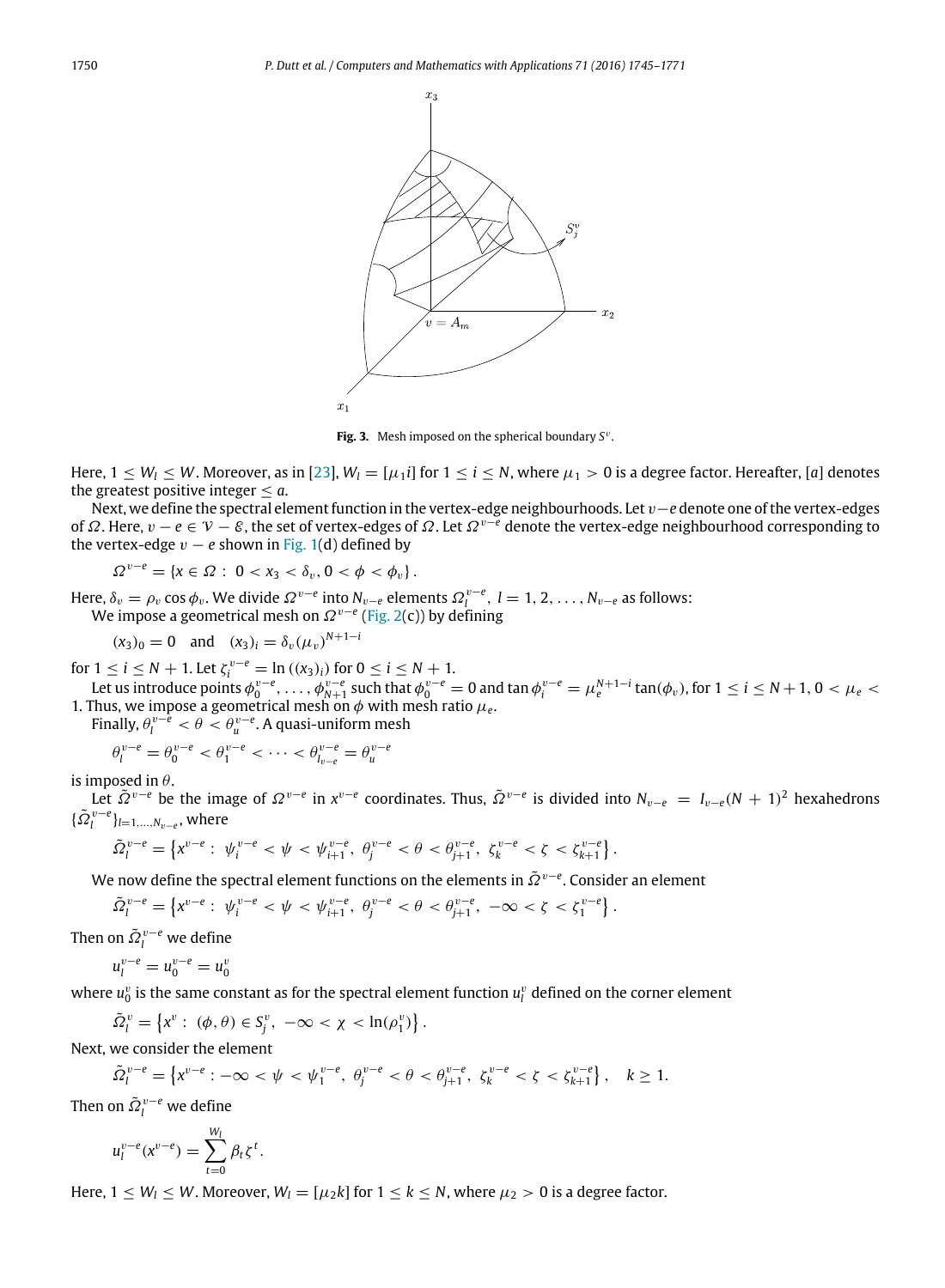Now consider an element of the form (which is a non-corner element away from edges and vertices)

$$
\tilde{\Omega}_l^{v-e} = \left\{ x^{v-e} : \psi_i^{v-e} < \psi < \psi_{i+1}^{v-e}, \ \theta_j^{v-e} < \theta < \theta_{j+1}^{v-e}, \ \zeta_k^{v-e} < \zeta < \zeta_{k+1}^{v-e} \right\}
$$

*t* .

for  $1 \le i \le N$ ,  $1 \le k \le N$ . Then on  $\tilde{\Omega}_l^{v-e}$  we define

$$
u_l^{v-e}(x^{v-e}) = \sum_{r=0}^{W_l} \sum_{s=0}^{W_l} \sum_{t=0}^{V_l} \gamma_{r,s,t} \psi^r \theta^s \zeta
$$

Here,  $1 \leq W_l \leq W$  and  $1 \leq V_l \leq W$ . Moreover,  $W_l = [\mu_1 i], V_l = [\mu_2 k]$  for  $1 \leq i, k \leq N$ , where  $\mu_1, \mu_2 > 0$  are degree factors [\[23\]](#page-26-13).

Finally, we consider the edge  $e$  whose end points are  $v$  and  $v'$ . The edge  $e$  coincides with the  $x_3$  axis and the vertex  $v$  with the origin. Let the length of the edge *e* be *l<sup>e</sup>* . Now the edge neighbourhood Ω*<sup>e</sup>* shown in [Fig. 1\(](#page-2-0)c) is defined as

 $\Omega^{e} = \{x \in \Omega : 0 < r < Z = \rho_{v} \sin \phi_{v}, \theta_{v-e}^{l} < \theta < \theta_{v-e}^{u}, \delta_{v} < x_{3} < l_{e} - \delta_{v}'\}$ .

A geometrical mesh in *r* [\(Fig. 2\(](#page-4-0)d)) is imposed by defining  $r_0^e = 0$  and  $r_j^e = Z(\mu_e)^{N+1-j}$  for  $j = 1, 2, ..., N + 1$ . We impose the same quasi-uniform mesh on  $\theta$  as we did in the vertex-edge neighbourhood, viz.

$$
\theta_l^e = \theta_0^e < \theta_1^e < \cdots < \theta_{l^e}^e = \theta_u^e.
$$

Here,  $I_e = I_{v-e}$  and  $\theta_k^e = \theta_k^{v-e}$  for  $0 \le k \le I_e$ . A quasi-uniform mesh is defined in  $x_3$ , by choosing

$$
\delta_v = Z_0^e < Z_1^e < \cdots < Z_{J_e}^e = l_e - \delta_v'.
$$

Let  $\tilde{\Omega}^e$  be the image of  $\Omega^e$  in  $x^e$  coordinates. Thus,  $\tilde{\Omega}^e$  is divided into  $N_e=l_eJ_e$   $(N+1)$  hexahedrons  $\{\tilde{\Omega}^e_l\}_{l=1,...,N_e}$  where

.

.

$$
\tilde{\Omega}_{l}^{e} = \left\{x^{e} : \ln(r_{i}^{e}) < x_{1}^{e} < \ln(r_{i+1}^{e}), \theta_{j}^{e} < x_{2}^{e} < \theta_{j+1}^{e}, Z_{k}^{e} < x_{3}^{e} < Z_{k+1}^{e}\right\}
$$

We now define the spectral element functions on the elements in  $\tilde{\Omega}^e$ . Consider an element of the form

$$
\tilde{\Omega}_{l}^{e} = \left\{x^{e} : -\infty < x_{1}^{e} < \ln(r_{1}^{e}), \theta_{j}^{e} < x_{2}^{e} < \theta_{j+1}^{e}, Z_{k}^{e} < x_{3}^{e} < Z_{k+1}^{e}\right\}
$$

Then we define

$$
u_l^e(x^e) = \sum_{t=0}^W \alpha_t (x_3^e)^t.
$$

This representation is valid for all *j* for fixed *k*.

Next, consider the element (away from edges)

 $\tilde{\Omega}_{l}^{e} = \left\{x^{e} : \ln(r_{i}^{e}) < x_{1}^{e} < \ln(r_{i+1}^{e}), \theta_{j}^{e} < x_{2}^{e} < \theta_{j+1}^{e}, Z_{k}^{e} < x_{3}^{e} < Z_{k+1}^{e}\right\}$ 

for  $1 \le i \le N$ . Then we define

$$
u_l^e(x^e) = \sum_{r=0}^{W_l} \sum_{s=0}^{W_l} \sum_{t=0}^{W} \alpha_{r,s,t}(x_1^e)^r (x_2^e)^s (x_3^e)^t.
$$

Here,  $1 \leq W_l \leq W$ . Moreover,  $W_l = [\mu_1 i]$  for all  $1 \leq i \leq N$ , where  $\mu_1 > 0$  is a degree factor [\[23\]](#page-26-13).

Let  $\{\mathcal{F}_u\}$  denote the spectral element representation of the function *u* on the whole domain  $\Omega$ . We now define the functional  $\mathcal{R}^{N,W}(\{\mathcal{F}_u\})$  in brief (for details see [\[15\]](#page-26-6)) which is used to formulate our numerical scheme, as follows:

<span id="page-6-1"></span>
$$
\mathcal{R}^{N,W}(\{\mathcal{F}_u\}) = \mathcal{R}_{regular}^{N,W}(\{\mathcal{F}_u\}) + \mathcal{R}_{vertices}^{N,W}(\{\mathcal{F}_u\}) + \mathcal{R}_{vertex-deges}^{N,W}(\{\mathcal{F}_u\}) + \mathcal{R}_{edges}^{N,W}(\{\mathcal{F}_u\}).
$$
\n(2.2)

Let  $\lambda = (\lambda_1, \lambda_2, \lambda_3)$  and let  $f_l^r(\lambda) = f(M_l^r(\lambda_1, \lambda_2, \lambda_3))$  where  $\lambda \in Q$  for  $l = 1, 2, ..., N_r$  and let  $J_l^r(\lambda)$  denote the Jacobian of the mapping  $M_l^r$ . Define  $F_l^r(\lambda) = f_l^r(\lambda) \sqrt{J_l^r(\lambda)}$ , and  $L_l^r u_l^r(\lambda) = L u_l^r(M_l^r(\lambda)) \sqrt{J_l^r(\lambda)}$ .

Now consider the boundary conditions  $w = g_k$  on  $\Gamma_k$  for  $k \in \mathcal{D} = \Gamma^{[0]}$  and  $\left(\frac{\partial w}{\partial v}\right)_A = h_k$  on  $\Gamma_k$  for  $k \in \mathcal{N} = \Gamma^{[1]}$ . Let  $\Gamma_{i,k}^r = \Gamma_k \cap \partial \Omega_i^r$  be the image of the mapping  $M_i^r$  corresponding to  $\lambda_1 = -1$ . Let  $g_{i,k}^r = g_k(M_i^r(-1, \lambda_2, \lambda_3))$  and  $h_{i,k}^r = h_k(M_i^r(-1, \lambda_2, \lambda_3))$  where  $-1 \leq \lambda_2, \lambda_3 \leq 1$ .<br>We now define

<span id="page-6-0"></span>
$$
\mathcal{R}_{regular}^{N,W}(\{\mathcal{F}_{u}\}) = \sum_{l=1}^{N_{r}} \int_{Q=(M_{l}^{r})^{-1}(\Omega_{l}^{r})} \left| L_{l}^{r} u_{l}^{r}(\lambda) - F_{l}^{r}(\lambda) \right|^{2} d\lambda \n+ \sum_{\substack{\Gamma_{l,i}^{r} \subseteq \tilde{\Omega}^{r} \setminus \partial \Omega}} \left( \|\left[u\right]\|_{0,\Gamma_{l,i}^{r}}^{2} + \sum_{k=1}^{3} \left\|\left[u_{k,k}\right]\right\|_{1/2,\Gamma_{l,i}^{r}}^{2} \right) \n+ \sum_{\substack{\Gamma_{l,i}^{r} \subseteq \Gamma^{[0]}}} \left\| u_{l}^{r} - g_{l,i}^{r} \right\|_{3/2,\Gamma_{l,i}^{r}}^{2} + \sum_{\substack{\Gamma_{l,i}^{r} \subseteq \Gamma^{[1]}}} \left\| \left(\frac{\partial u_{l}^{r}}{\partial \nu}\right)_{A} - h_{l,i}^{r} \right\|_{1/2,\Gamma_{l,i}^{r}}^{2}.
$$
\n(2.3)

Here,  $\lceil \cdot \rceil$  denotes the jump in the function and its derivatives at the inter element boundaries.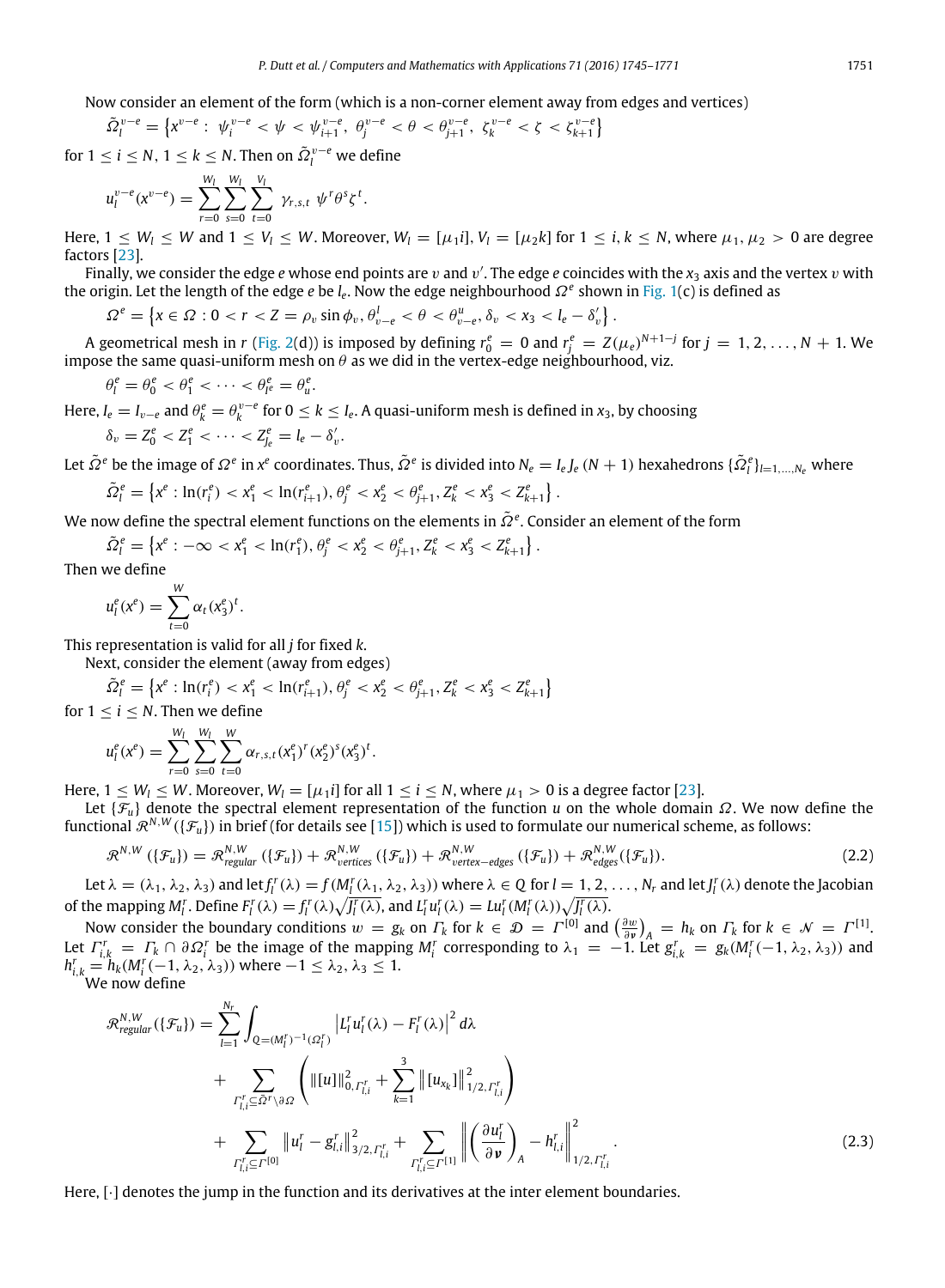Now we define  $\mathcal{R}_{vertices}^{N,W}(\{\mathcal{F}_u\})$ . Consider the vertex neighbourhood  $\Omega^v$  of the vertex  $v \in \mathcal{V}$ , the set of vertices. Define  $F_l^v(x^v) = e^{5/2x} \sqrt{\sin \phi f(x(x^v))}$  for  $x_l^v \in \tilde{\Omega}_l^v$ ,  $1 \le l \le N_v$  and we define  $L^v u_l^v(x^v)$  so that

$$
\int_{\tilde{\Omega}_l^v} \left| L^v u_l^v(x^v) \right|^2 dx^v = \int_{\Omega_l^v} \rho^2 \left| L u_l^v(x) \right|^2 dx.
$$

Here, *dx* denotes a volume element in *x* coordinates.

We now consider the boundary conditions  $w = g_i$  on  $\Gamma_i$  for  $i \in \mathcal{D} = \Gamma^{[0]}$  and  $\left(\frac{\partial w}{\partial r}\right)_A = h_i$  on  $\Gamma_i$  for  $i \in \mathcal{N} = \Gamma^{[1]}$ . Let  $\Gamma_{l,i}^v = \Gamma_i \cap \partial \Omega_l^v$  and suppose  $\Omega_l^v$  is not a corner element. Moreover, it is assumed that  $\Gamma_{l,i}^v$  lies on the  $x_2 - x_3$  plane for simplicity. Define

$$
g_{l,i}^v(x^v) = w = g_i(x(x^v)) \text{ for } \Gamma_{l,i}^v \subseteq \Gamma^{[0]},
$$
  
\n
$$
h_{l,i}^v(x^v) = \left(\frac{\partial w}{\partial \nu^v}\right)_{A^v} = \frac{e^{\chi}}{\sin \phi} h_i(x(x^v)) \text{ for } \Gamma_{l,i}^v \subseteq \Gamma^{[1]}.
$$

Let  $R^v_{l,i} = \sup_{x^v \in \tilde{\varGamma}^v_{l,i}} (e^{x^v_3}).$  We now define the functional

$$
\mathcal{R}_{v}^{N,W}(\{\mathcal{F}_{u}\}) = \sum_{l=1,\mu(\tilde{\Omega}_{l}^{v})<\infty}^{N_{v}} \int_{\tilde{\Omega}_{l}^{v}} \left| L^{v} u_{l}^{v}(x^{v}) - F_{l}^{v}(x^{v}) \right|^{2} dx^{v} + \sum_{\substack{r_{l,i}^{v} \in \tilde{\Omega}^{v} \setminus \partial\Omega \\ \mu(\tilde{r}_{l,i}^{v})<\infty}} \left( \left\| \sqrt{R_{l,i}^{v}} [u] \right\|_{0,\tilde{r}_{l,i}^{v}}^{2} + \sum_{k=1}^{3} \left\| \sqrt{R_{l,i}^{v}} [u_{x_{k}}^{v}] \right\|_{1/2,\tilde{r}_{l,i}^{v}}^{2} \right) + \sum_{\substack{r_{l,i}^{v} \in \Gamma^{[1]} \\ \mu(\tilde{r}_{l,i}^{v})<\infty}} \left\| \sqrt{R_{l,i}^{v}} \left( u_{l}^{v} - g_{l,i}^{v} \right) \right\|_{3/2,\tilde{r}_{l,i}^{v}}^{2} + \sum_{\substack{r_{l,i}^{v} \in \Gamma^{[1]} \\ \mu(\tilde{r}_{l,i}^{v})<\infty}} \left\| \sqrt{R_{l,i}^{v}} \left( \left( \frac{\partial u_{l}^{v}}{\partial v^{v}} \right)_{A^{v}} - h_{l,i}^{v} \right) \right\|_{1/2,\tilde{r}_{l,i}^{v}}^{2} \right). \tag{2.4}
$$

The functional  $\mathcal{R}_{vertices}^{N,W}(\{\mathcal{F}_u\})$  is then given by

<span id="page-7-0"></span>
$$
\mathcal{R}_{vertices}^{N,W}(\{\mathcal{F}_u\}) = \sum_{v \in \mathcal{V}} \mathcal{R}_v^{N,W}(\{\mathcal{F}_u\}).
$$
\n(2.5)

Next, we define  $\mathcal{R}^{N,W}_{vertex-edges}(\{\mathcal{F}_u\})$ . Consider the vertex-edge neighbourhood  $\Omega^{v-e}$  of the vertex-edge  $v-e \in \mathcal{V}-\mathcal{E}$ . Let  $F_l^{v-e}(x^{v-e}) = e^{2x_1^{v-e}} e^{\frac{5}{2}x_3^{v-e}} f(x(x^{v-e}))$  for  $x^{v-e} \in \tilde{\Omega}_l^{v-e}$ ,  $1 \le l \le N_{v-e}$  and we define  $L^{v-e}u_l^{v-e}(x^{v-e})$  such that  $\overline{\phantom{a}}$  $\tilde{\Omega}_n^{v-e}$  $\left| L^{v-e} u_l^{v-e} (x^{v-e}) \right|^2 dx^{v-e} = 0$  $\Omega_l^v$  $\rho^2 \sin^2 \phi |Lu_l^v(x)|^2 dx$ .

We now consider the boundary conditions  $w = g_k$  on  $\Gamma_k$  for  $k \in \mathcal{D} = \Gamma^{[0]}$  and  $\left(\frac{\partial w}{\partial \nu}\right)_A = h_k$  on  $\Gamma_k$  for  $k \in \mathcal{N} = \Gamma^{[1]}$ . Then  $\left(\frac{\partial w}{\partial v^{v-e}}\right)_{A^{v-e}} = e^{x_3^{v-e}} e^{x_1^{v-e}} h_k(x(x^{v-e}))$ . Let  $\Gamma_{l,k}^{v-e} = \Gamma_k \cap \partial \Omega_l^{v-e}$  and suppose  $\Omega_l^{v-e}$  is not a corner element. Moreover, it is assumed that  $\Gamma^{v-e}_{l,k}$  lies on the  $x_2 - x_3$  plane for simplicity and  $\mu(\tilde{\Gamma}^{v-e}_{l,k}) < \infty$ . Define

$$
g_{l,k}^{v-e}(x^{v-e}) = w = g_k(x(x^{v-e})) \text{ for } \Gamma_{l,k}^{v-e} \subseteq \Gamma^{[0]},
$$
  
\n
$$
h_{l,k}^{v-e}(x^{v-e}) = \left(\frac{\partial w}{\partial \nu^{v-e}}\right)_{A^{v-e}} = e^{x_3^{v-e}} e^{x_1^{v-e}} h_k(x(x^{v-e})) \text{ for } \Gamma_{l,k}^{v-e} \subseteq \Gamma^{[1]}.
$$

We define the functional

$$
\mathcal{R}_{v-e}^{N,W}(\{\mathcal{F}_{u}\}) = \sum_{l=1,\mu(\tilde{\Omega}_{l}^{v-e})<\infty}^{N_{v-e}} \int_{\tilde{\Omega}_{l}^{v-e}} \left| L^{v-e} u_{l}^{v-e} (x^{v-e}) - F_{l}^{v-e} (x^{v-e}) \right|^{2} dx^{v-e} \n+ \sum_{\substack{r_{l,k}^{v=e} \subseteq \tilde{\Omega}^{v-e} \setminus \partial \Omega, \\ \mu(\tilde{r}_{l,k}^{v=e})<\infty}} \left( \left\| \sqrt{F_{l,k}^{v-e} G_{l,k}^{v-e}} \left[ u \right] \right\|_{0, \tilde{r}_{l,k}^{v=e}}^{2} + \left\| \left[ u_{x_{l}^{v-e}} \right] \right\|_{\tilde{r}_{l,k}^{v-e}}^{2} + \left\| \left[ u_{x_{2}^{v-e}} \right] \right\|_{\tilde{r}_{l,k}^{v-e}}^{2} + \left\| E_{l,k}^{v-e} \left[ u_{x_{3}^{v-e}} \right] \right\|_{\tilde{r}_{l,k}^{v-e}}^{2} \right) \n+ \sum_{\substack{r_{l,k}^{v-e} \subseteq r[0] \\ \mu(\tilde{r}_{l,k}^{v,e})<\infty}} \left( \left\| \sqrt{F_{l,k}^{v-e}} \left( u_{l}^{v-e} - g_{l,k}^{v-e} \right) \right\|_{0, \tilde{r}_{l,k}^{v=e}}^{2} + \left\| \left( u_{x_{1}^{v-e}} - (g_{l,k}^{v-e})_{x_{1}^{v-e}} \right) \right\|_{\tilde{r}_{l,k}^{v-e}}^{2} \right) \n+ \left\| E_{l,k}^{v-e} \left( u_{x_{3}^{v-e}} - (g_{l,k}^{v-e})_{x_{3}^{v-e}} \right) \right\|_{\tilde{r}_{l,k}^{v-e}}^{2} + \sum_{\substack{r_{l,k}^{v-e} \subseteq r[1] \\ \mu(\tilde{r}_{l,k}^{v-e})<\infty}} \left\| \left( \frac{\partial u}{\partial v^{v-e}} \right)_{A^{v-e}} - h_{l,k}^{v-e} \right\|_{\tilde{r}_{l,k}^{v-e}}^{2}.
$$
\n(2.6)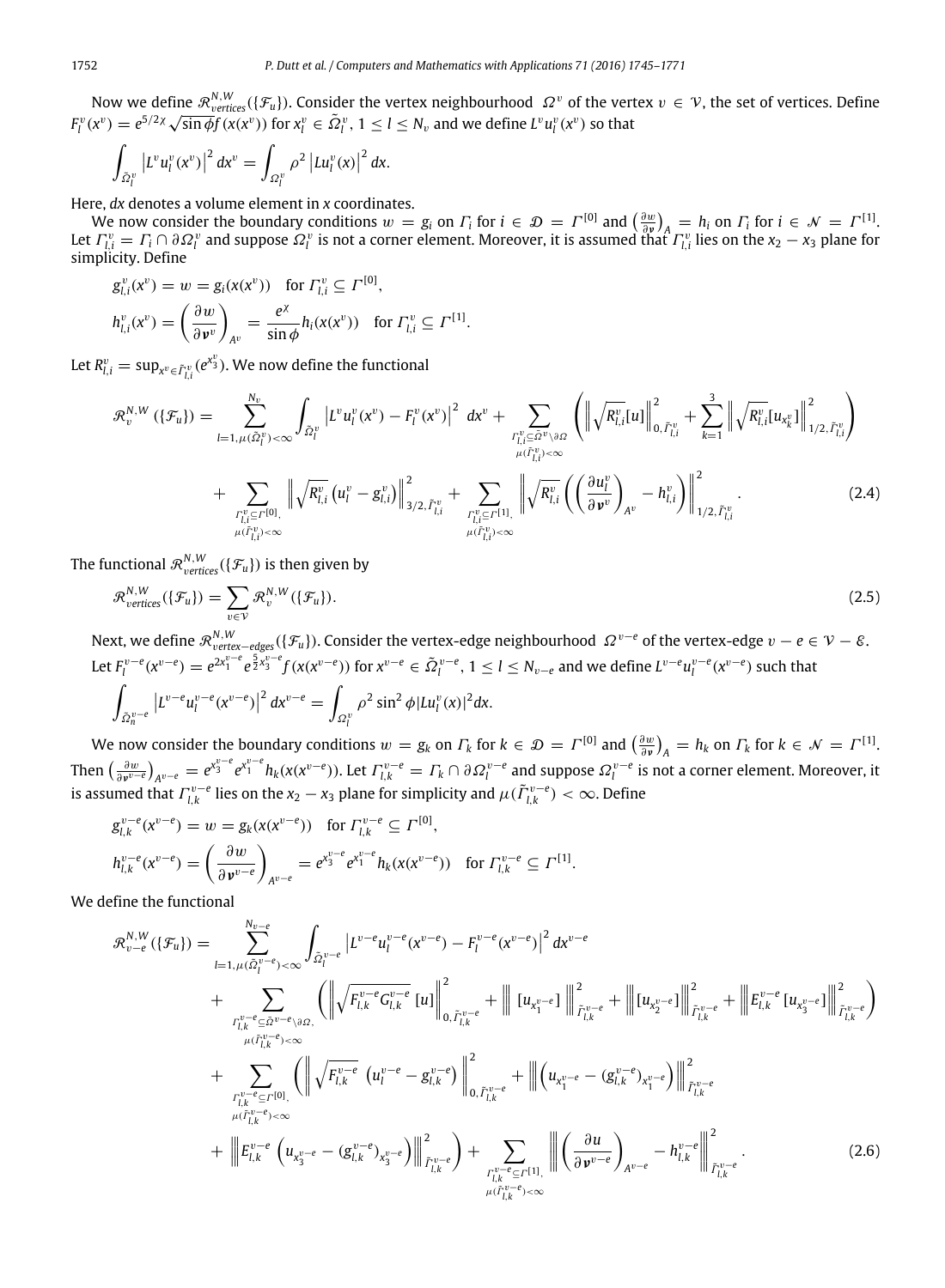Here,  $E_{l,k}^{v-e} = \sup_{x^v=e}\in \tilde r_{l,k}^{v-e}(\sin\phi)$  and  $F_{l,k}^{v-e} = \sup_{x^v=e}\in \tilde r_{l,k}^{v-e} (e^{x_3^{v-e}}).$  Moreover,  $G_{l,k}^{v-e}$  and the anisotropic Sobolev norms  $\| (.) \|$ are as defined in Chapter 2 of  $[18]$ .

Then the functional  $\mathcal{R}_{vertex-edges}^{N,W}(\{\mathcal{F}_u\})$  is defined as follows:

<span id="page-8-0"></span>
$$
\mathcal{R}_{vertex-edges}^{N,W}(\{\mathcal{F}_u\}) = \sum_{v-e\in\mathcal{V}-E} \mathcal{R}_{v-e}^{N,W}(\{\mathcal{F}_u\}).
$$
\n(2.7)

*Finally, we define the functional*  $\mathcal{R}^{N,W}_{edges}(\{\mathcal{F}_u\})$ *. Consider the edge neighbourhood Ω<sup><i>e*</sup> of the edge *e* ∈ *ε*. Let  $F_l^e(x^e) =$  $e^{2x_1^e}f(x(x^e))$  for  $x^e \in \tilde{\Omega}_l^e$ ,  $1 \leq l \leq N_e$  and we define  $L^e u_l^e(x^e)$  such that

$$
\int_{\tilde{\Omega}_l^e} \left| L^e u_l^e(x^e) \right|^2 dx^e = \int_{\Omega_l^e} r^2 |Lu_l^e(x)|^2 dx.
$$

We now consider the boundary conditions  $w = g_k$  on  $\Gamma_k$  for  $k \in \mathcal{D} = \Gamma^{[0]}$  and  $\left(\frac{\partial w}{\partial \nu}\right)_A = h_k$  on  $\Gamma_k$  for  $k \in \mathcal{N} = \Gamma^{[1]}$ . Then  $(\frac{\partial w}{\partial r^e})_{A^e}=e^{\chi_1^e}h_k(x(x^e)).$  Let  $\Gamma_{m,k}^e=\Gamma_k\cap\partial\Omega_m^e$  and suppose  $\Omega_m^e$  is not a corner element. Moreover, it is assumed that  $\Gamma^e_{m,k}$  lies on the  $x_2 - x_3$  plane for simplicity and  $\mu(\tilde{\Gamma}^e_{m,k}) < \infty$ . Define

$$
g_{m,k}^e(x^e) = w = g_k(x(x^e)) \text{ for } \Gamma_{m,k}^e \subseteq \Gamma^{[0]},
$$
  

$$
h_{m,k}^e(x^e) = \left(\frac{\partial w}{\partial v^e}\right)_{A^e} = e^{x_1^e} h_k(x(x^e)) \text{ for } \Gamma_{m,k}^e \subseteq \Gamma^{[1]}.
$$

We define

$$
\mathcal{R}_{e}^{N,W}(\{\mathcal{F}_{u}\}) = \sum_{l=1,\mu(\tilde{\Omega}_{l}^{e})<\infty}^{N_{e}} \int_{\tilde{\Omega}_{l}^{e}} |L^{e} u_{l}^{e}(x^{e}) - F_{l}^{e}(x^{e})|^{2} dx^{e} \n+ \sum_{\substack{r_{m,k}^{e} \subseteq \tilde{\Omega}^{e}\setminus\partial\Omega, \\ \mu(\tilde{\Gamma}_{m,k}^{e})<\infty}} \left( \left\| \sqrt{H_{m,k}^{e}} [u] \right\|_{0,\tilde{\Gamma}_{m,k}^{e}}^{2} + \left\| [u_{x_{1}^{e}}] \right\|_{\tilde{\Gamma}_{m,k}^{e}}^{2} + \left\| [u_{x_{2}^{e}}] \right\|_{\tilde{\Gamma}_{m,k}^{e}}^{2} + \left\| G_{m,k}^{e} [u_{x_{3}^{e}}] \right\|_{\tilde{\Gamma}_{m,k}^{e}}^{2} \right) \n+ \sum_{\substack{r_{m,k}^{e} \subseteq \tilde{\Gamma}^{[0]}, \\ \mu(\tilde{\Gamma}_{m,k}^{e})<\infty}} \left( \left\| (u_{m}^{e} - g_{m,k}^{e}) \right\|_{0,\tilde{\Gamma}_{m,k}^{e}}^{2} + \left\| (u_{x_{1}^{e}}^{e} - (g_{m,k}^{e})_{x_{1}^{e}}) \right\|_{\tilde{\Gamma}_{m,k}^{e}}^{2} \right) \n+ \left\| G_{m,k}^{e} \left( u_{x_{3}^{e}}^{e} - (g_{m,k}^{e})_{x_{3}^{e}} \right) \right\|_{\tilde{\Gamma}_{m,k}^{e}}^{2} \right) + \sum_{\substack{r_{m,k}^{e} \subseteq \tilde{\Gamma}^{[1]}, \\ \mu(\tilde{\Gamma}_{m,k}^{e})<\infty}} \left( \left\| (u_{m}^{e} - g_{m,k}^{e})_{x_{3}^{e}} \right) \right\|_{\tilde{\Gamma}_{m,k}^{e}}^{2} \right) \times \sum_{\substack{r_{m,k}^{e} \subseteq \tilde{\Gamma}^{[1]} \\ \mu(\tilde{\Gamma}_{m,k}^{e})<\infty}} \left( 2.8 \right)
$$
\n(2.8)

Here,  $G_{m,k}^e=\sup_{x^e\in\tilde{\varGamma}_{m,k}^e}(e^\tau)$  and  $H_{m,k}^e$  and the anisotropic Sobolev norms  $\|(\,.)\|$  are as defined in Chapter 2 of [\[18\]](#page-26-14). The functional  $\mathcal{R}^{N,W}_{edges}(\{\mathcal{F}_u\})$  is now defined as

<span id="page-8-1"></span>
$$
\mathcal{R}_{edges}^{N,W}(\{\mathcal{F}_u\}) = \sum_{e \in \mathcal{E}} \mathcal{R}_e^{N,W}(\{\mathcal{F}_u\}).
$$
\n(2.9)

Finally, using [\(2.3\),](#page-6-0) [\(2.5\),](#page-7-0) [\(2.7\)](#page-8-0) and [\(2.9\)](#page-8-1) in [\(2.2\)](#page-6-1) we can define  $\mathcal{R}^{N,W}(\{\mathcal{F}_u\})$ .<br>Define the quadratic forms  $\mathcal{V}^{N,W}(\{\mathcal{F}_u\})$  and  $\mathcal{U}^{N,W}(\{\mathcal{F}_u\})$  by

<span id="page-8-2"></span>
$$
\mathcal{V}^{N,W}(\{\mathcal{F}_u\}) = \mathcal{V}^{N,W}_{regular}(\{\mathcal{F}_u\}) + \mathcal{V}^{N,W}_{vertices}(\{\mathcal{F}_u\}) + \mathcal{V}^{N,W}_{vertex-edges}(\{\mathcal{F}_u\}) + \mathcal{V}^{N,W}_{edges}(\{\mathcal{F}_u\})
$$
(2.10)

and

<span id="page-8-3"></span>
$$
\mathcal{U}^{N,W}(\{\mathcal{F}_u\}) = \mathcal{U}^{N,W}_{regular}(\{\mathcal{F}_u\}) + \mathcal{U}^{N,W}_{vertices}(\{\mathcal{F}_u\}) + \mathcal{U}^{N,W}_{vertex-edges}(\{\mathcal{F}_u\}) + \mathcal{U}^{N,W}_{edges}(\{\mathcal{F}_u\}).
$$
\n(2.11)

Here,  $V^{N,W}(\{\mathcal{F}_u\})$  is the functional  $\mathcal{R}^{N,W}(\{\mathcal{F}_u\})$  as defined in [\(2.2\)](#page-6-1) with zero data for  $F, g^{[0]}$  and  $g^{[1]}$  in [\(2.1\)](#page-1-1) and

$$
\mathcal{U}_{regular}^{N,W}(\{\mathcal{F}_u\}) = \sum_{l=1}^{N_r} \int_{Q=(M_l^r)^{-1}(\Omega_l^r)} \sum_{|\alpha| \leq 2} |D_{\lambda}^{\alpha} u_l^r|^2 d\lambda
$$
  

$$
\mathcal{U}_{vertices}^{N,W}(\{\mathcal{F}_u\}) = \sum_{v \in V} \mathcal{U}_{v}^{N,W}(\{\mathcal{F}_u\})
$$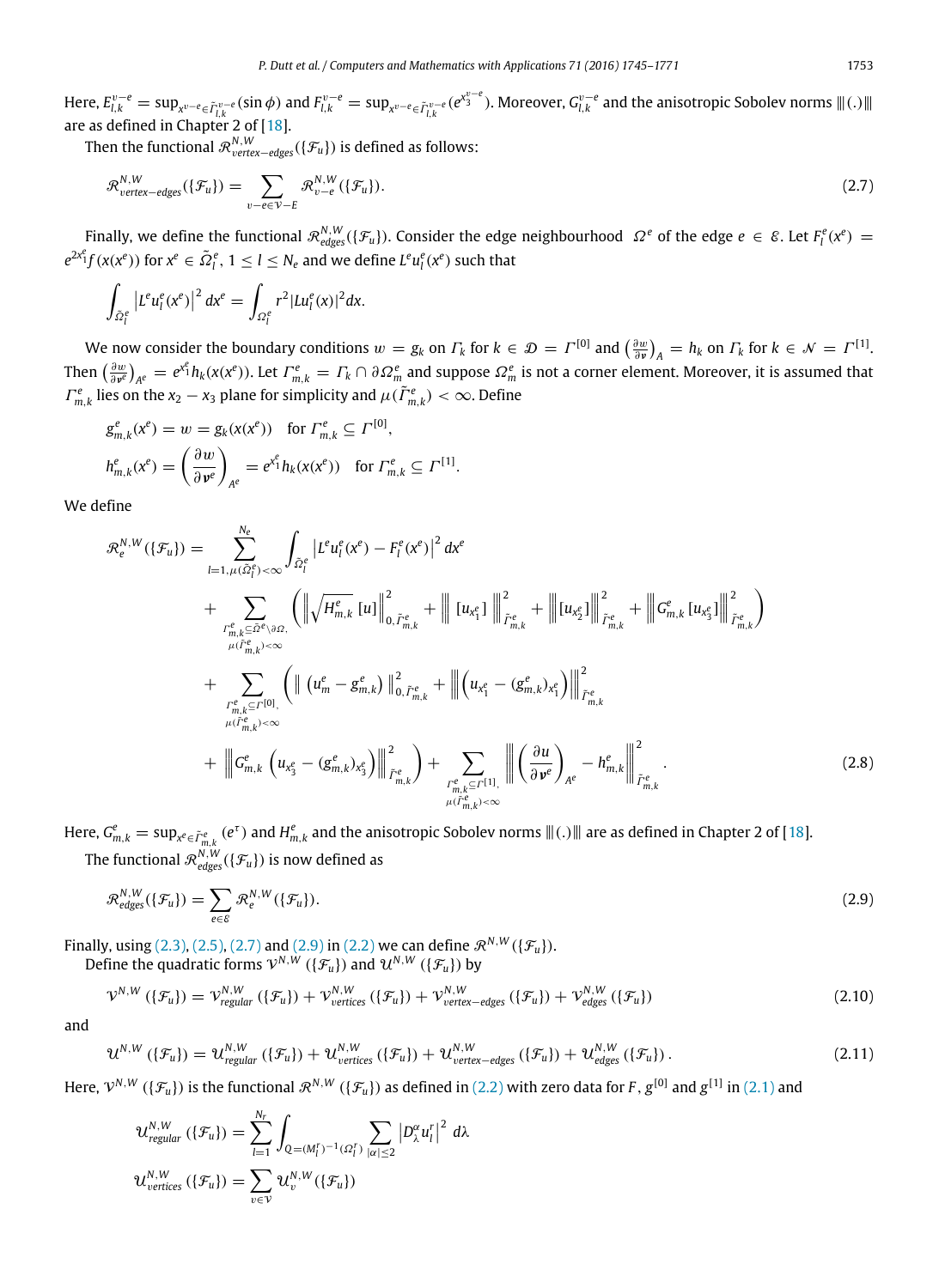$$
\mathcal{U}_{vertex-edges}^{N,W}\left(\{\mathcal{F}_u\}\right) = \sum_{v-e\in V-\mathcal{E}} \mathcal{U}_{v-\mathcal{e}}^{N,W}\left(\{\mathcal{F}_u\}\right)
$$

$$
\mathcal{U}_{edges}^{N,W}\left(\{\mathcal{F}_u\}\right) = \sum_{e\in \mathcal{E}} \mathcal{U}_e^{N,W}\left(\{\mathcal{F}_u\}\right)
$$

with

$$
u_v^{N,W}(\lbrace \mathcal{F}_u \rbrace) = \sum_{l=1}^{N_v} \int_{\tilde{\Omega}_l^v} e^{x_3^v} \sum_{|\alpha| \leq 2} \left| D_{x^v}^{\alpha} u_l^v(x^v) \right|^2 dx^v,
$$
  
\n
$$
u_{v-e}^{N,W}(\lbrace \mathcal{F}_u \rbrace) = \sum_{l=1, \mu(\tilde{\Omega}_l^v - e)}^{N_{v-e}} \int_{\tilde{\Omega}_l^v - e} e^{x_3^{v-e}} \left( \sum_{i,j=1,2} \left( \frac{\partial^2 u_l^{v-e}}{\partial x_i^{v-e} \partial x_j^{v-e}} \right)^2 + \sum_{i=1}^2 \sin^2 \phi \left( \frac{\partial^2 u_l^{v-e}}{\partial x_i^{v-e} \partial x_j^{v-e}} \right)^2 \right.
$$
  
\n
$$
+ \sin^4 \phi \left( \frac{\partial^2 u_l^{v-e}}{(\partial x_3^{v-e})^2} \right)^2 + \sum_{i=1}^2 \left( \frac{\partial u_l^{v-e}}{\partial x_i^{v-e}} \right)^2 + \sin^2 \phi \left( \frac{\partial u_l^{v-e}}{\partial x_3^{v-e}} \right)^2 + (u_l^{v-e})^2 \right) dx^{v-e}
$$
  
\n
$$
+ \sum_{\substack{l=1, \mu(\tilde{\Omega}_l^{v-e}) = \infty \\ \mu(\tilde{\Omega}_l^{v-e}) = \infty}}^{N_{v-e}} \int_{\tilde{\Omega}_l^{v-e}} (u_l^{v-e})^2 e^{x_3^{v-e}} w^{v-e}(x_1^{v-e}) dx^{v-e},
$$

and

$$
\begin{split} \mathcal{U}^{N,W}_{e}(\{\mathcal{F}_u\})=&\sum_{l=1,\mu(\tilde{\Omega}^e_l)<\infty}\int_{\tilde{\Omega}^e_l}\left(\sum_{i,j=1,2}\left(\frac{\partial^2 u^e_l}{\partial x^e_i\partial x^e_j}\right)^2+e^{2\tau}\sum_{i=1}^2\left(\frac{\partial^2 u^e_l}{\partial x^e_i\partial x^e_3}\right)^2+e^{4\tau}\left(\frac{\partial^2 u^e_l}{\left(\partial x^e_3\right)^2}\right)^2\right.\\ &+\left.\sum_{i=1}^2\left(\frac{\partial u^e_l}{\partial x^e_i}\right)^2+e^{2\tau}\left(\frac{\partial u^e_l}{\partial x^e_3}\right)^2+(u^e_l)^2\right)dx^e+\sum_{l=1,\atop \mu(\tilde{\Omega}^e_l)=\infty}\int_{\tilde{\Omega}^e_l}(u^e_l)^2w^e(x^e_l)dx^e. \end{split}
$$

Here, dx<sup>v</sup>, dx<sup>v−e</sup> and dx<sup>e</sup> denote volume elements in x<sup>v</sup>, x<sup>v−e</sup> and x<sup>e</sup> coordinates respectively. Moreover,  $\mu$  denotes measure and  $w^{v-e}(x_1^{v-e}), w^e(x_1^e)$  are properly chosen weight functions [\[18\]](#page-26-14). Note that the Sobolev norms defined above are weighted and are anisotropic in the edge and vertex-edge neighbourhoods.

We now state the main stability estimate theorem of  $[15]$ .

**Theorem 2.1** (*Theorem 4.1 of [\[15\]](#page-26-6)*)**.** *Consider the elliptic boundary value problem* [\(2.1\)](#page-1-1)*. Suppose the boundary conditions are Dirichlet. Then*

<span id="page-9-1"></span>
$$
\mathcal{U}^{N,W}(\{\mathcal{F}_u\}) \leq C(\ln W)^2 \mathcal{V}^{N,W}(\{\mathcal{F}_u\})
$$

*provided*  $W = O(e^{N^{\alpha}})$  *for*  $\alpha < 1/2$ *.* 

Next, we state the corresponding result for general boundary conditions.

**Theorem 2.2** (*Theorem 4.2 of [\[15\]](#page-26-6)*)**.** *If the boundary conditions for the elliptic boundary value problem* [\(2.1\)](#page-1-1) *are mixed then*

<span id="page-9-2"></span>
$$
\mathcal{U}^{N,W}(\{\mathcal{F}_u\}) \leq C N^4 \mathcal{V}^{N,W}(\{\mathcal{F}_u\})
$$

*provided*  $W = O(e^{N^{\alpha}})$  *for*  $\alpha < 1/2$ *.* 

For proof of the stability theorem we refer to [\[15,](#page-26-6)[16\]](#page-26-9).

In [\[17\]](#page-26-10), we presented a numerical scheme based on the stability estimate theorem where we minimize a functional over the space of spectral element functions which is the sum of a weighted squared norm of the residuals in the partial differential equations and the squared norm of the residuals in the boundary conditions in fractional Sobolev spaces and enforce continuity by adding a term which measures the jump in the function and its derivatives at inter-element boundaries in fractional Sobolev norms suitably weighted, to the functional being minimized. Thus, our numerical scheme reads as:

Find  $\mathcal{F}_s \in \mathcal{S}^{N,W}(\Omega)$  which minimizes the functional  $\mathcal{R}^{N,W}(\{\mathcal{F}_u\})$  over all  $\mathcal{F}_u \in \mathcal{S}^{N,W}$ . Here,  $\mathcal{S}^{N,W}(\Omega)$  denotes the space of *spectral element functions*  $\mathcal{F}_u$  *on*  $\Omega$  *and*  $\mathcal{R}^{N,W}(\{\mathcal{F}_u\})$  *is as defined in* [\(2.2\)](#page-6-1).

### <span id="page-9-0"></span>**3. Error estimates**

It is well known that for three dimensional elliptic problems containing singularities in the form of vertices and edges, the geometric mesh and a proper choice of element degree distribution leads to exponential convergence and efficiency of computations (see [\[24,](#page-26-15)[23](#page-26-13)[,25\]](#page-26-16) and references therein).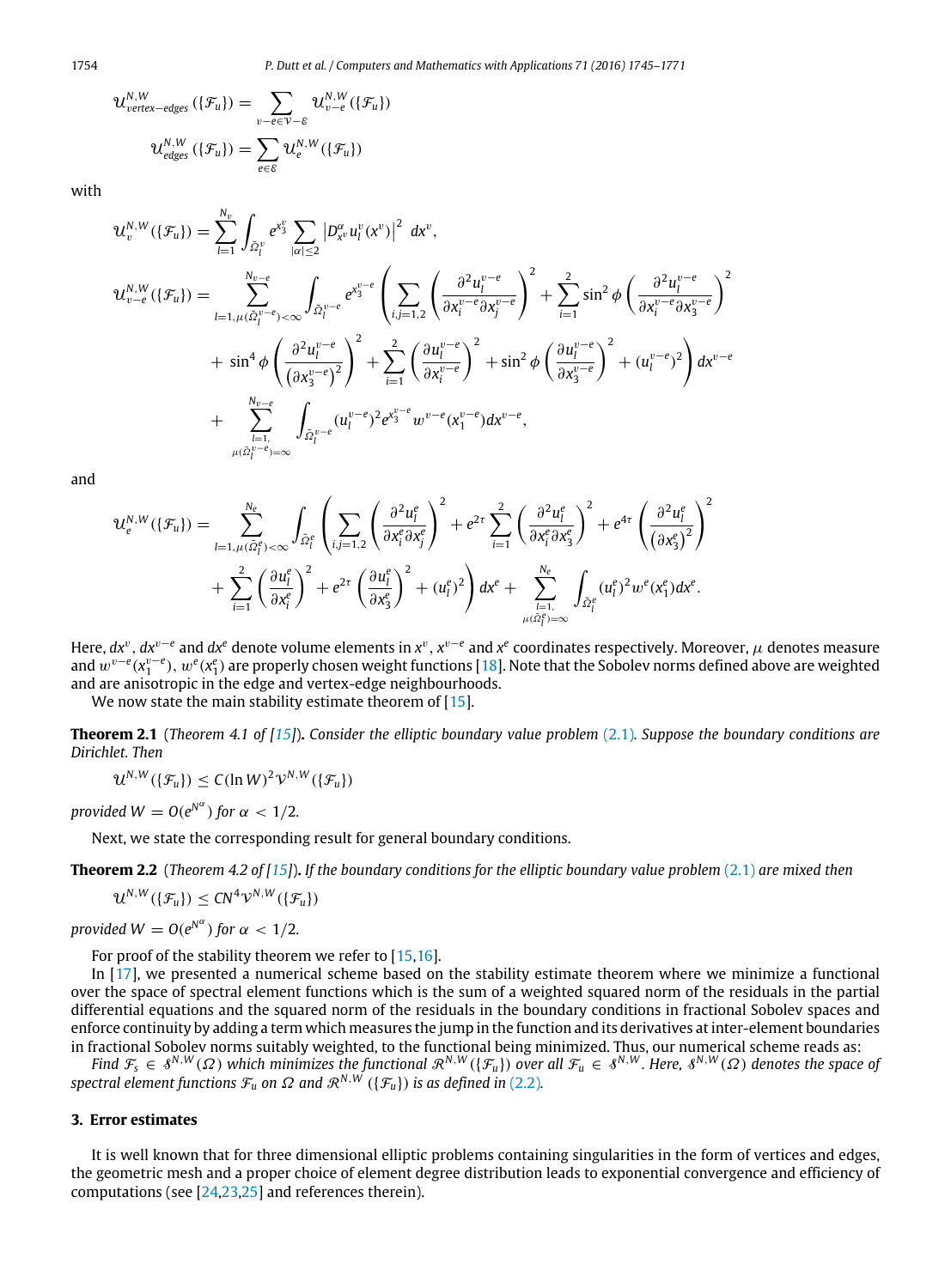In this section we show that the error obtained from the proposed method is exponentially small in *N*. The optimal rate of convergence with respect to *Ndof* , the number of degrees of freedom is also provided. Our analysis of error estimates is similar to that in two dimensions (see [\[26](#page-26-17)[,24,](#page-26-15)[27](#page-26-18)[,20\]](#page-26-8) and references therein). Here, we briefly describe the main steps of the proof and leave the details which are similar to those in [\[27\]](#page-26-18).

Let  $s^{N,W}(\Omega^v), s^{N,W}(\Omega^{v-e}), s^{N,W}(\Omega^e)$ , and  $s^{N,W}(\Omega^r)$  denote the restrictions of  $S^{N,W}(\Omega)$  to the set of vertex neighbourhoods  $Ω<sup>v</sup>$ , vertex-edge neighbourhoods  $Ω<sup>v-e</sup>$ , edge neighbourhoods  $Ω<sup>e</sup>$  and regular region  $Ω<sup>r</sup>$  respectively. Let { $\mathcal{F}_z$ }  $\min$ iminimize  $\mathcal{R}^{N,W}(\{\mathcal{F}_u\})$  over all  $\{\mathcal{F}_u\} \in \mathcal{S}^{N,W}(\Omega)$ , the space of spectral element functions. We write one more representation for  $\{F_{7}\}\$ as follows:

$$
\{\mathcal{F}_z\} = \left\{ \left\{ z_l^r(\lambda_1, \lambda_2, \lambda_3) \right\}_{l=1}^{N_r}, \left\{ z_l^v(\phi, \theta, \chi) \right\}_{l=1}^{N_v}, \left\{ z_l^{v-e}(\psi, \theta, \zeta) \right\}_{l=1}^{N_{v-e}}, \left\{ z_l^e(\tau, \theta, x_3) \right\}_{l=1}^{N_e} \right\}.
$$

Here,  $z_l^r(\lambda_1, \lambda_2, \lambda_3)$  is a polynomial of degree W in each of its variables.

On corner elements  $\tilde{\Omega}_l^v$  with  $\mu(\tilde{\Omega}_l^v) = \infty$ , we let  $z_l^v = a_v$ , where  $a_v$  is a constant. In all other elements in the vertex neighbourhoods,  $z_l^v(\phi, \theta, \chi)$  is a polynomial of degree  $W_l$ ,  $1 \leq W_l \leq W$ ,  $W_l = [\mu_1 i]$  for all  $1 \leq i \leq N + 1$ , in  $\phi$ ,  $\theta$  and  $\chi$ variables separately, where  $\mu_1 > 0$  is a degree factor.

 $z_l^{v-e} = a_{v-e} = a_v$ , on corner elements  $\tilde{\Omega}_l^{v-e}$  of the form

$$
\tilde{\Omega}^{v-e}_l = \{x^{v-e} : \psi^{v-e}_i < \psi < \psi^{v-e}_{i+1}, \ \theta^{v-e}_j < \theta < \theta^{v-e}_{j+1}, \ -\infty < \zeta < \zeta^{v-e}_1\}
$$

and  $z_l^{v-e}$  is a polynomial of degree  $V_l$  in  $\zeta$ ,  $1 \leq V_l \leq W$ ,  $V_l = [\mu_2 n]$  for all  $1 \leq n \leq N$ ,  $\mu_2 > 0$ , on corner elements  $\tilde{\Omega}_l^{v-e}$  of the form

$$
\tilde{\Omega}^{v-e}_l = \left\{ x^{v-e} : -\infty < \psi < \psi^{v-e}_1, \ \theta^{v-e}_j < \theta < \theta^{v-e}_{j+1}, \ \xi^{v-e}_n < \zeta < \xi^{v-e}_{n+1} \right\}
$$

with  $n > 1$ .

On the remaining elements in the vertex-edge neighbourhoods,  $z_l^{v-e}(\psi, \theta, \zeta)$  is a polynomial of degree  $W_l$ ,  $1 \leq W_l \leq$  $W, W_l = [\mu_1 i]$  for all  $1 \le i \le N$ , in  $\psi, \theta$  variables and of degree  $V_l, 1 \le V_l \le W, V_l = [\mu_2 n]$  for all  $1 \le n \le N$ , in  $\zeta$  variable with  $\mu_1 > 0, \mu_2 > 0$ .

Finally, on corner elements  $\tilde{\Omega}_l^e$  with  $\mu(\tilde{\Omega}_l^e) = \infty$ ,  $z_l^e$  is a polynomial of degree *W* in  $x_3$  and on the remaining elements  $\tilde{\Omega}_l^e$ away from edges  $z_l^e(\tau, \theta, x_3)$  is a polynomial of degree  $W_l$ ,  $1 \leq W_l \leq W$ ,  $W_l = [\mu_1 i]$ ,  $1 \leq i \leq N$ ,  $\mu_1 > 0$  in  $\tau$ ,  $\theta$  variables and of degree  $W$  in the  $x_3$  variable.

## *Approximation in the regular region:*

Let us first consider the regular region  $\Omega^r$  of  $\Omega$ .  $\Omega^r$  has been divided into  $\Omega^r_l$ ,  $l = 1, \ldots, N_r$  curvilinear hexahedrons, tetrahedrons and prisms. Let  $M_l^r$  be the analytic map from *Q* to  $\Omega_l^r$ .

Let  $\Pi^{W,W,W}(w(M^r_l(\lambda)))$  denote the projection of the solution  $w$  into the space of polynomials of degree  $N$  in each of its variables with respect to the usual inner product in  $H^2(Q)$ . Then on  $\Omega_l^r$  we define

$$
s_l^r(\lambda) = \Pi^{W,W,W}(w(M_l^r(\lambda))) = \Pi^{W,W,W}(w(\lambda)), \text{ for } \lambda \in \mathbb{Q}.
$$

*Approximation in vertex neighbourhoods:*

Let us now consider the vertex neighbourhood  $\Omega^v$  of the vertex  $v \in V$ , where V denotes the set of vertices of  $\Omega$  (see [Fig. 2\(](#page-4-0)b)). We had divided  $\Omega^v$  into  $\Omega^v_l$ ,  $l = 1, ..., N_v$  elements [\[15\]](#page-26-6). If  $\tilde{\Omega}^v_l$  is a corner element of the form

$$
\tilde{\Omega}_l^v = \{x^v : (\phi, \theta) \in S_j^v, -\infty < \chi < \ln(\rho_1^v)\}
$$

then on  $\tilde{\Omega}_{l}^{v}$  we define

 $s_l^v = w_v,$ 

where  $w_v = w(v)$  denotes the value of w at the vertex v.

If  $\tilde{\Omega}_{l}^{v}$  is of the form

$$
\tilde{\Omega}_{l}^{v} = \{x^{v} : (\phi, \theta) \in S_{j}^{v}, \ln(\rho_{i}^{v}) < \chi < \ln(\rho_{i+1}^{v})\}
$$

then on  $\tilde{\Omega}^v_l$  we approximate  $(w(x^v) - w_v)$  by its projection, denoted by  $\Pi^{W_l,W_l,W_l}$ , into the space of polynomials of degree  $N$  in each of its variables separately with respect to the usual inner product in  $H^2(\tilde{\Omega}^v_l)$  and define

$$
s_l^v(x^v) = \Pi^{W_l, W_l, W_l}(w(x^v) - w_v) + w_v.
$$

Here,  $1 \leq W_l \leq W$ ,  $W_l = [\mu_1 i]$  for all  $1 \leq i \leq N$ , where  $\mu_1 > 0$  is a degree factor [\[23\]](#page-26-13).

*Approximation in vertex-edge neighbourhoods:*

We now consider the vertex-edge neighbourhood  $\Omega^{v-e}$  of the vertex-edge  $v-e \in V - E$  (see [Fig. 2\(](#page-4-0)c)). Here, as earlier,  $V - E$  denotes the set of vertex-edges of the domain Ω.  $Q^{v-e}$  is divided into  $Q_q^{v-e}$ ,  $q = 1, ..., N_{v-e}$  elements using a geometric mesh in  $\phi$ ,  $x_3$  variables and a quasi-uniform mesh in  $\theta$  variable.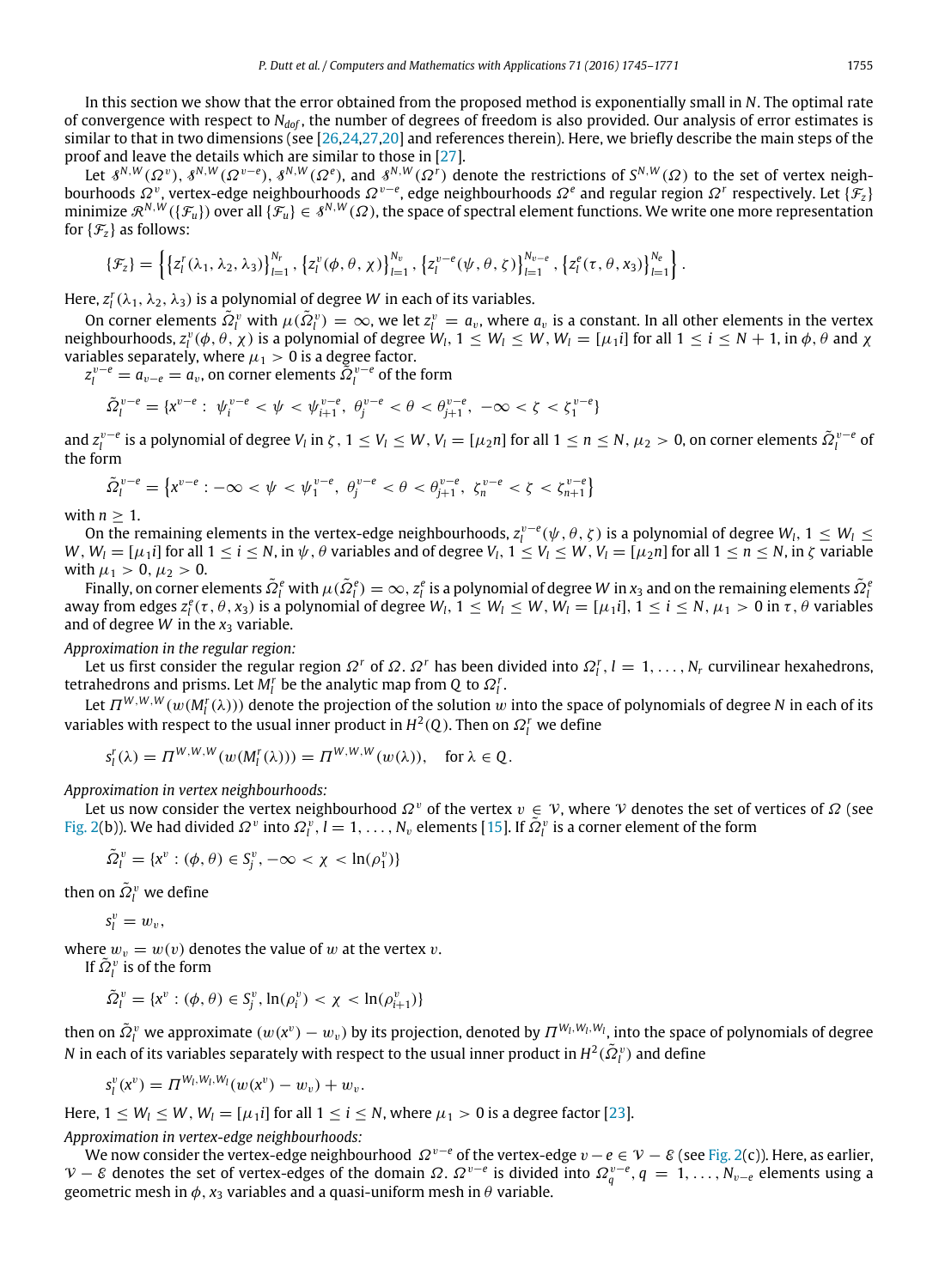Let  $\tilde\Omega_q^{v-e}$  be the image of  $\Omega_q^{v-e}$  in  $x^{v-e}$  coordinates. If  $\tilde\Omega_q^{v-e}$  is a corner element of the form

$$
\tilde{\Omega}_q^{v-e} = \{x^{v-e} : \psi_i^{v-e} < \psi < \psi_{i+1}^{v-e}, \theta_j^{v-e} < \theta < \theta_{j+1}^{v-e}, \ -\infty < \zeta < \zeta_1^{v-e}\}
$$

then on  $\tilde{\Omega}^{v-e}_{q}$  we define

$$
s_l^{v-e}=w_{v-e}=w_v.
$$

Here,  $w_v$  is the value of w at the vertex v.

Next, suppose  $\tilde{\Omega}^{v-e}_{q}$  is a corner element of the form

$$
\tilde{\Omega}_q^{v-e} = \left\{ x^{v-e} : -\infty < \psi < \psi_1^{v-e}, \ \theta_j^{v-e} < \theta < \theta_{j+1}^{v-e}, \ \zeta_n^{v-e} < \zeta < \zeta_{n+1}^{v-e} \right\}
$$

 $with n ≥ 1.$  Let  $s(x_3^{v-e}) = w(x_1, x_2, x_3)|_{(x_1=0, x_2=0)}$  be the value of w along the edge *e*. Define

$$
\sigma(x_3^{v-e})=s(x_3^{v-e})-w_v.
$$

Let  $\Pi^{V_q}(\sigma(x_3^{v-e}))$  be the orthogonal projection of  $\sigma(x_3^{v-e})$  into the space of polynomials in  $H^2(I).$  Then we define

$$
s_l^{v-e}(x_3^{v-e}) = \Pi^{V_q}(\sigma(x_3^{v-e})) + w_v = \Pi^{V_q} s(x_3^{v-e}).
$$

Here,  $1 \leq V_q \leq W$ . Moreover,  $W_q = [\mu_2 n]$  for all  $1 \leq n \leq N$ , where  $\mu_2 > 0$  is a degree factor [\[23\]](#page-26-13). The remaining elements  $\tilde{\Omega}^{v-e}_{q}$  in  $\tilde{\Omega}^{v-e}$  are of the form

$$
\tilde{\Omega}_q^{v-e} = \left\{ x^{v-e} : \psi_i^{v-e} < \psi < \psi_{i+1}^{v-e}, \theta_j^{v-e} < \theta < \theta_{j+1}^{v-e}, \xi_n^{v-e} < \zeta < \xi_{n+1}^{v-e} \right\}
$$

with  $i \geq 1$ ,  $k \geq 1$ . Let us write  $\alpha(x^{v-e}) = w(x^{v-e}) - s(x_3^{v-e})$ . Then on  $\tilde{\Omega}_q^{v-e}$  we approximate  $\alpha(x^{v-e})$  by its projection, denoted by  $\Pi^{W_q,W_q,V_q}$ , into the space of polynomials with respect to the usual inner product in  $H^2(\tilde{\Omega}^{v-e}_q).$  We now define

$$
s_l^{v-e}(x^{v-e}) = \Pi^{W_q, W_q, V_q}(\alpha(x^{v-e})) + \Pi^{V_q}(s(x_3^{v-e})).
$$

Here,  $1 \leq W_q \leq W$  and  $1 \leq V_q \leq W$ . Moreover,  $W_q = [\mu_1 i]$ ,  $V_q = [\mu_2 n]$  for all  $1 \leq i, n \leq N$ , where  $\mu_1, \mu_2 > 0$  are degree factors [\[23\]](#page-26-13).

*Approximation in edge neighbourhoods:*

Finally, we discuss approximation in the edge neighbourhood elements and define comparison functions there. Consider the edge neighbourhood <sup>Ω</sup>*<sup>e</sup>* of the edge *<sup>e</sup>* ∈ <sup>E</sup> (see [Fig. 2\(](#page-4-0)d)). Here, as before, <sup>E</sup> denotes the set of edges of the domain <sup>Ω</sup>. We had divided  $\Omega^e$  into  $\Omega_p^e$ ,  $p = 1, \ldots, N_e$  elements.

Let  $\tilde{\Omega}^e_p$  be the image of  $\Omega^e_p$  in  $x^e$  coordinates. Let  $\tilde{\Omega}^e_p$  be a corner element of the form

$$
\tilde{\Omega}_p^e = \left\{ x^e : -\infty < x_1^e < \ln(r_1^e), \theta_j^e < x_2^e < \theta_{j+1}^e, Z_n^e < x_3^e < Z_{n+1}^e \right\}.
$$

Let  $s(x_3^e) = w(x_1, x_2, x_3)|_{(x_1=0, x_2=0)}$ . Then on  $\tilde{\Omega}_p^e$  we approximate  $s(x_3^e)$  by its projection onto the space of polynomials with respect to the usual inner product in  $H^2(I)$ . Let  $\Pi^W(s(x^e_j))$  denote this projection, then we define

$$
s_l^e(x_3^e) = \Pi^W(s(x_3^e)).
$$

Next, let  $\tilde{\Omega}^e_p$  be of the form

$$
\tilde{\Omega}_p^e = \left\{ x^e : \ln(r_i^e) < x_1^e < \ln(r_{i+1}^e), \theta_j^e < x_2^e < \theta_{j+1}^e, Z_n^e < x_3^e < Z_{n+1}^e \right\}
$$

with  $1 \le i \le N$ ,  $0 \le j \le I_e$ ,  $0 \le n \le J_e$ . Let us write  $\beta(x^e) = w(x^e) - s(x^e_3)$ . Then on  $\tilde{\Omega}_p^e$  we approximate  $\beta(x^e)$  by its projection, denoted by  $\pi^{w_p,w_p,w}$ , into the space of polynomials with respect to the usual inner product in  $H^2(\tilde{\Omega}^e_p)$ . Define

$$
s_l^e(x^e) = \Pi^{W_p, W_p, W}(\beta(x^e)) + \Pi^W(s(x_3^e)).
$$

Here,  $1 \leq W_p \leq W$ . Moreover,  $W_p = [\mu_1 i]$  for all  $1 \leq i \leq N$ , where  $\mu_1 > 0$  is a degree factor [\[23\]](#page-26-13).

Now consider the set of functions  $\left\{ \{s_l^r\}_{l=1}^{N_r}, \{s_l^v\}_{l=1}^{N_v}, \{s_l^v\}_{l=1}^{N_v-e}, \{s_l^e\}_{l=1}^{N_e} \right\}$ and denote it by  $\{\mathcal{F}_s\}$ . We will show that the functional  $\mathcal{R}^{N,W}(\{\mathcal{F}_s\})$  is exponentially small in N.

Using results on approximation theory in  $[24,27]$  $[24,27]$  it follows that there exist constants *C* and *b* > 0 such that the estimate

<span id="page-11-0"></span>
$$
\mathcal{R}^{N,W}(\{\mathcal{F}_s\}) \leq C e^{-bN} \tag{3.1}
$$

holds.

Now  $\{\mathcal{F}_z\}$  minimizes  $\mathcal{R}^{N,W}(\{\mathcal{F}_u\})$  over all  $\{\mathcal{F}_u\}\in\mathcal{S}^{N,W}(\Omega)$ , the space of spectral element functions. Then from [\(3.1\),](#page-11-0) we have

<span id="page-11-1"></span>
$$
\mathcal{R}^{N,W}(\{\mathcal{F}_z\}) \leq C e^{-bN}.\tag{3.2}
$$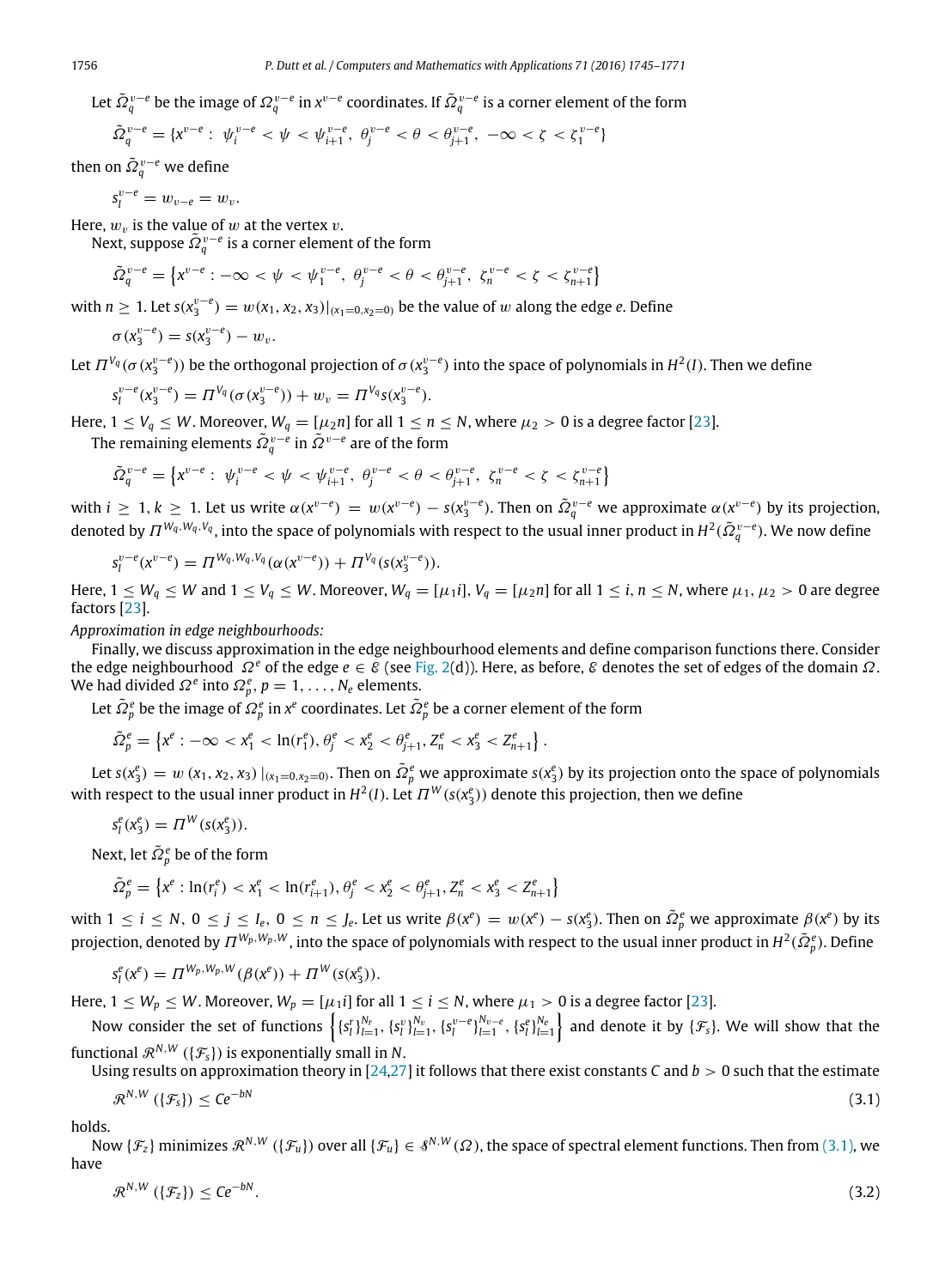Let  $\mathcal{V}^{N,W}$  be the quadratic form as defined in [\[15\]](#page-26-6). Then from [\(3.1\)](#page-11-0) and [\(3.2\)](#page-11-1) we can conclude that

$$
\mathcal{V}^{N,W}\left(\{\mathcal{F}_{(s-2)}\}\right) \leq C e^{-bN},\tag{3.3}
$$

where *C* and *b* are generic constants.

Hence, using the Stability [Theorem 2.1](#page-9-1) we obtain

<span id="page-12-0"></span>
$$
\mathcal{U}^{N,W}\left(\{\mathcal{F}_{(s-z)}\}\right) \leq Ce^{-bN}.\tag{3.4}
$$

Here, the quadratic form  $\mathcal{U}^{N,W}\left(\{\mathcal{F}_{(s-z)}\}\right)$  is defined similar to the quadratic form  $\mathcal{U}^{N,W}\left(\{\mathcal{F}_u\}\right)$  as in [\(2.10\).](#page-8-2)

Let  $U^r_l(\lambda) = w(X^r_l(\lambda_1, \lambda_2, \lambda_3)) \equiv w(M^r_l(\lambda))$  for  $\lambda \in Q$ ,  $U^v_l(x^v) = w(x^v)$  for  $x^v \in \tilde{\Omega}^v_l$ ,  $U^{v-e}_l(x^{v-e}) = w(x^{v-e})$  for  $x^{v-e} \in \tilde{\Omega}_l^{v-e}$  and  $U_l^e(x^e) = w(x^e)$  for  $x^e \in \tilde{\Omega}_l^e$ . Here, w is the solution of the boundary value problem [\(2.1\).](#page-1-1) We now define another quadratic form  $\mathcal{E}^{N,W}(\lbrace z-U \rbrace)$  by

$$
\mathcal{E}^{N,W}(\{z-U\}) = \mathcal{E}_{\text{regular}}^{N,W}(\{z_l^r - U_l^r\}) + \mathcal{E}_{\text{vertices}}^{N,W}(\{z_l^v - U_l^v\}) + \mathcal{E}_{\text{vertex-edges}}^{N,W}(\{z_l^{v-e} - U_l^{v-e}\}) + \mathcal{E}_{\text{edges}}^{N,W}(\{z_l^e - U_l^e\}),
$$
(3.5)

where

$$
\mathcal{E}_{regular}^{N,W}(\{z_{I}^{r}-U_{I}^{r}\})=\sum_{l=1}^{N_{r}}\int_{Q=(M_{I}^{r})^{-1}(\Omega_{I}^{r})}\sum_{|\alpha|\leq2}|D_{\lambda}^{\alpha}(z_{I}^{r}-U_{I}^{r})(\lambda)|^{2} d\lambda,
$$
\n
$$
\mathcal{E}_{vertices}^{N,W}(\{z_{I}^{v}-U_{I}^{v}\})=\sum_{v\in V}\mathcal{E}_{v}^{N,W}(z_{I}^{v}-U_{I}^{v}),
$$
\n
$$
\mathcal{E}_{v}^{N,W}(\{z_{I}^{v}-U_{I}^{v}\})=\sum_{l=1}^{N_{v}}\int_{\tilde{\Omega}_{I}^{v}}e^{x_{3}^{v}}\sum_{|\alpha|\leq2}|D_{x}^{\alpha}(z_{I}^{v}-U_{I}^{v})(x^{v})|^{2} dx^{v},
$$
\n
$$
\mathcal{E}_{vertex-edges}^{N,W}(\{z_{I}^{v-e}-U_{I}^{v-e}\})=\sum_{v-e\in V-\varepsilon}\mathcal{E}_{v-e}^{N,W}(z_{I}^{v-e}-U_{I}^{v-e}),
$$
\n
$$
\mathcal{E}_{v-e}^{N,W}(\{z_{I}^{v-e}-U_{I}^{v-e}\})=\sum_{l=1}^{N_{v-e}}\int_{\tilde{\Omega}_{I}^{v-e}}e^{x_{3}^{v-e}}\sum_{|\alpha|\leq2}|D_{x^{v-e}}^{\alpha}(z_{I}^{v-e}-U_{I}^{v-e})(x^{v-e})|^{2} dx^{v-e},
$$
\n
$$
\mathcal{E}_{edges}^{N,W}(\{z_{I}^{e}-U_{I}^{e}\})=\sum_{e\in\mathcal{E}}\mathcal{E}_{e}^{N,W}(z_{I}^{e}-U_{I}^{e}),
$$
\n
$$
\mathcal{E}_{e}^{N,W}(\{z_{I}^{e}-U_{I}^{e}\})=\sum_{l=1}^{N_{e}}\int_{\tilde{\Omega}_{I}^{e}}\sum_{|\alpha|\leq2}|D_{x}^{\alpha}(z_{I}^{e}-U_{I}^{e})(x^{e})|^{2} dx^{e}.
$$

Using  $(3.4)$  it is easy to verify that

$$
\mathcal{E}_{regular}^{N,W}(\{s_l^r - U_l^r\}) \le Ce^{-bN},
$$
\n
$$
\mathcal{E}_{vertices}^{N,W}(\{s_l^v - U_l^v\}) \le Ce^{-bN},
$$
\n
$$
\mathcal{E}_{vertex-edges}^{N,W}(\{s_l^v - U_l^v - e\}) \le Ce^{-bN},
$$
\n
$$
\mathcal{E}_{edges}^{N,W}(\{s_l^e - U_l^e\}) \le Ce^{-bN},
$$
\n(3.6)

where the quadratic forms  $\mathcal{E}^{N,W}_{regular}\left(\{s^r_l-U^r_l\}\right),\ \mathcal{E}^{N,W}_{vertices}\left(\{s^v_l-U^v_l\}\right)$  etc. are defined similar to those in [\(2.10\).](#page-8-2) Now define

<span id="page-12-1"></span>
$$
\mathcal{E}^{N,W}(\{s-U\})=\mathcal{E}^{N,W}_{regular}(\{s^r_l-U^r_l\})+\mathcal{E}^{N,W}_{vertices}(\{s^v_l-U^v_l\})+\mathcal{E}^{N,W}_{vertex-edges}(\{s^v_l-e-U^{v-e}_l\})+\mathcal{E}^{N,W}_{edges}(\{s^e_l-U^e_l\}).
$$

Then from [\(3.6\)](#page-12-1) it follows that

<span id="page-12-2"></span>
$$
\mathcal{E}^{N,W}(\{s-U\}) \leq Ce^{-bN}.\tag{3.7}
$$

Finally, using estimates  $(3.4)$  and  $(3.7)$ , we obtain

<span id="page-12-3"></span>
$$
\mathcal{U}^{N,W}\left(\{\mathcal{F}_{(z-U)}\}\right)\leq Ce^{-bN}.
$$

Our main theorem on error estimates is now stated

**Theorem 3.1.** Let  $\{\mathcal{F}_z\}$  minimize  $\mathcal{R}^{N,W}(\{\mathcal{F}_u\})$  over all  $\{\mathcal{F}_u\} \in \mathcal{S}^{N,W}(\Omega)$ . Then there exist constants C and b (independent of N) *such that*

$$
u^{N,W}\left(\{\mathcal{F}_{(z-U)}\}\right) \leq Ce^{-bN}.\tag{3.8}
$$

Here,  $\mathcal{U}^{N,W}\left(\{\mathcal{F}_{(z-U)}\}\right)$  is as defined in [\(2.11\)](#page-8-3).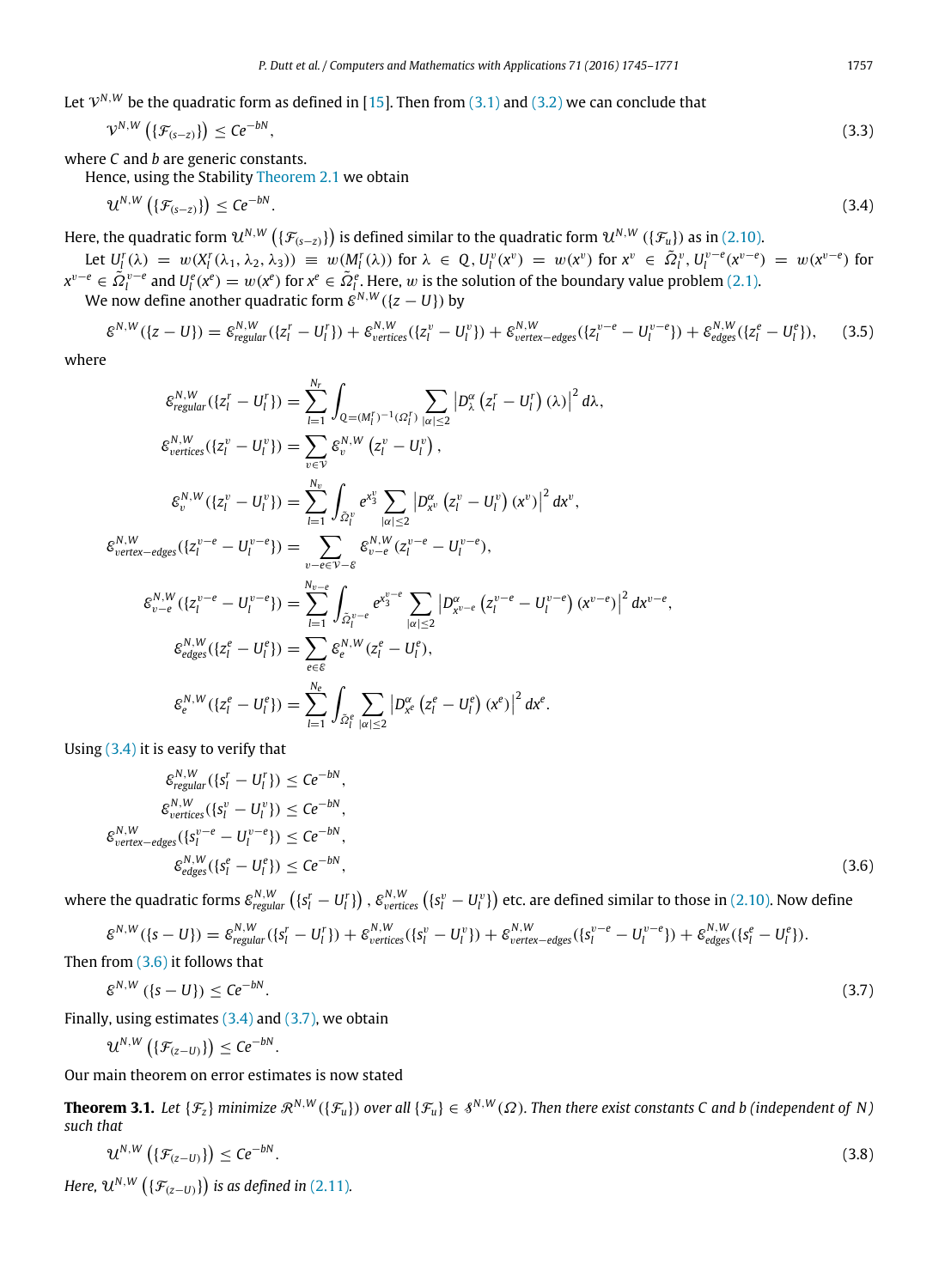**Remark 3.1.** After having obtained the non-conforming spectral element solution we can make a correction to it so that the corrected solution is conforming and the error in the H<sup>1</sup> norm is exponentially small in N. These corrections are explained in Appendix-C of [\[18\]](#page-26-14).

To end this section, let us estimate the error in terms of number of degrees of freedom in various subregions of the domain Ω.

*The regular region* Ω*<sup>r</sup> :*

The regular region  $\Omega^r$  contains no vertices and edges of the domain  $\Omega.$  Here, the solution  $w$  has no singularity and is analytic.

There are *O*(1) number of elements in this region and each element has *O*(*W*<sup>3</sup> ) degrees of freedom. Let *Ndof*(Ω*<sup>r</sup>* ) denotes the number of degrees of freedom in Ω*<sup>r</sup>* . Then

 $N_{dof}(\Omega^r) = O(W^3) = O(N^3).$ 

*The vertex neighbourhoods Ω<sup>v</sup>:* 

In a vertex neighbourhood  $\Omega^v$  there are  $O(N)$  elements with  $O(W^3)$  degrees of freedom in each element. If  $N_{dof}(\Omega^v)$ denotes the number of degrees of freedom in  $\Omega^v$ . Then

$$
N_{dof}(\Omega^v) = O(NW^3) = O(N^4).
$$

*The vertex-edge neighbourhoods* Ωv−*<sup>e</sup> :*

There are O(N<sup>2</sup>) number of elements in each of the vertex-edge neighbourhoods Ω<sup>v−e</sup> and each element has O(W<sup>3</sup>) degrees of freedom. Then

$$
N_{dof}(\Omega^{v-e}) = O(N^2W^3) = O(N^5).
$$

Here,  $N_{dof}(\Omega^{v-e})$  denotes the number of degrees of freedom in  $\Omega^{v-e}$ .

*The edge neighbourhoods* Ω*<sup>e</sup> :*

An edge neighbourhood Ω*<sup>e</sup>* has *O*(*N*) elements with *O*(*W*<sup>3</sup> ) degrees of freedom within each element. Let *Ndof*(Ω*<sup>e</sup>* ) be the number of degrees of freedom in Ω*<sup>e</sup>* . Then

 $N_{dof}(\Omega^e) = O(NW^3) = O(N^4).$ 

Hence, the error estimate [Theorem 3.1](#page-12-3) in terms of number of degrees of freedom assumes the form

**Theorem 3.2.** Let  $\{\mathcal{F}_z\}$  minimizes  $\mathcal{R}^{N,W}(\{\mathcal{F}_u\})$  over all  $\{\mathcal{F}_u\} \in \mathcal{S}^{N,W}(\Omega)$ . Then there exist constants C and b (independent of N) *such that*

$$
\mathcal{U}^{N,W}\left(\{\mathcal{F}_{(z-U)}\}\right) \leq C e^{-bN_{dof}^{1/5}}.\tag{3.9}
$$

*Here,*  $u^{N,W}(\{\mathcal{F}_{(z-U)}\})$  *is as defined in*  $(2.11)$  *and*  $N_{dof}=dim(\mathcal{S}^{N,W}(\Omega))$  *is the number of degrees of freedom.* 

**Proof.** Follows from [Theorem 3.1.](#page-12-3) □

**Remark 3.2.** From the above theorem it is clear that the exponential rate of convergence will be visible only for a large value of *Ndof* , as a result we need to sufficiently refine the geometric mesh both in the direction of edges and in the direction perpendicular to the edges.

**Remark 3.3.** It follows that with a fewer number of layers in the geometric mesh, we may expect the convergence rate to be  $e^{-bN_{dof}^{\beta}}$  with  $\frac{1}{4} < \beta < \frac{1}{5}$ .

**Remark 3.4.** Since the majority of degrees of freedom is present in the vertex-edge neighbourhoods the factor *N* 1/5 *dof* in the theorem is due to the vertex-edge singularity in the solution. Hence the optimal convergence rate will be *e* −*bN*1/<sup>5</sup> *dof* .

**Remark 3.5.** It was conjectured in [\[24](#page-26-15)[,23\]](#page-26-13) that for *h* − *p* version of the finite element method in  $\mathbb{R}^3$  the optimal convergence rate will be *e* −*bN*1/<sup>5</sup> *dof* , and it cannot be improved further with any mesh and any anisotropic polynomial order within the elements.

**Remark 3.6.** It can be argued as in [\[24](#page-26-15)[,23\]](#page-26-13) that computationally, the optimal convergence rate *e* −*bN*1/<sup>5</sup> *dof* may be improved further by properly selecting the geometric mesh factors and degree factors  $\mu_v$ ,  $\mu_e$ ,  $\mu_1$ ,  $\mu_2$  etc.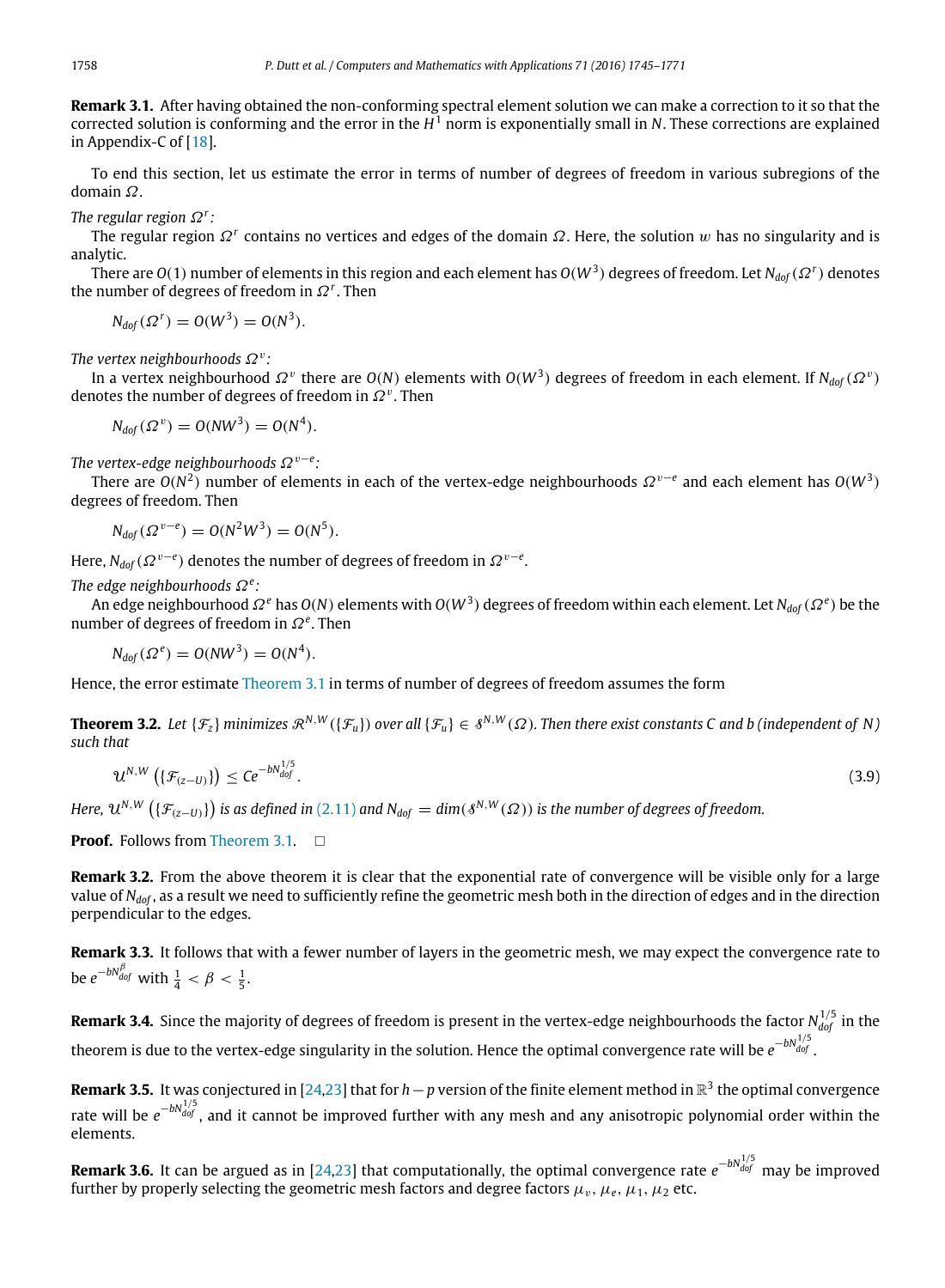### <span id="page-14-0"></span>**4. Preconditioners**

Our construction of preconditioners is similar to that for elliptic problems in two dimensions (see [\[19](#page-26-7)[,20\]](#page-26-8)). As mentioned in earlier sections, we had divided the polyhedral domain  $\Omega$  into a regular region  $\Omega^r$ , a set of vertex neighbourhoods  $\Omega^v$ , a set of edge neighbourhoods Ω<sup>e</sup> and a set of vertex-edge neighbourhoods Ω<sup>v−e</sup>. Ω<sup>r</sup> is divided into a set of curvilinear hexahedrons, tetrahedrons and prisms and the elements in the singular regions in the neighbourhoods of vertices, edges and vertex-edges are divided into hexahedrons and prisms using a geometric mesh. The elements in the regular region and the vertex neighbourhoods are mapped to the unit cube  $Q = (-1, 1)^3$ . The numerical solution is approximated by a constant on the corner most elements in vertex and vertex-edge neighbourhoods and it is a function of only one variable on the corner elements in edge and vertex-edge neighbourhoods that are in the direction of the edges away from the vertices. In the regular region and vertex neighbourhoods we approximate the solution by a polynomial of degree *N* in  $\lambda_1$ ,  $\lambda_2$  and  $\lambda_3$ variables separately, where  $\lambda_1, \lambda_2$  and  $\lambda_3$  denote the transformed variables on the unit cube *Q*. In the remaining elements in edge neighbourhoods and vertex-edge neighbourhoods, the solution is approximated by a polynomial of degree *W* in each of the variables in the modified coordinates in their respective neighbourhoods. Then the proposed method gives exponentially accurate solution in *N* provided the data satisfy usual conditions [\[23](#page-26-13)[,28,](#page-26-19)[15](#page-26-6)[,20\]](#page-26-8).

We construct a preconditioner  $B(u)$  on each of these element in the neighbourhoods of vertices, edges, vertex-edges and the regular region. We shall prove as in [\[29\]](#page-26-20) that there is another quadratic form  $\mathcal{C}(u)$  which is spectrally equivalent to  $\mathcal{B}(u)$ and which can be easily diagonalized using the separation of variables. Then the matrix corresponding to the quadratic form  $C(u)$  will be easy to invert.

#### *4.1. Preconditioners on the regular region*

In the regular region the preconditioner which needs to be examined corresponds to the quadratic form

<span id="page-14-2"></span>
$$
\mathcal{B}(u) = \|u\|_{H^2(Q)}^2 \tag{4.1}
$$

where  $Q = (-1, 1)^3$  = master cube,  $u = u(\lambda_1, \lambda_2, \lambda_3)$  is a polynomial of degree *W* in  $\lambda_1, \lambda_2$  and  $\lambda_3$  separately. Let  $u(\lambda_1, \lambda_2, \lambda_3)$  be the spectral element function, defined on  $Q = (-1, 1)^3$ , as

<span id="page-14-1"></span>
$$
u(\lambda_1, \lambda_2, \lambda_3) = \sum_{i=0}^{W} \sum_{j=0}^{W} \sum_{k=0}^{W} a_{i,j,k} L_i(\lambda_1) L_j(\lambda_2) L_k(\lambda_3).
$$
 (4.2)

Here,  $L_i(\cdot)$  denotes the Legendre polynomial of degree *i*.

The quadratic form  $\mathcal{B}(u)$  can be written as

$$
\mathcal{B}(u) = \int_{Q} \sum_{|\alpha| \le 2} |D^{\alpha}_{\lambda} u|^2 d\lambda. \tag{4.3}
$$

Let *I* denote the interval  $(-1, 1)$  and

$$
v(\lambda_1) = \sum_{i=0}^{W} \beta_i L_i(\lambda_1). \tag{4.4}
$$

Moreover,  $b = (\beta_0, \beta_1, \dots, \beta_W)^T$ . We now define the quadratic form

$$
\mathcal{G}(v) = \int_{I} (v_{\lambda_1 \lambda_1}^2 + v_{\lambda_1}^2) d\lambda_1 \tag{4.5}
$$

and

<span id="page-14-4"></span><span id="page-14-3"></span>
$$
\mathcal{H}(v) = \int_{I} v^2 d\lambda_1. \tag{4.6}
$$

Clearly there exist  $(W + 1) \times (W + 1)$  matrices *G* and *H* such that

$$
\mathcal{G}(v) = b^T G b \tag{4.7}
$$

and

$$
\mathcal{H}(v) = b^T H b. \tag{4.8}
$$

Here, the matrices *G* and *H* are symmetric and *H* is positive definite.

Hence, there exist  $W + 1$  eigenvalues  $0 \le \mu_0 \le \mu_1 \le \cdots \le \mu_W$  and  $W + 1$  eigenvectors  $b_0, b_1, \ldots, b_W$  of the symmetric eigenvalue problem

$$
(G - \mu H)b = 0.\t\t(4.9)
$$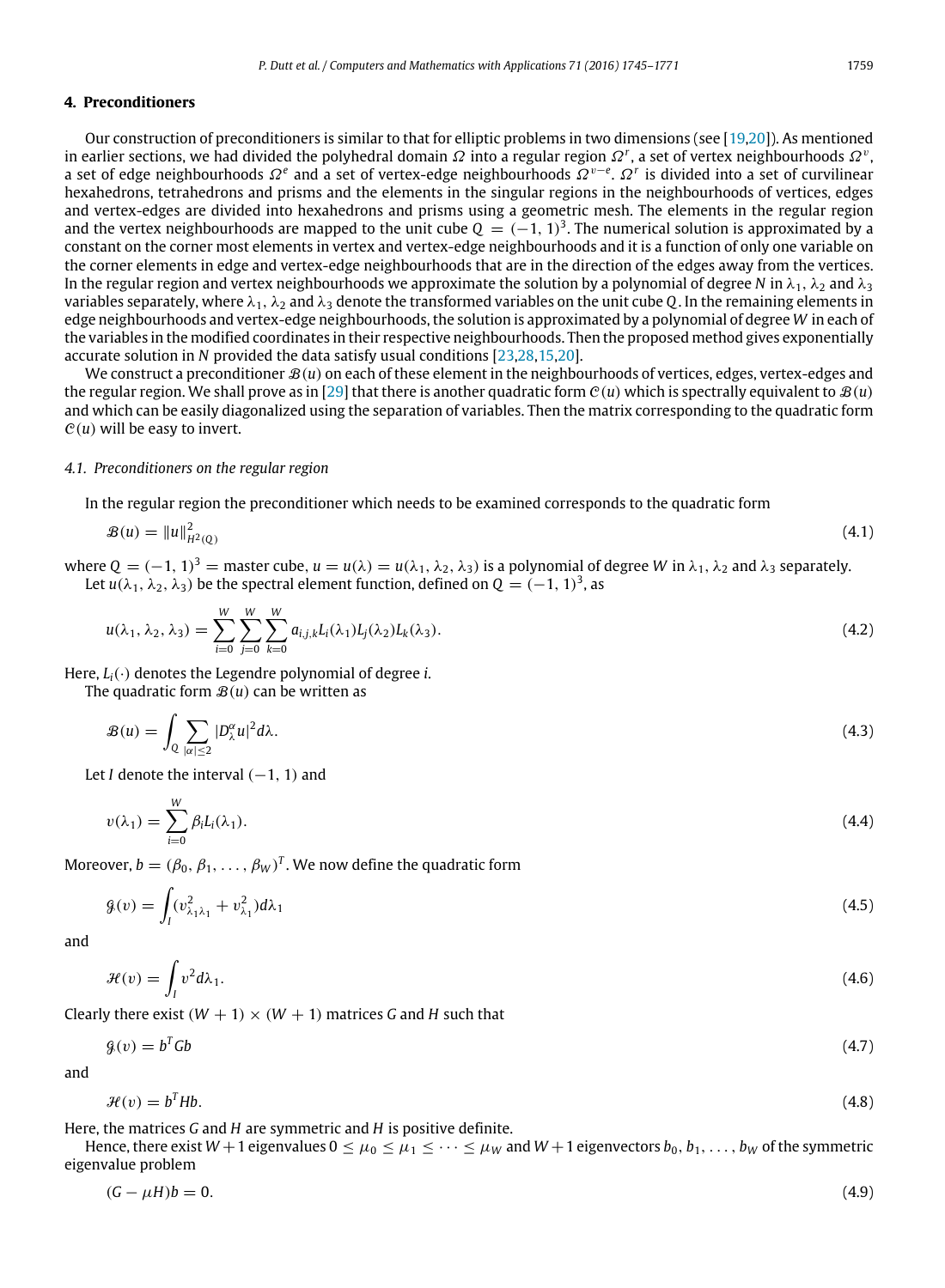Here,

$$
(G-\mu_iH)b_i=0.
$$

The eigenvectors  $b_i$  are normalized so that

<span id="page-15-2"></span>
$$
b_i^T H b_j = \delta_j^i. \tag{4.10a}
$$

Moreover, the relations

 $\overline{1}$ 

<span id="page-15-3"></span>
$$
b_i^T G b_j = \mu_i \delta_j^i \tag{4.10b}
$$

hold. Let  $b_i = (b_{i,0}, b_{i,1}, \ldots, b_{i,W})$ . We now define the polynomial

<span id="page-15-1"></span>
$$
\phi_i(\lambda_1) = \sum_{j=0}^{W} b_{i,j} L_j(\lambda_1) \quad \text{for } 0 \le i \le W. \tag{4.11}
$$

Next, let  $\psi_{i,j,k}$  denote the polynomial

$$
\psi_{i,j,k}(\lambda_1,\lambda_2,\lambda_3)=\phi_i(\lambda_1)\phi_j(\lambda_2)\phi_k(\lambda_3)
$$
\n(4.12)

for  $0 \le i \le W$ ,  $0 \le j \le W$ ,  $0 \le k \le W$ .

Let  $u(\lambda_1, \lambda_2, \lambda_3)$  be a polynomial as in [\(4.2\).](#page-14-1) Define the quadratic form

<span id="page-15-0"></span>
$$
C(u) = \int_{Q} (u_{\lambda_1\lambda_1}^2 + u_{\lambda_2\lambda_2}^2 + u_{\lambda_3\lambda_3}^2 + u_{\lambda_1}^2 + u_{\lambda_2}^2 + u_{\lambda_3}^2 + u^2) d\lambda_1 d\lambda_2 d\lambda_3.
$$
 (4.13)

Then the quadratic form  $\mathcal{C}(u)$  is spectrally equivalent to the quadratic form  $\mathcal{B}(u)$ , defined in [\(4.1\).](#page-14-2) Moreover, the quadratic form  $\mathcal{C}(u)$  can be diagonalized in the basis  $\psi_{i,j,k}(\lambda_1, \lambda_2, \lambda_3)$ . Note that  $\{\psi_{i,j,k}(\lambda_1, \lambda_2, \lambda_3)\}_{i,j,k}$  is the tensor product of the polynomials  $\phi_i(\lambda_1)$ ,  $\phi_j(\lambda_2)$  and  $\phi_k(\lambda_3)$ . The eigenvalue  $\mu_{i,j,k}$  corresponding to the eigenvector  $\psi_{i,j,k}$  is given by the relation

$$
\mu_{i,j,k} = \mu_i + \mu_j + \mu_k + 1. \tag{4.14}
$$

Hence, the matrix corresponding to the quadratic form  $C(u)$  is easy to invert.

Using the extension theorems in [\[30\]](#page-26-21) and Lemma 2.1 in [\[29\]](#page-26-20) we can extend  $u(\lambda_1, \lambda_2, \lambda_3)$  defined in [\(4.2\)](#page-14-1) to  $U(\lambda_1, \lambda_2, \lambda_3)$ by the method of reflection (see Theorem 4.26 of [\[30\]](#page-26-21)). This extension  $U(\lambda_1, \lambda_2, \lambda_3)$  of  $u(\lambda_1, \lambda_2, \lambda_3)$  is such that  $U(\lambda_1, \lambda_2, \lambda_3) \in H^2(\mathbb{R}^3)$  and satisfies the estimate

$$
\int_{\mathbb{R}^3} (U_{\lambda_1\lambda_1}^2 + U_{\lambda_2\lambda_2}^2 + U_{\lambda_3\lambda_3}^2 + U^2) d\lambda \leq K \int_Q (u_{\lambda_1\lambda_1}^2 + u_{\lambda_2\lambda_2}^2 + u_{\lambda_3\lambda_3}^2 + u^2) d\lambda.
$$

Here, *K* is a constant independent of *W*. Now making use of Theorem 2.1 of [\[29\]](#page-26-20) and extending it to three dimensions it follows that there exists a constant *L* (independent of *W*) such that

$$
\frac{1}{L}||u||_{H^{2}(Q)}^{2} \leq \int_{Q} (|u_{\lambda_{1}\lambda_{1}}|^{2} + |u_{\lambda_{2}\lambda_{2}}|^{2} + |u_{\lambda_{3}\lambda_{3}}|^{2} + |u_{\lambda_{1}}|^{2} + |u_{\lambda_{2}}|^{2} + |u_{\lambda_{3}}|^{2} + |u|^{2}) d\lambda
$$
\n
$$
\leq ||u||_{H^{2}(Q)}^{2}.
$$

i.e. the quadratic forms  $\mathcal{B}(u)$  and  $\mathcal{C}(u)$  are spectrally equivalent.

**Theorem 4.1.** *The quadratic forms*  $B(u)$  *and*  $C(u)$  *are spectrally equivalent.* 

We now show that the quadratic form  $C(u)$  defined in  $(4.13)$  as

$$
C(u) = \int_{Q} \left( u_{\lambda_1 \lambda_1}^2 + u_{\lambda_2 \lambda_2}^2 + u_{\lambda_3 \lambda_3}^2 + u_{\lambda_1}^2 + u_{\lambda_2}^2 + u_{\lambda_3}^2 + u^2 \right) d\lambda_1 d\lambda_2 d\lambda_3
$$

can be diagonalized in the basis  $\{\psi_{i,j,k}\}_{i,j,k}$ . Here, *u* is a polynomial in  $\lambda_1$ ,  $\lambda_2$  and  $\lambda_3$  as defined in [\(4.2\).](#page-14-1) Let  $\widetilde{\mathcal{C}}(f, g)$  denote the bilinear form induced by the quadratic form  $C(u)$ . Then

<span id="page-15-4"></span>
$$
\widetilde{e}(f,g) = \int_{Q} \left( f_{\lambda_1 \lambda_1} g_{\lambda_1 \lambda_1} + f_{\lambda_2 \lambda_2} g_{\lambda_2 \lambda_2} + f_{\lambda_3 \lambda_3} g_{\lambda_3 \lambda_3} + f_{\lambda_1} g_{\lambda_1} + f_{\lambda_2} g_{\lambda_2} + f_{\lambda_3} g_{\lambda_3} + fg \right) d\lambda_1 d\lambda_2 d\lambda_3.
$$
\n(4.15)

Let  $\mathcal{G}(v)$  and  $\mathcal{H}(v)$  be the quadratic forms defined in [\(4.5\)](#page-14-3) and [\(4.6\)](#page-14-4) and let  $\widetilde{\mathcal{G}}(f, g)$  and  $\widetilde{\mathcal{H}}(f, g)$  denote the bilinear forms induced by  $\mathcal{G}(v)$  and  $\mathcal{H}(v)$  respectively. Then

$$
\widetilde{\mathcal{G}}(f,g) = \int_I (f_{\lambda_1 \lambda_1} g_{\lambda_1 \lambda_1} + f_{\lambda_1} g_{\lambda_1}) d\lambda_1
$$
\n(4.16a)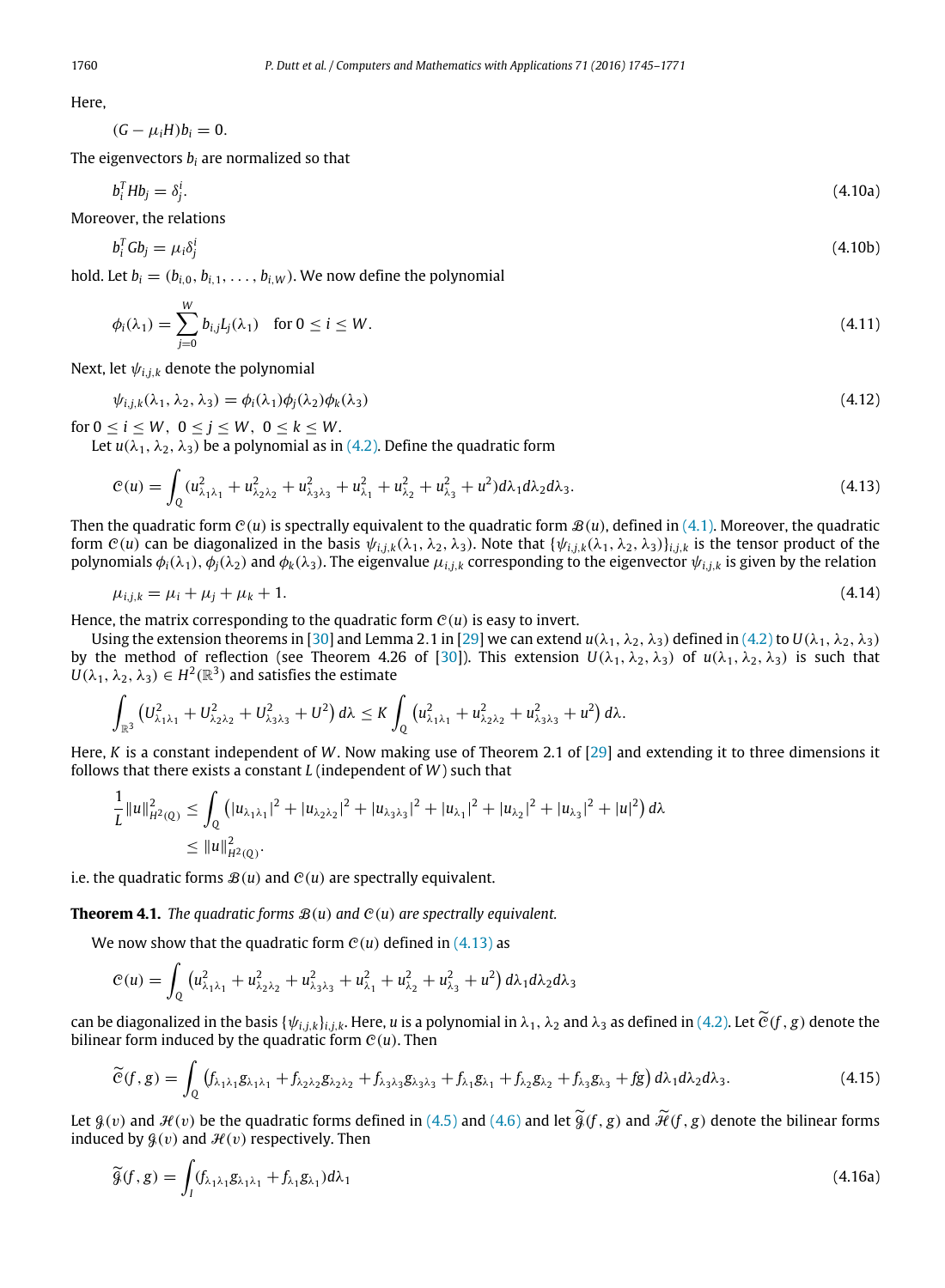<span id="page-16-1"></span>**Table 2**

| Condition number $\kappa$ as a function of W. |                  |  |
|-----------------------------------------------|------------------|--|
| w                                             | к                |  |
| $\mathcal{L}$                                 | 3.69999999999999 |  |
| 4                                             | 490406593328559  |  |
| 6                                             | 5.27448215795748 |  |
| 8                                             | 548239323328901  |  |
| 10                                            | 5.62480021244268 |  |
| 12                                            | 5.72673215953223 |  |
| 14                                            | 5.80192403338903 |  |
| 16                                            | 5.85907843805046 |  |

and

$$
\widetilde{\mathcal{H}}(f,g) = \int_{I} fg d\lambda_1. \tag{4.16b}
$$

Here, *I* denotes the unit interval and  $f(\lambda_1)$ ,  $g(\lambda_1)$  are polynomials of degree *W* in  $\lambda_1$ .

Finally, let  $\phi_i(\lambda_1)$  be the polynomial as defined in [\(4.11\).](#page-15-1) Then relation [\(4.10a\)](#page-15-2) may be written as

<span id="page-16-0"></span>
$$
\widetilde{\mathcal{H}}(\phi_i, \phi_j) = \int_I \phi_i(\lambda_1) \phi_j(\lambda_1) d\lambda_1 = \delta_j^i.
$$
\n(4.17a)

Moreover, relation [\(4.10b\)](#page-15-3) may be stated as

$$
\widetilde{\mathcal{G}}(\phi_i, \phi_j) = \int_I ((\phi_i)_{\lambda_1 \lambda_1} (\phi_j)_{\lambda_1 \lambda_1} + (\phi_i)_{\lambda_1} (\phi_j)_{\lambda_1}) d\lambda_1 = \mu_i \delta_j^i.
$$
\n(4.17b)

Recalling that  $\psi_{i,j,k}(\lambda_1, \lambda_2, \lambda_3) = \phi_i(\lambda_1)\phi_i(\lambda_2)\phi_k(\lambda_3)$  and using [\(4.17\)](#page-16-0) in [\(4.15\)](#page-15-4) it is easy to show that

$$
\widetilde{\mathcal{C}}(\psi_{i,j,k}, \psi_{l,m,n}) = (\mu_i + \mu_j + \mu_k + 1) \delta_i^i \delta_m^j \delta_n^k
$$
  
=  $\mu_{i,j,k} \delta_i^i \delta_m^j \delta_n^k$ .

Hence, the eigenvectors of the quadratic form  $\mathcal{C}(u)$  are  $\{\psi_{i,j,k}\}_{i,j,k}$  and the eigenvalues are  $\{\mu_{i,j,k}\}_{i,j,k}$ . Moreover, the quadratic form  $C(u)$  can be diagonalized in the basis  $\{\psi_{i,j,k}\}_{i,j,k}$  and consequently the matrix corresponding to  $C(u)$  is easy to invert. Let

$$
u(\lambda_1, \lambda_2, \lambda_3) = \sum_{i=0}^{W} \sum_{j=0}^{W} \sum_{k=0}^{W} \beta_{i,j,k} L_i(\lambda_1) L_j(\lambda_2) L_k(\lambda_3)
$$

and  $\beta$  denotes the column vector whose components are  $\beta_{i,j,k}$  arranged in lexicographic order. Then there is a  $(W + 1)^3 \times$  $(W + 1)^3$  matrix *C* such that

$$
C(u) = \beta^T C \beta.
$$

As in [\[29\]](#page-26-20) it can be shown that the system of equations

$$
\mathsf{C}\beta=\rho
$$

can be solved in  $O(W^4)$  operations. Therefore the quadratic form  $C(u)$  can be inverted in  $O(W^4)$  operations.

Let  $\kappa$  denote the condition number of the preconditioned system obtained by using the quadratic form  $C(u)$  as a preconditioner for the quadratic form B(*u*). Then the values of κ as a function of *W* are shown in [Table 2.](#page-16-1)

In [Fig. 4,](#page-17-0) the condition number  $\kappa$  is plotted against the polynomial order *W*.

#### *4.2. Preconditioners on singular regions*

A set of spectral element functions has been defined on all elements in the regular region and various singular regions. We choose our spectral element functions to be fully non-conforming. As earlier, let  $\mathcal{F}_u$  denote the spectral element representation of the function *u*.

We define the quadratic form

<span id="page-16-2"></span>
$$
W^{N,W}(\{\mathcal{F}_u\}) = W^{N,W}_{regular}(\{\mathcal{F}_u\}) + W^{N,W}_{vertices}(\{\mathcal{F}_u\}) + W^{N,W}_{vertex-deges}(\{\mathcal{F}_u\}) + W^{N,W}_{edges}(\{\mathcal{F}_u\}).
$$
\n(4.18)

Here,  $W_{regular}^{N,W}(\{\mathcal{F}_u\})$ ,  $W_{vertices}^{N,W}(\{\mathcal{F}_u\})$ ,  $W_{vertex-edges}^{N,W}(\{\mathcal{F}_u\})$  and  $W_{edges}^{N,W}(\{\mathcal{F}_u\})$  are defined similar to the quadratic forms  $\mathcal{U}_{reg}^{N,W}(\{\mathcal{F}_u\}), \mathcal{U}_{vertex}^{N,W}(\{\mathcal{F}_u\}), \mathcal{U}_{vertex-edges}^{N,W}(\{\mathcal{F}_u\})$  and  $\mathcal{U}_{edges}^{N,W}(\{\mathcal{F}_u\})$  respectively as in [\(2.10\).](#page-8-2) Then using [Theorem 2.1](#page-9-1) it follows that for problems with Dirichlet boundary conditions the estimate

$$
W^{N,W}(\{\mathcal{F}_u\}) \le C(\ln W)^2 V^{N,W}(\{\mathcal{F}_u\})
$$
  
holds, provided  $W = O(e^{N^{\alpha}})$  for  $\alpha < 1/2$ . (4.19)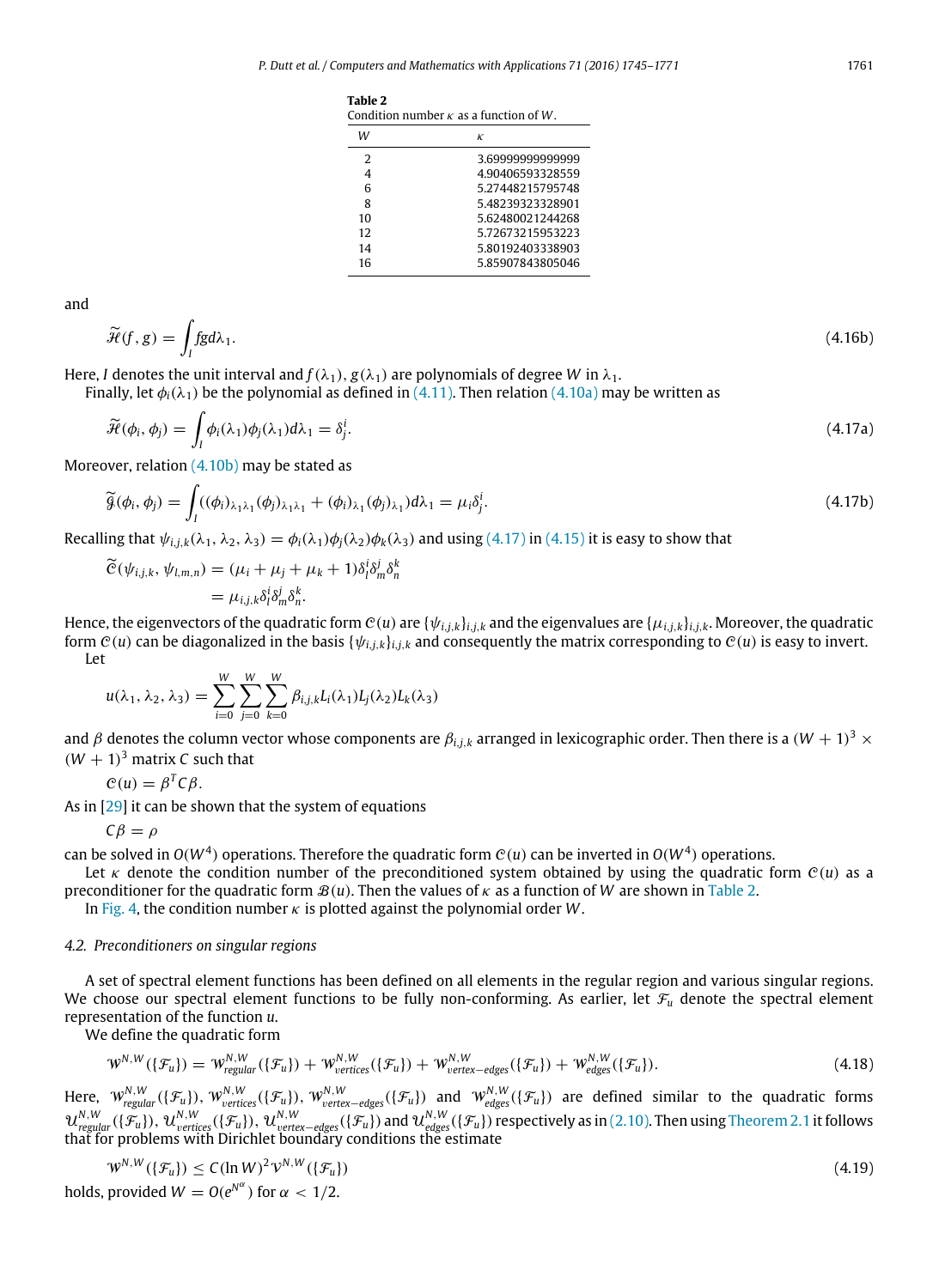<span id="page-17-0"></span>

<span id="page-17-1"></span>**Fig. 4.** Condition number κ vs. *W*.

At the same time using trace theorems for Sobolev spaces there exists a constant *k* such that

$$
\frac{1}{k} \mathcal{V}^{N,W}(\{\mathcal{F}_u\}) \leq W^{N,W}(\{\mathcal{F}_u\}).
$$
\n(4.20)

Hence, using [\(4.19\)](#page-16-2) and [\(4.20\)](#page-17-1) we conclude that the two quadratic forms  $W^{N,W}(\{\mathcal{F}_u\})$  and  $V^{N,W}(\{\mathcal{F}_u\})$  are spectrally equivalent and there exists a constant *K* such that

$$
\frac{1}{K} \mathcal{V}^{N,W}(\{\mathcal{F}_u\}) \le W^{N,W}(\{\mathcal{F}_u\}) \le K(\ln W)^2 \mathcal{V}^{N,W}(\{\mathcal{F}_u\})
$$
\n(4.21)

provided  $W = O(e^{N^{\alpha}})$  for  $\alpha < 1/2$ .

We can now use the quadratic form  $W^{N,W}(\{\mathcal{F}_u\})$  which consists of a decoupled set of quadratic forms on each element as a preconditioner. It follows that the condition number of the preconditioned system is *O*(ln *W*) 2 .

The other case is when the boundary conditions are of mixed Neumann and Dirichlet type. In this case, as above, using [Theorem 2.2](#page-9-2) and trace theorems for Sobolev spaces it follows that for *W* and *N* large enough the following estimate holds

$$
\frac{1}{K} \mathcal{V}^{N,W}(\{\mathcal{F}_u\}) \leq W^{N,W}(\{\mathcal{F}_u\}) \leq K N^4 \mathcal{V}^{N,W}(\{\mathcal{F}_u\}).
$$

Here, *K* is a constant. It is clear that the quadratic form  $W^{N,W}(\{\mathcal{F}_u\})$  can be used as a preconditioner and the condition number of the preconditioned system is *O*(*N* 4 ).

We will now construct preconditioners on each of the elements in the neighbourhoods of vertices, edges, vertex-edges and the regular region. Here, *u* denotes the spectral element function which is a polynomial of degree *W* in each of its variables separately defined in various regions of the polyhedron.

The quadratic forms which need to be examined are

$$
\mathcal{B}_{\text{regular}}(u) = || u ||_{H^2(Q)}^2 = \int_Q \sum_{|\alpha| \le 2} |D^{\alpha}_{\lambda_1, \lambda_2, \lambda_3} u|^2 d\lambda_1 d\lambda_2 d\lambda_3,
$$
\n(4.22)

$$
\mathcal{B}_{vertices}(u) = ||e^{\chi/2}u||_{H^2(\tilde{\Omega}_l^v)}^2 = \int_{\tilde{\Omega}_l^v} e^{\chi} \sum_{|\alpha| \le 2} |D^{\alpha}_{\phi,\theta,\chi}u|^2 d\phi d\theta d\chi, \qquad (4.23)
$$

$$
\mathcal{B}_{vertex-edges}(u) = \int_{\tilde{\Omega}_l^{v-e}} e^{\zeta} (u_{\psi\psi}^2 + u_{\theta\theta}^2 + u_{\psi\theta}^2 + \sin^2 \phi u_{\phi\zeta}^2 + \sin^2 \phi u_{\theta\zeta}^2 + \sin^4 \phi u_{\zeta\zeta}^2 + u_{\psi}^2 + u_{\theta}^2 + \sin^2 \phi u_{\zeta}^2 + u^2) d\psi d\theta d\zeta,
$$
\n(4.24)

$$
\mathcal{B}_{edges}(u) = \int_{\tilde{\Omega}_l^e} (u_{\tau\tau}^2 + u_{\theta\theta}^2 + u_{\tau\theta}^2 + e^{2\tau} u_{\tau x_3}^2 + e^{2\tau} u_{\theta x_3}^2 + e^{4\tau} u_{x_3 x_3}^2 + u_{\tau}^2 + u_{\theta}^2 + e^{2\tau} u_{x_3}^2 + u^2) d\tau d\theta dx_3.
$$
 (4.25)

Here,  $(\phi, \theta, \chi)$ ,  $(\psi, \theta, \zeta)$  and  $(\tau, \theta, x_3)$  denote the modified systems of coordinates introduced in [Table 1](#page-3-0) in vertex neighbourhoods, vertex-edge neighbourhoods and edge neighbourhoods respectively. Moreover  $\tilde Q^v_l,\tilde Q^{v-e}_l$  and  $\tilde Q^e_l$  denote elements in the vertex neighbourhood, vertex-edge neighbourhood and edge neighbourhood respectively.

The construction of preconditioners corresponding to the quadratic forms  $B_{regular}(u)$  and  $B_{vertices}(u)$  is similar to the case of a smooth domain already discussed so we omit the details. It follows that there exist quadratic forms C*regular*(*u*) and  $C_{vertices}(u)$  which are spectrally equivalent to  $B_{regular}(u)$  and  $B_{vertices}(u)$  respectively and which can be diagonalized using separation of variables technique.

We will now obtain preconditioners for elements in edge and vertex-edge neighbourhood. For this purpose we observe that for quadratic forms in edge and vertex-edge neighbourhoods it is enough to examine the quadratic form

<span id="page-17-2"></span>
$$
\mathcal{B}^{\star}(u) = \int_{-1}^{1} \int_{-1}^{1} \int_{-1}^{1} (u_{xx}^{2} + u_{yy}^{2} + \eta^{2} u_{xz}^{2} + \eta^{2} u_{yz}^{2} + \eta^{4} u_{zz}^{2} + u_{x}^{2} + u_{y}^{2} + \eta^{2} u_{z}^{2} + u^{2}) dxdydz.
$$
 (4.26)

1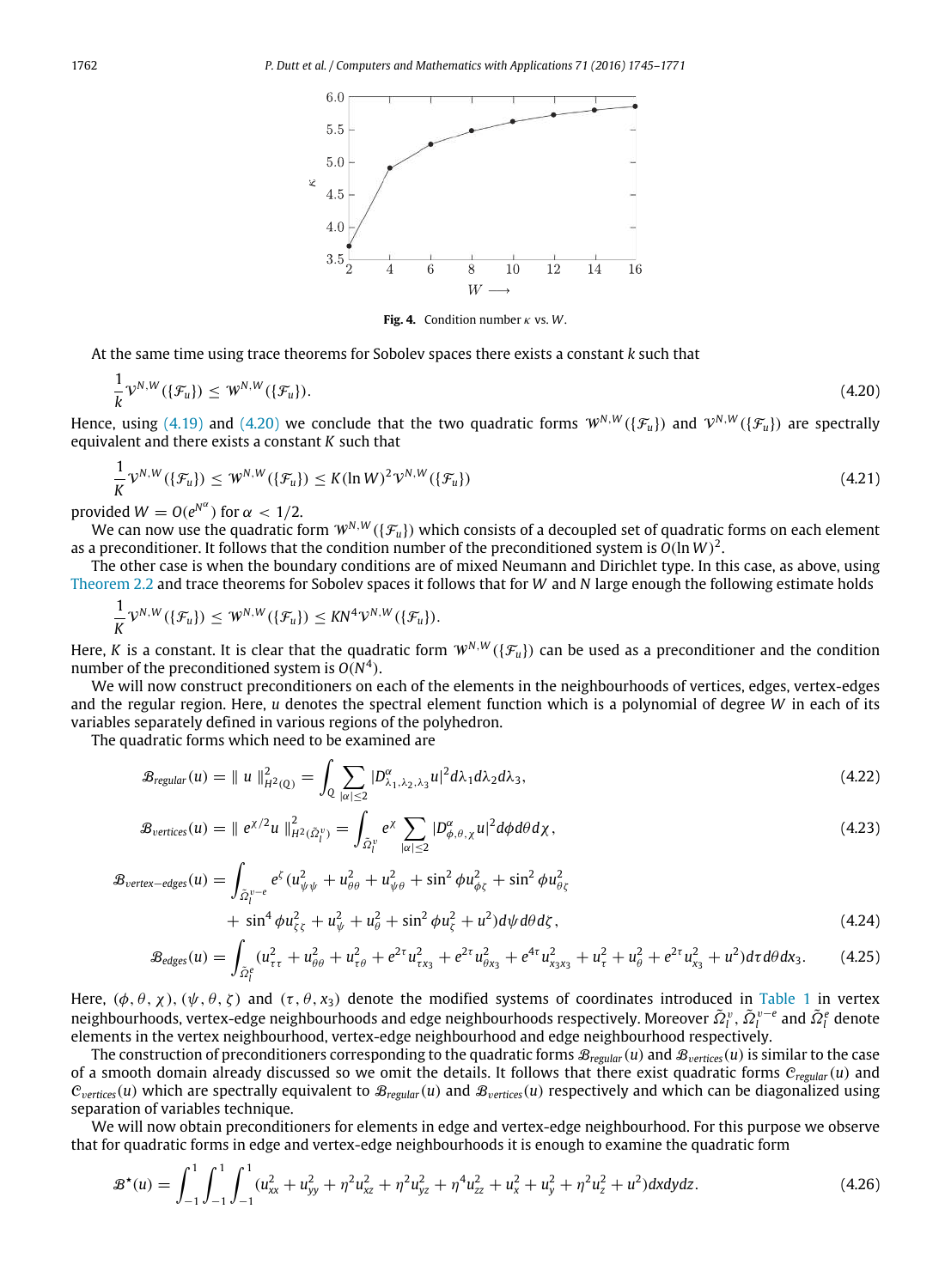Here,  $\eta = \sin \phi$  and  $\eta = e^{\tau}$  for vertex-edge and edge neighbourhood elements respectively. We remark that the factor  $\eta$ becomes smaller towards the vertices and edges of the domain  $\Omega$ .

Making the transformation  $\tilde{z} = \frac{z}{\eta}$ , so that  $\frac{d}{dz} = \frac{1}{\eta} \frac{d}{d\tilde{z}}$ , the quadratic form  $\mathcal{B}^\star(u)$  assumes the form

$$
\mathcal{B}^{\star}(u) = \int_{-\frac{1}{\eta}}^{\frac{1}{\eta}} \int_{-1}^{1} \int_{-1}^{1} (u_{xx}^2 + u_{yy}^2 + u_{xy}^2 + u_{x\bar{z}}^2 + u_{y\bar{z}}^2 + u_{\bar{z}}^2 + u_x^2 + u_y^2 + u_{\bar{z}}^2 + u^2) dxdyd\bar{z}.
$$

Let us define the quadratic form

$$
\mathcal{C}^{\star}(u) = \int_{-1}^{1} \int_{-1}^{1} \int_{-1}^{1} (u_{xx}^{2} + u_{yy}^{2} + \eta^{4} u_{zz}^{2} + u_{x}^{2} + u_{y}^{2} + \eta^{2} u_{z}^{2} + u^{2}) dxdydz.
$$
 (4.27)

We now show that the quadratic form  $C^*(u)$  is spectrally equivalent to the quadratic form  $B^*(u)$ , defined in [\(4.26\).](#page-17-2) Moreover,  $C^*(u)$  can be diagonalized using separation of variables technique.

Let

$$
v(x) = \sum_{i=0}^{W} \beta_i L_i(x)
$$
, and  $v(z) = \sum_{i=0}^{W} \gamma_i L_i(z)$ .

Moreover  $b = (\beta_0, \beta_1, \dots, \beta_W)^T$  and  $d = (\gamma_0, \gamma_1, \dots, \gamma_W)^T$ . We now define the quadratic forms

$$
\mathcal{G}(v) = \int_{I} (v_{xx}^{2} + v_{x}^{2}) dx, \quad \mathcal{H}(v) = \int_{I} v^{2} dx,
$$
\n(4.28)

and

$$
\mathcal{M}(v) = \int_{I} (\eta^4 v_{zz}^2 + \eta^2 v_z^2) dz, \quad \mathcal{N}(v) = \int_{I} v^2 dz.
$$
 (4.29)

Here, *I* denotes the unit interval  $(-1, 1)$ . Clearly, there exist  $(W + 1) \times (W + 1)$  matrices *G*, *M* and *H*, *N* such that

$$
\mathcal{G}(v) = b^T G b, \qquad \mathcal{M}(v) = d^T M d, \tag{4.30}
$$

and

$$
\mathcal{H}(v) = b^T H b, \qquad \mathcal{N}(v) = d^T N d. \tag{4.31}
$$

Here, the matrices *G*, *M* and *H*, *N* are symmetric and *H*, *N* are positive definite.

Hence, there exist  $W + 1$  eigenvalues  $0 \le \mu_0 \le \mu_1 \le \cdots \le \mu_W$  and  $W + 1$  eigenvectors  $b_0, b_1, \ldots, b_W$  of the symmetric eigenvalue problem

$$
(G - \mu H)b = 0.\tag{4.32}
$$

Here,

$$
(G - \mu_i H) b_i = 0.
$$

Similarly, there exist  $W + 1$  eigenvalues  $0 \le v_0 \le v_1 \le \cdots \le v_W$  and  $W + 1$  eigenvectors  $d_0, d_1, \ldots, d_W$  of the symmetric eigenvalue problem

$$
(M - \nu N)d = 0. \tag{4.33}
$$

Here,

$$
(M-\nu_iN)d_i=0.
$$

The eigenvectors  $b_i$  and  $c_i$  are normalized so that

$$
b_i^T H b_j = \delta_j^i, \quad \text{and} \quad d_i^T N d_j = \delta_j^i. \tag{4.34a}
$$

Moreover, the relations

$$
b_i^T G b_j = \mu_i \delta_j^i \quad \text{and} \quad d_i^T M d_j = \nu_i \delta_j^i \tag{4.34b}
$$

hold. Let  $b_i = (b_{i,0}, b_{i,1}, \ldots, b_{i,W})$  and  $d_i = (d_{i,0}, d_{i,1}, \ldots, d_{i,W})$ . We now define the polynomials

$$
\phi_i(x) = \sum_{m=0}^W b_{i,m} L_m(x), \qquad \phi_j(y) = \sum_{m=0}^W b_{j,m} L_m(y), \qquad \theta_k(z) = \sum_{m=0}^W d_{k,m} L_m(z) \quad \text{for } 0 \le i, j, k \le W.
$$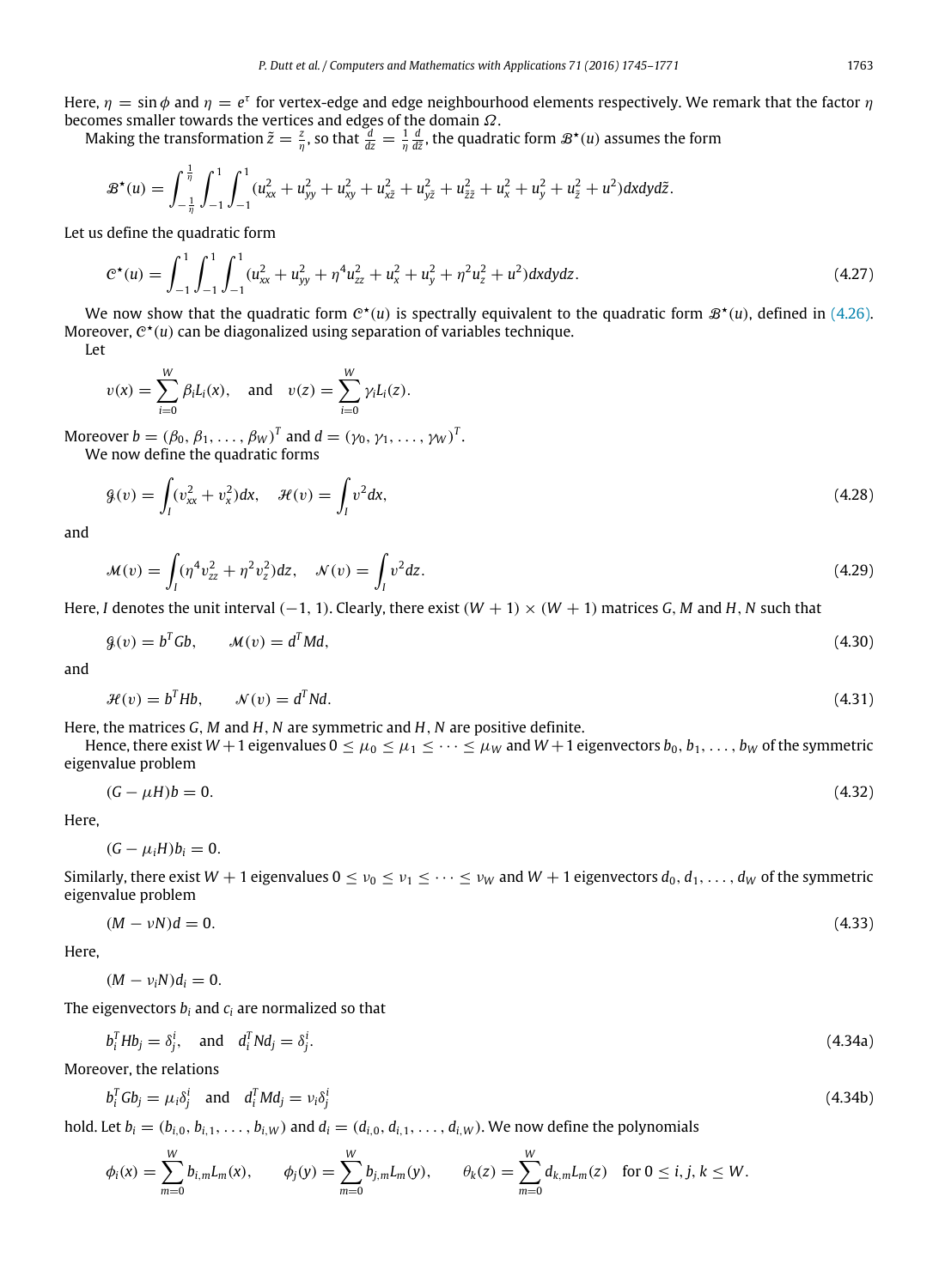Next, let χ*i*,*j*,*<sup>k</sup>* denote the polynomial

$$
\chi_{i,j,k}(x, y, z) = \phi_i(x)\phi_j(y)\theta_k(z) \tag{4.35}
$$

for  $0 \le i \le W$ ,  $0 \le j \le W$ ,  $0 \le k \le W$ .

Note that  $\{\chi_{i,j,k}(x,y,z)\}_{i,j,k}$  is the tensor product of the polynomials  $\phi_i(x), \phi_j(y)$  and  $\theta_k(z)$ . The eigenvalue  $\sigma_{i,j,k}$ corresponding to the eigenvector  $\chi_{i,j,k}$  is given by the relation

$$
\sigma_{i,j,k} = \mu_i + \mu_j + \nu_k + 1. \tag{4.36}
$$

Let  $\widetilde{\mathcal{C}}^{\star}(f,g)$  be the bilinear form induced by the quadratic form  $\mathcal{C}^{\star}(u)$ . Then

$$
\widetilde{c}^*(f,g) = \int_{-1}^1 \int_{-1}^1 \int_{-1}^1 (f_{xx}f_{xx} + f_{yy}g_{yy} + \eta^4 f_{zz}g_{zz} + f_xg_x + f_yg_y + \eta^2 f_zg_z + fg)dxdydz.
$$

It is easy to show that

$$
\widetilde{e}^{\star}(\chi_{i,j,k}, \chi_{l,m,n}) = (\mu_i + \mu_j + \nu_k + 1)\delta_i^i \delta_m^j \delta_n^k
$$
  
=  $\sigma_{i,j,k} \delta_i^i \delta_m^j \delta_n^k$ .

Hence, the eigenvectors of the quadratic form  $C^*(u)$  are  $\{\chi_{i,j,k}\}_{i,j,k}$  and the eigenvalues are  $\{\sigma_{i,j,k}\}_{i,j,k}$ . Thus, the quadratic form  $C^*(u)$  can be diagonalized in the basis  $\{\chi_{i,j,k}\}_{i,j,k}$ . Therefore, the matrix corresponding to the quadratic form  $C^*(u)$  is easy to invert.

Now proceeding as earlier, it can be shown that the quadratic forms  $B^\star(u)$  and  $\mathcal{C}^\star(u)$  are spectrally equivalent. Moreover, the quadratic form  $C^*(u)$  can be inverted in  $O(W^4)$  operations. Thus, it follows that there exist quadratic forms  $C_{vertex–edges}(u)$ and C*edges*(*u*) which are spectrally equivalent to Bv*ertex*−*edges*(*u*) and B*edges*(*u*) respectively and which can be diagonalized using separation of variables technique.

## <span id="page-19-0"></span>**5. Computational techniques**

In minimizing the functional  $\mathcal{R}^{N,W}(\{\mathcal{F}_v\})$  we seek a solution which minimizes the sum of weighted norms of the residuals in the partial differential equation and a fractional Sobolev norm of the residuals in the boundary conditions and enforce continuity by adding a term which measures the sum of squares of the jumps in the function and its derivatives at interelement boundaries in appropriate anisotropic Sobolev norm, suitably weighted in various regions of the polyhedron.

In this section, we show how to compute the residuals in the normal equations without having to compute and store mass and stiffness matrices and we discuss computational complexity of our method in brief.

In order to obtain a solution using PCGM we must we able to compute residuals in the normal equations inexpensively, since we are minimizing  $\mathcal{R}^{N,W}(\{\mathcal{F}_v\})$  over all  $\{\mathcal{F}_v\}\in\mathcal{S}^{N,W}$  (space of spectral element functions) we have

$$
\mathcal{R}^{N,W}(U+\epsilon V) = \mathcal{R}^{N,W}(U) + 2\epsilon V^{t}(XU - YG) + O(\epsilon^{2})
$$

for all *V*, where *U* is a vector assembles from the values of

$$
\left\{\left\{u_{l}^{r}(\lambda)\right\}_{l=1}^{N_{r}},\,\left\{u_{l}^{v}(x^{v})\right\}_{l=1}^{N_{v}},\,\left\{u_{l}^{v-e}(x^{v-e})\right\}_{l=1}^{N_{v-e}},\,\left\{u_{l}^{e}(x^{e})\right\}_{l=1}^{N_{e}}\right\}.
$$

*V* is a vector similarly assembled and *G* is assembled from the data. Here, *X* and *Y* denote matrices. Thus we have to solve *XU* − *YG* = 0 and so we must be able to compute *XU* − *YG* economically during the iterative process. The idea is very similar to the case of two dimensional problems so we refer the reader to [\[20\]](#page-26-8) for details.

The above minimization amounts to an overdetermined system of equations consisting of collocating the residuals in the partial differential equation, the residuals in the boundary conditions and jumps in the function and its derivatives at inter-element boundaries at an over determined set of collocation points, weighted suitably. In fact we collocate the partial differential equation on a finer grid of Gauss–Lobatto–Legendre (GLL) points and then we apply the adjoint differential operator to these residuals and project these values back to the original grid. Such a treatment obviously involves integration by parts and hence leads to evaluation of terms at the boundaries. These boundary terms can be evaluated by a collocation procedure and the other boundary terms corresponding to jump terms at the inter-element boundaries can be easily calculated (see [\[18\]](#page-26-14)).

Since the majority of elements i.e.  $O(N^2)$  is concentrated in the neighbourhoods of vertices and edges and each element is mapped onto a separate processor therefore, we employ a parallel computer with *O*(*N* 2 ) processors. For problems with Dirichlet boundary conditions the condition number of the preconditioned system is  $O((\ln W)^2)$ , provided  $W = O(e^{N^{\alpha}})$  for  $\alpha$  < 1/2. Hence, the method requires  $O(N \ln N)$  iterations of the PCGM to obtain solution to an accuracy of  $O(e^{-bN})$  and it requires  $O(N^5 \ln(N))$  operations on a parallel computer with  $O(N^2)$  processors to compute the solution. For mixed problems with Neumann and Dirichlet boundary conditions the condition number of the preconditioned system is  $O(N^4)$ , provided  $W = O(e^{N\alpha})$  for  $\alpha < 1/2$ . Hence, it requires  $O(N^3)$  iterations of the PCGM to obtain solution to an accuracy of  $O(e^{-bN})$  and requires  $O(N^7)$  operations on a parallel computer with  $O(N^2)$  processors to compute the solution.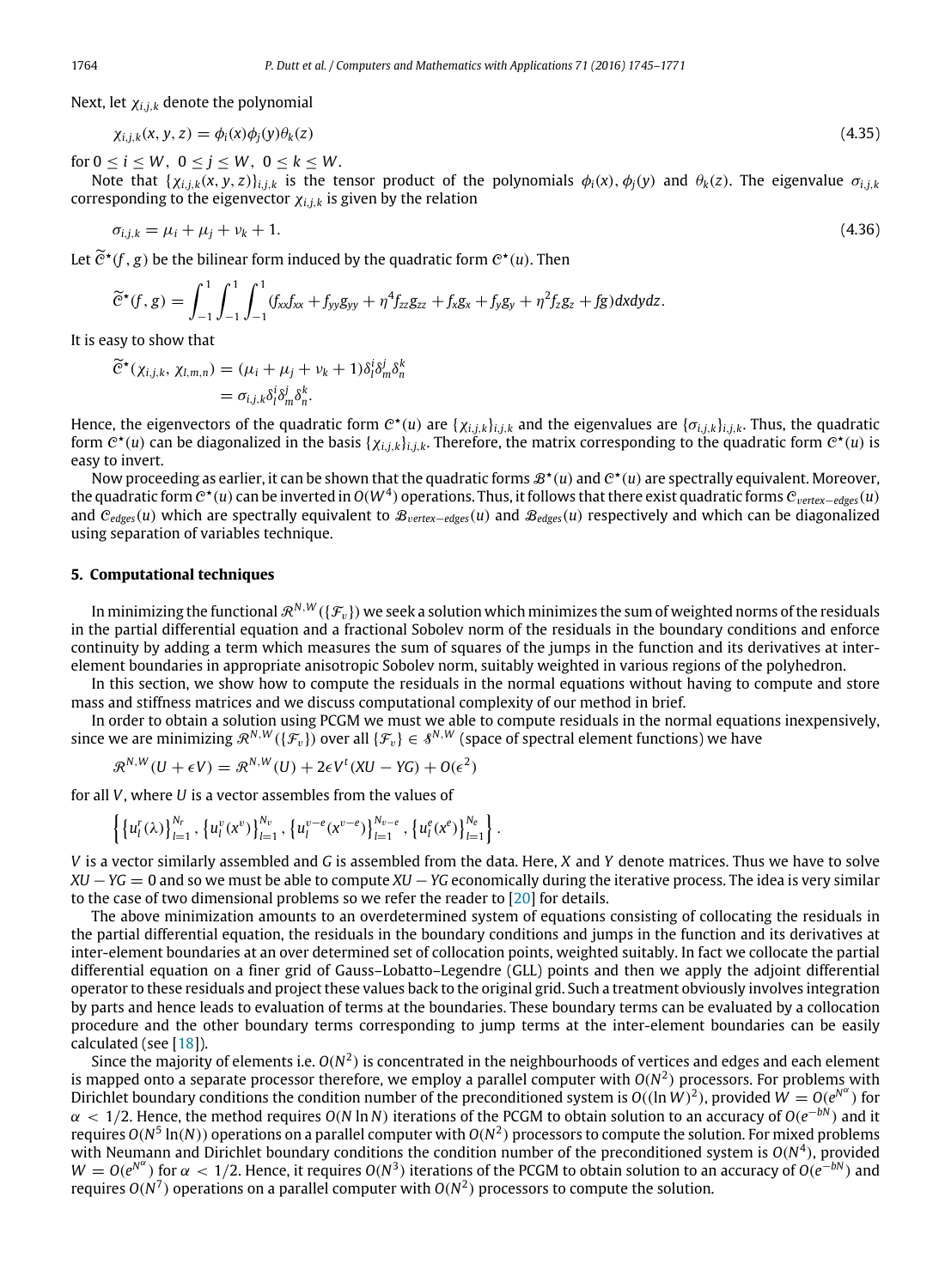<span id="page-20-1"></span>

**Fig. 5.** Mesh imposed on  $\Omega = (0, 1)^3$  with mesh size  $h = 0.5$ .

<span id="page-20-2"></span>

| Table 3                                                                               |  |
|---------------------------------------------------------------------------------------|--|
| Performance of the p-version for Laplace equation with Dirichlet boundary conditions. |  |

| $\n  p = W$ | $N_{dof}$ | <b>Iterations</b> | $  E  _{rel}(\mathcal{X})$ |
|-------------|-----------|-------------------|----------------------------|
| 2           | 64        | 51                | $0.380275E + 02$           |
|             | 512       | 213               | $0.204875E + 01$           |
| 6           | 1.728     | 303               | 0.269917E-01               |
| 8           | 4.096     | 380               | $0.221613E - 03$           |
| 10          | 8.000     | 456               | 0.106885E-05               |
| 12          | 13.824    | 523               | 0.452056E-08               |

#### <span id="page-20-0"></span>**6. Numerical results**

We now present results of simulations that have been performed to validate the theory on polyhedral domains. Throughout this section *N* denote the number of refinements in each direction and *W* the degree of the polynomials used for approximation. In all our computations we have employed a parallel computer and each element is mapped onto a single processor.

In what follows, by iterations, we always mean the total number of iterations required to compute the solution up to desired accuracy by PCGM. In all our examples the relative error is plotted on a log-scale. Let  $u_{SF}$  be the spectral element solution obtained from the minimization problem and  $w$  be the exact solution. Then the relative error (in  $H^1$ -norm) is defined as

$$
||E||_{rel} = \frac{||u_{SE} - w||_{H^1}}{||w||_{H^1}}.
$$

#### *6.1. Test problems with smooth solutions*

We first analyse performance of our method for various test problems on polyhedral domains on which the solution is smooth. From Section [3,](#page-9-0) it is clear that the error in the regular (smooth) region obeys

<span id="page-20-3"></span>
$$
||u_{SE} - w||_{H^1} \leq Ce^{-bN_{dof}^{1/3}}.
$$
\n(6.1)

Here, *Ndof* denotes the number of degrees of freedom (DOF).

Thus, in case the solution is analytic on  $\bar{\Omega}$ , exponential convergence can be achieved by increasing the polynomial order and keeping the number of elements fixed. Hence, for practical implementation it is enough to compute the error for *p*version of the method.

**Example 6.1** (*Laplace Equation with Dirichlet Boundary Conditions*)**.** Our first example is the Laplace equation in the unit cube  $\Omega = (0, 1)^3$  shown in [Fig. 5,](#page-20-1) with Dirichlet boundary conditions:

 $\Delta w = 0$  in  $\Omega$ ,  $w = g \quad \text{on } \partial \Omega$ 

where the data *g* is chosen so that the exact solution is

$$
w(x, y, z) = \frac{1}{\pi^2 \sinh \sqrt{2\pi}} \sin(\pi x) \sin(\pi y) \sinh(\sqrt{2}\pi z).
$$

The results are given in [Table 3.](#page-20-2) The relative error (in %) against polynomial order *W* and iterations against *W* are plotted in [Fig. 6\(](#page-21-0)a) and (b) respectively. In [Fig. 6\(](#page-21-0)c) a graph is drawn for ∥*E*∥*rel* against degrees of freedom on a log scale. The error curve is a straight line and this shows the exponential rate of convergence in agreement with [\(6.1\).](#page-20-3)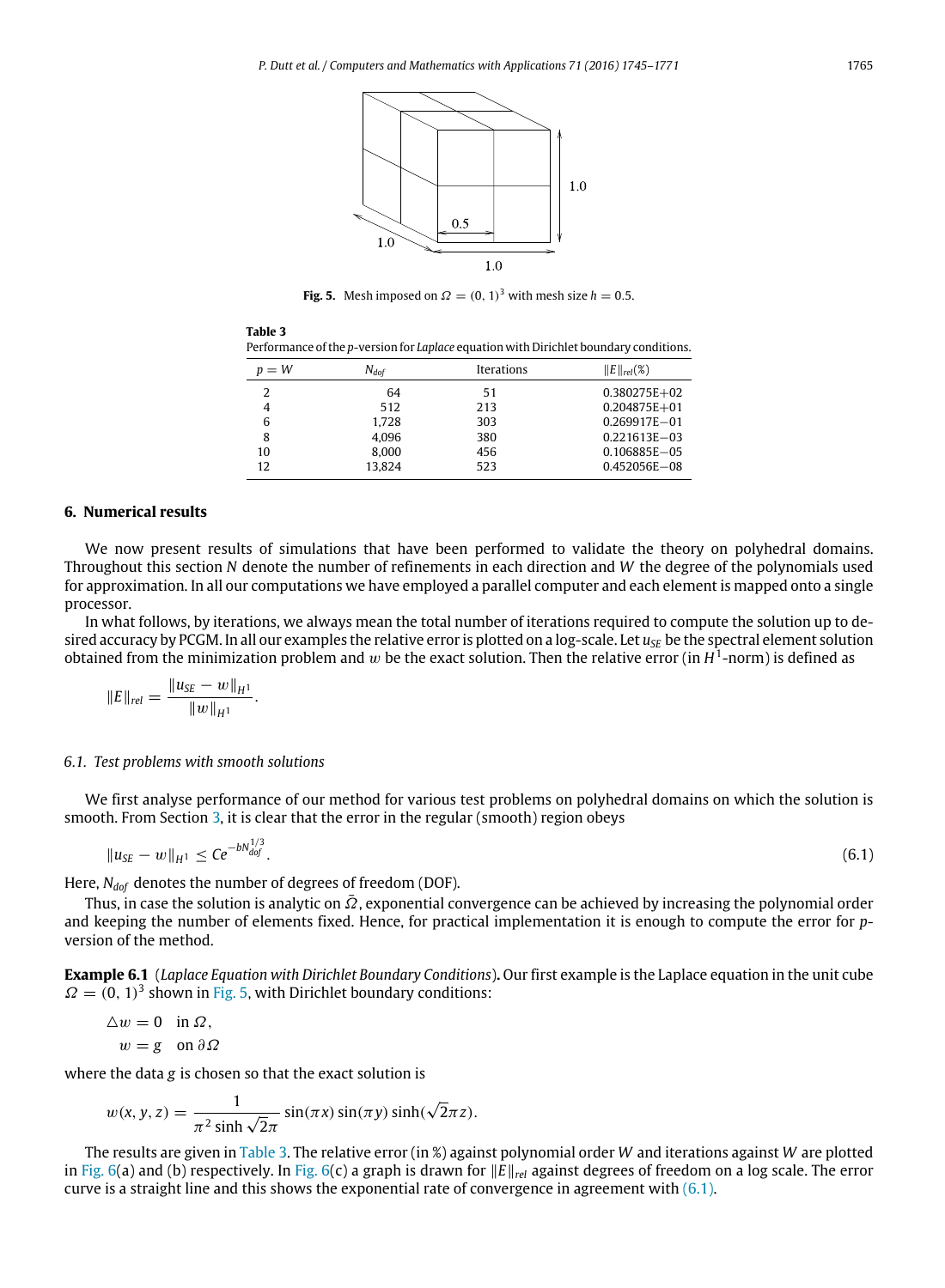<span id="page-21-0"></span>

<span id="page-21-1"></span>**Fig. 6.** (a) ln ∥*E*∥<sub>rel</sub> vs. *p*, (b) Iterations vs. *N*, (c) ln ∥*E*∥<sub>rel</sub> vs. *N<sub>dof</sub>* and (d) ln ∥*E*∥<sub>rel</sub> vs. Iterations for Laplace equation with Dirichlet boundary conditions.



**Fig. 7.** The domain  $\Omega = (-1, 1)^3$  with uniform mesh refinements (a) Mesh 1, (b) Mesh 2 and (c) Mesh 3.

The example presented above deals with a constant coefficient differential operator. However, the method works for a general non self-adjoint elliptic problem too. Let  $\Omega = (-1, 1)^3$  denote the standard cube in  $\mathbb{R}^3$  with boundary  $\partial \Omega$ . In our next example we impose three different meshes on Ω with uniform mesh size *<sup>h</sup>* = <sup>2</sup>.0, <sup>1</sup>.0 and 0.67 in each direction which corresponds to  $N = 1$ , 2 and 3 respectively [\(Fig. 7\)](#page-21-1).

**Example 6.2** (*General Elliptic Equation with Variable Coefficients: A Non Self-adjoint Problem*)**.** Let us consider the non selfadjoint general elliptic problem with mixed boundary conditions.

$$
a(x, y, z)w_{xx} + b(x, y, z)w_{yy} + c(x, y, z)w_{zz} + d(x, y, z)(w_{xy} + w_{yz} + w_{zx}) + e(x, y, z)w = f \quad \text{in } \Omega, \\
w = g \quad \text{on } \mathcal{D}, \\
\frac{\partial w}{\partial y} = h \quad \text{on } \mathcal{N}.
$$

Here,  $\mathcal D$  and  $\mathcal N$  denote the Dirichlet and Neumann boundary part of  $\partial\Omega$  respectively such that  $\mathcal D = \Gamma_1 \cup \Gamma_2 \cup \Gamma_3$ , where  $\Gamma_1$ ,  $\Gamma_2$  and  $\Gamma_3$  are the faces corresponding to  $x = -1$ ,  $x = 1$  and  $y = -1$  respectively.  $\mathcal{N} = \Gamma_4 \cup \Gamma_5 \cup \Gamma_6$ , where  $\Gamma_4$ ,  $\Gamma_5$  and  $\Gamma_6$  are the faces corresponding to  $y = 1$ ,  $z = -1$  and  $z = 1$  respectively. Moreover,  $\nu$  denotes the outer unit normal to the faces where Neumann boundary conditions are imposed. Further, we choose the coefficients of the problem as follows:

$$
a(x, y, z) = -(0.50 + 0.05 \exp(xyz)), \qquad b(x, y, z) = -(1.00 + 0.015 \cos(x + y)),
$$
  
\n
$$
c(x, y, z) = -(2.50 + 0.02 \exp(y + z)), \qquad d(x, y, z) = -0.001 \sin(\pi(x + y + z))
$$
  
\nand 
$$
e(x, y, z) = 4.05 + 0.045 \cos\left(\frac{\pi(x + y + z)}{2}\right).
$$

Moreover, the right hand side function *f* and the data *g* and *h* are chosen such that the true solution is

$$
w(x, y, z) = \left(\sin(\pi x) + \sin\left(\frac{\pi y}{2}\right)\right)\cos(\pi z).
$$

We examine the *p*-version of the method on different meshes in [Table 4](#page-22-0) for polynomial degree  $W = 2, \ldots, 10$ . It is clear that the method performs best on Mesh 3 and the error reduces to approximately 10−<sup>6</sup>%. However, on Mesh 1 the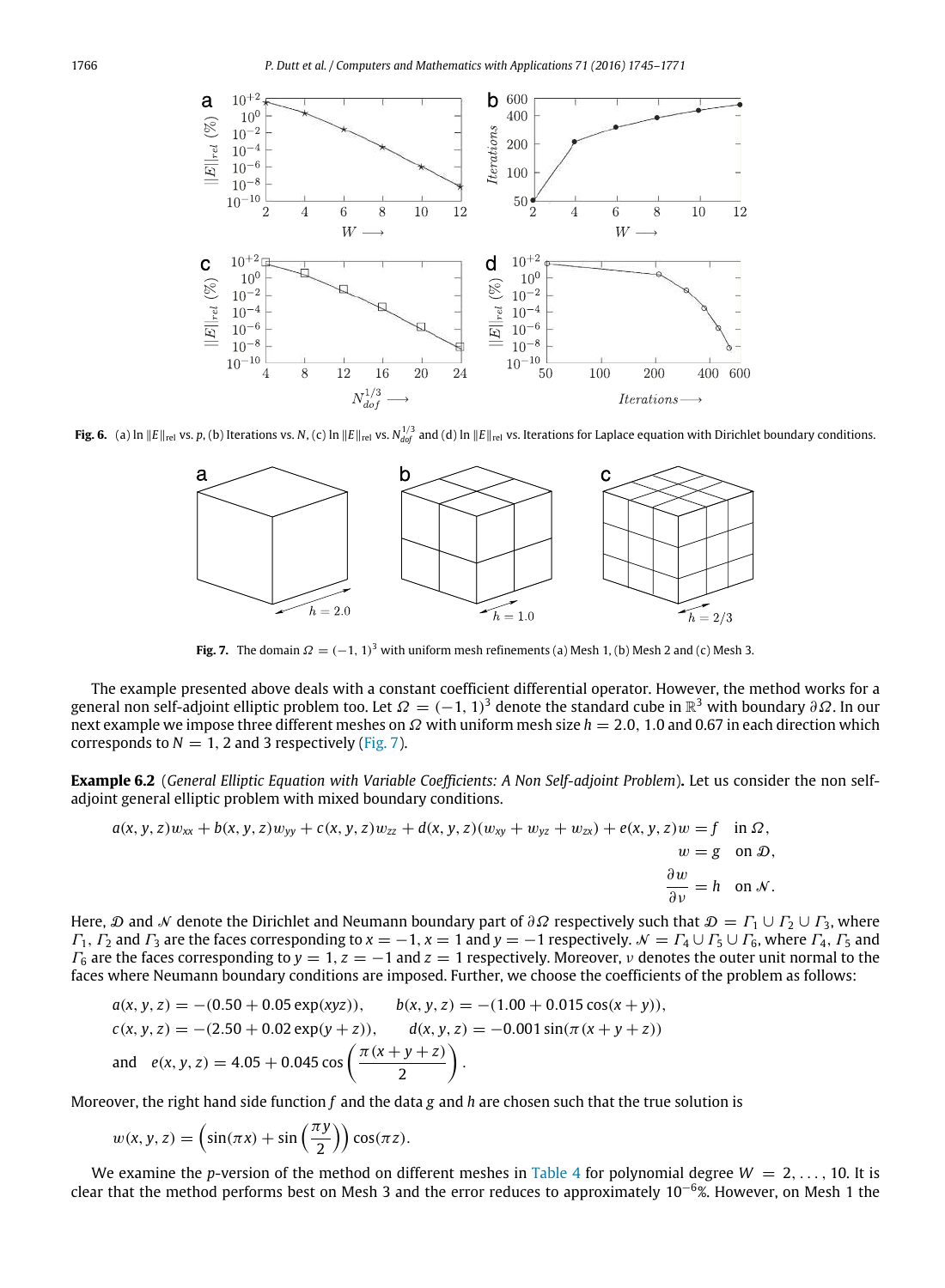#### <span id="page-22-0"></span>**Table 4**

Error as a function of *W* for different values of *h* for general elliptic (non selfadjoint) problem.

| $\n  p = W$ | Mesh 1           | Mesh 2           | Mesh 3           |
|-------------|------------------|------------------|------------------|
| 2           | $0.498666E + 02$ | $0.485737E + 02$ | $0.291328E + 02$ |
| 3           | $0.507328E + 02$ | $0.107829E + 02$ | $0.586317E + 01$ |
| 4           | $0.227058E + 02$ | $0.517751E + 01$ | $0.149092E + 01$ |
| 5           | $0.143968E + 02$ | $0.814482E + 00$ | $0.237686E + 00$ |
| 6           | $0.408230E + 01$ | $0.234810E + 00$ | $0.292025E - 01$ |
| 7           | $0.184822E + 01$ | $0.279261E - 01$ | 0.289156E-02     |
| 8           | $0.311612E + 00$ | $0.430208E - 02$ | $0.236661E - 03$ |
| 9           | $0.104765E + 00$ | 0.377498E-03     | $0.168223E - 04$ |
| 10          | 0.136308E-01     | $0.431639E - 04$ | $0.352480E - 05$ |

<span id="page-22-1"></span>

|--|--|

Performance of the *p*-version for non self-adjoint problem.

| $p = W$ | $N_{dof}$ | <b>Iterations</b> | Relative $error(\%)$ |
|---------|-----------|-------------------|----------------------|
| 2       | 64        | 207               | $0.670184E + 02$     |
| 3       | 216       | 364               | $0.741499E + 01$     |
| 4       | 512       | 464               | $0.536971E + 01$     |
| 5       | 1000      | 519               | $0.725120E + 00$     |
| 6       | 1728      | 547               | $0.228276E + 00$     |
| 7       | 2744      | 605               | $0.267290E - 01$     |
| 8       | 4096      | 642               | $0.420000E - 02$     |
| 9       | 5832      | 671               | $0.364194E - 03$     |
| 10      | 8000      | 694               | $0.424524E - 04$     |

relative error decays slowly (see [Table 5\)](#page-22-1). [Fig. 8](#page-23-0) shows log ∥*E*∥*rel* plotted against *<sup>W</sup>* for different meshes. In [Fig. 9\(](#page-23-1)a) we plot error against polynomial order *W*. Error as a function of degrees of freedom is plotted in [Fig. 9\(](#page-23-1)c) on a log-scale showing exponential convergence.

## *6.2. Test problems containing singularities*

To show the effectiveness of the proposed method for problems containing singularities we now consider test problems having singularities of various types discussed in Section [2.](#page-1-0)

As earlier, *N* will denote the number of layers in the geometric mesh and *W*, the polynomial order used. In case of examples with vertex and edge singularities all our calculations are based on a parallel computer with *O*(*N*) processors and in case of vertex-edge singularities we employ a parallel computer with  $O(N^2)$  processors (since there are  $N^2$  elements in the geometric mesh in this case) with each element being mapped onto a single processor. The geometric mesh factors in the neighbourhoods of singularities are chosen as  $\mu<sub>v</sub> = 0.15$  and  $\mu<sub>e</sub> = 0.15$  which give optimal results.

Our first example is the Poisson equation containing only a vertex singularity with mixed boundary conditions. For computational simplicity we shall assume that the singularity arises only at one vertex of the domain under consideration. Our example is similar to that of Guo and Oh reported in [\[28\]](#page-26-19).

**Example 6.3** (*Mixed Problem Containing Vertex Singularity*)**.** Consider the axisymmetric Poisson equation with mixed boundary conditions:

$$
-\Delta u = f \quad \text{in } \Omega^{(v)},
$$
  
\n
$$
u = g \quad \text{on } \mathcal{D} \subset \partial \Omega^{(v)},
$$
  
\n
$$
\frac{\partial u}{\partial v} = h \quad \text{on } \mathcal{N} = \partial \Omega^{(v)} \setminus \mathcal{D},
$$
  
\n(6.2)

<span id="page-22-2"></span>where the domain  $\Omega^{(v)}$  is shown in [Fig. 10](#page-23-2) and

$$
\mathcal{D} = \Gamma_1 \cup \Gamma_2 \cup \Gamma_3 \cup \Gamma_4 = \Gamma_{\mathcal{D}}^1 \cup \Gamma_{\mathcal{D}}^2,
$$
\n
$$
\Gamma_{\mathcal{D}}^1 = \{ (\phi, \theta, \rho) : \phi = \pi / 6, \pi / 3, 0 \le \theta \le 3\pi / 2, 0 \le \rho \le 1 \},
$$
\n
$$
\Gamma_{\mathcal{D}}^2 = \{ (\phi, \theta, \rho) : \pi / 6 \le \phi \le \pi / 3, \theta = 0, 3\pi / 2, 0 \le \rho \le 1 \},
$$
\n
$$
\mathcal{N} = \Gamma_5 = \{ (\phi, \theta, \rho) : \pi / 6 \le \phi \le \pi / 3, 0 \le \theta \le 3\pi / 2, \rho = 1 \}.
$$

We choose data *f*, *g* and *h* such that the function  $w = \rho^{0.1}(1-\rho) \sin 2\phi$  is the true solution of [\(6.2\)](#page-22-2) satisfying prescribed boundary conditions. Here, ν denotes the exterior unit normal to the part of the boundary where we impose Neumann boundary conditions.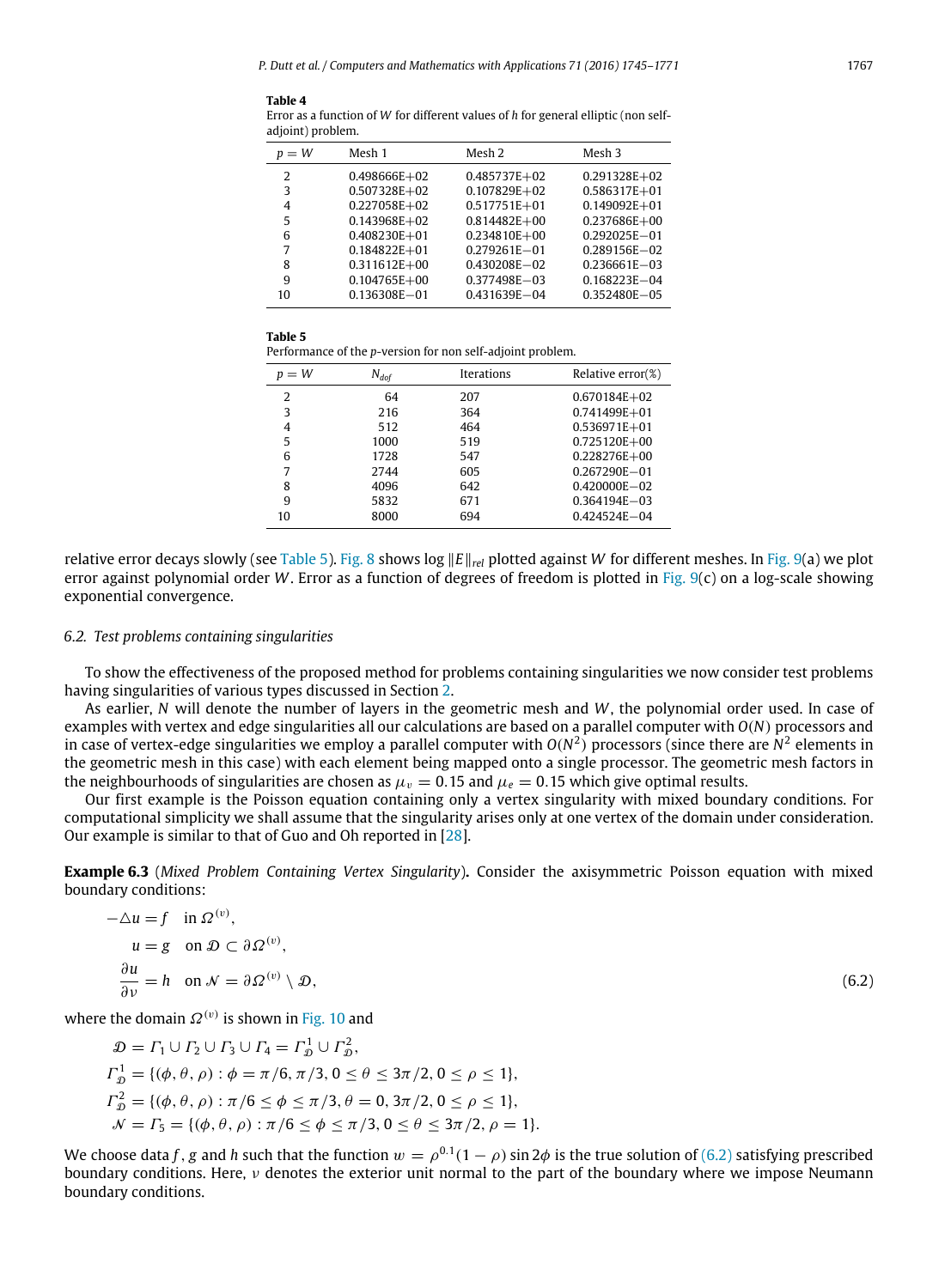<span id="page-23-0"></span>

**Fig. 8.** Error as a function of *W* for different values of *h* for general elliptic (non self-adjoint) problem.

<span id="page-23-1"></span>

<span id="page-23-2"></span>Fig. 9. (a)  $\ln ||E||_{rel}$  vs. p, (b) Iterations vs. N, (c)  $\ln ||E||_{rel}$  vs.  $N_{dof}^{1/3}$  and (d)  $\ln ||E||_{rel}$  vs. Iterations for general elliptic (non self-adjoint) equation with variable coefficients.



**Fig. 10.** The domain  $\Omega^{(v)}$  containing a vertex singularity.

We know that the error in the neighbourhoods of vertices satisfies

<span id="page-23-3"></span>
$$
||u_{SE} - w||_{H^1} \leq Ce^{-bN_{dof}^{1/4}}.
$$
\n(6.3)

[Table 6](#page-24-1) contains the relative error obtained by applying the method on geometrically refined mesh in  $\rho$ . [Fig. 11](#page-24-2) contains plots for various parameters. The relative error vs. N<sup>1/4</sup> (on a log-scale) is depicted in [Fig. 11\(](#page-24-2)c). The error profile is almost a straight line. This confirms our theoretical estimate  $(6.3)$  on the exponential convergence. Iterations against number of layers are plotted in [Fig. 11\(](#page-24-2)b). The relative error against polynomial order and iterations is plotted in Fig. 11(a) and (d) respectively. It is evident from the plots that the method is very effective in dealing with vertex singularities.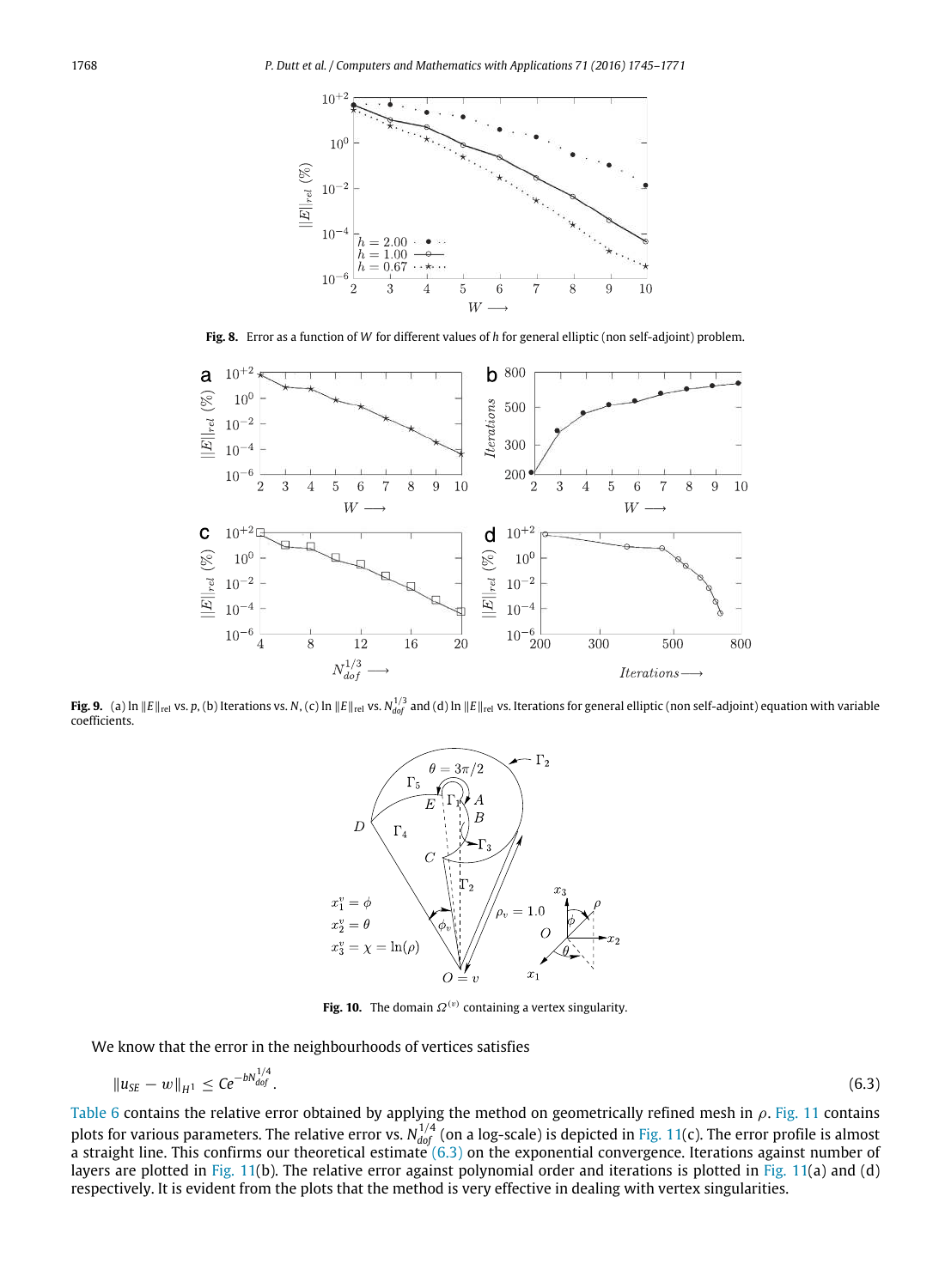Performance of the *h-p* version for mixed problem on  $\Omega^{(v)}$  containing a vertex singularity.  $p = W$   $N_{dof}$  Iterations Relative error(%) 2 9 16 0.962637E+01<br>3 55 39 0.252012E+01  $\begin{array}{ccccccc} 3 & 55 & 39 & 0.252012E+01 \ 4 & 193 & 128 & 0.191490E+00 \end{array}$ 4 193 128 0.191490E+00<br>5 501 176 0.212320E-01 5 501 176 0.212320E−01<br>6 1081 314 0.192391E−02 6 1081 314 0.192391E−<sup>02</sup> 7 2059 409 0.884830E−03<br>8 3585 743 0.412629F−03 8 3585 743 0.412629E−03 9 5833 814 0.470681E−04  $10^{+2}$ 1000  $\mathbf b$  $10<sup>0</sup>$ 200  $-2$ 

<span id="page-24-2"></span>

**Fig. 11.** (a) Error vs. *p*, (b) Iterations vs. *N*, (c) Error vs. *Ndof* and (d) Error vs. Iterations for mixed problem containing a vertex singularity.

Next, we apply our method to Laplace equation containing an edge singularity.

**Example 6.4** (*Laplace Equation Containing Edge Singularity*)**.** Consider the boundary value problem:

<span id="page-24-3"></span>
$$
-\Delta w = 0 \quad \text{in } \Omega^{(e)},
$$
  
\n
$$
w = g \quad \text{on } \partial \Omega^{(e)},
$$
\n(6.4)

where the domain  $\Omega^{(e)}$  (see [Fig. 12\)](#page-25-0) is given by

a

$$
\Omega^{(e)} = \{ (r, \theta, x_3) : 0 \le r \le 1, 0 \le \theta \le \pi/2, 0 \le x_3 \le 1 \}.
$$

<span id="page-24-1"></span>**Table 6**

We impose Dirichlet boundary conditions on all the faces marked as  $\Gamma_i$ ,  $i = 1, \ldots, 5$ .

Let  $w(r, \theta, x_3) = r^{\frac{1}{3}} \sin(\frac{\theta}{3}) x_3$ . Then w is the exact solution of [\(6.4\)](#page-24-3) satisfying the Dirichlet boundary conditions  $u|_{\partial \Omega_1^{(e)}} =$  $w$ . Note that  $w$  has an edge singularity.

[Table 7](#page-25-1) contains the numerical results and it shows that  $\approx 10^{-5}$  (%) of relative error in the *H*<sup>1</sup>-norm is achieved with *W* = 10 and *N*<sup>*dof*</sup> ≈ 9000. The relative error against polynomial degree for *W* = 2, ..., 10 is drawn in [Fig. 13\(](#page-25-2)a). In [Fig. 13\(](#page-25-2)c) and (d) error as a function of degrees of freedom and iterations is plotted on a log scale. It follows that the error decays exponentially and obeys the theoretical estimate [\(6.3\).](#page-23-3)

#### <span id="page-24-0"></span>**7. Summary and conclusions**

We have established error estimates of our method for elliptic problems on three dimensional non-smooth domains, based on the non-conforming *hp*-version of the spectral element method. The error between the exact and the approximate solution is shown to be exponentially small in *N*, the number of layers in the geometrical mesh. The method is essentially a least-squares method and we use PCGM to solve normal equations using a block diagonal preconditioner. Moreover, there exists a new preconditioner which can be diagonalized in a new set of basis functions, and hence it is easily inverted on each element. The residuals in the normal equations can be obtained without computing and storing mass and stiffness matrices.

H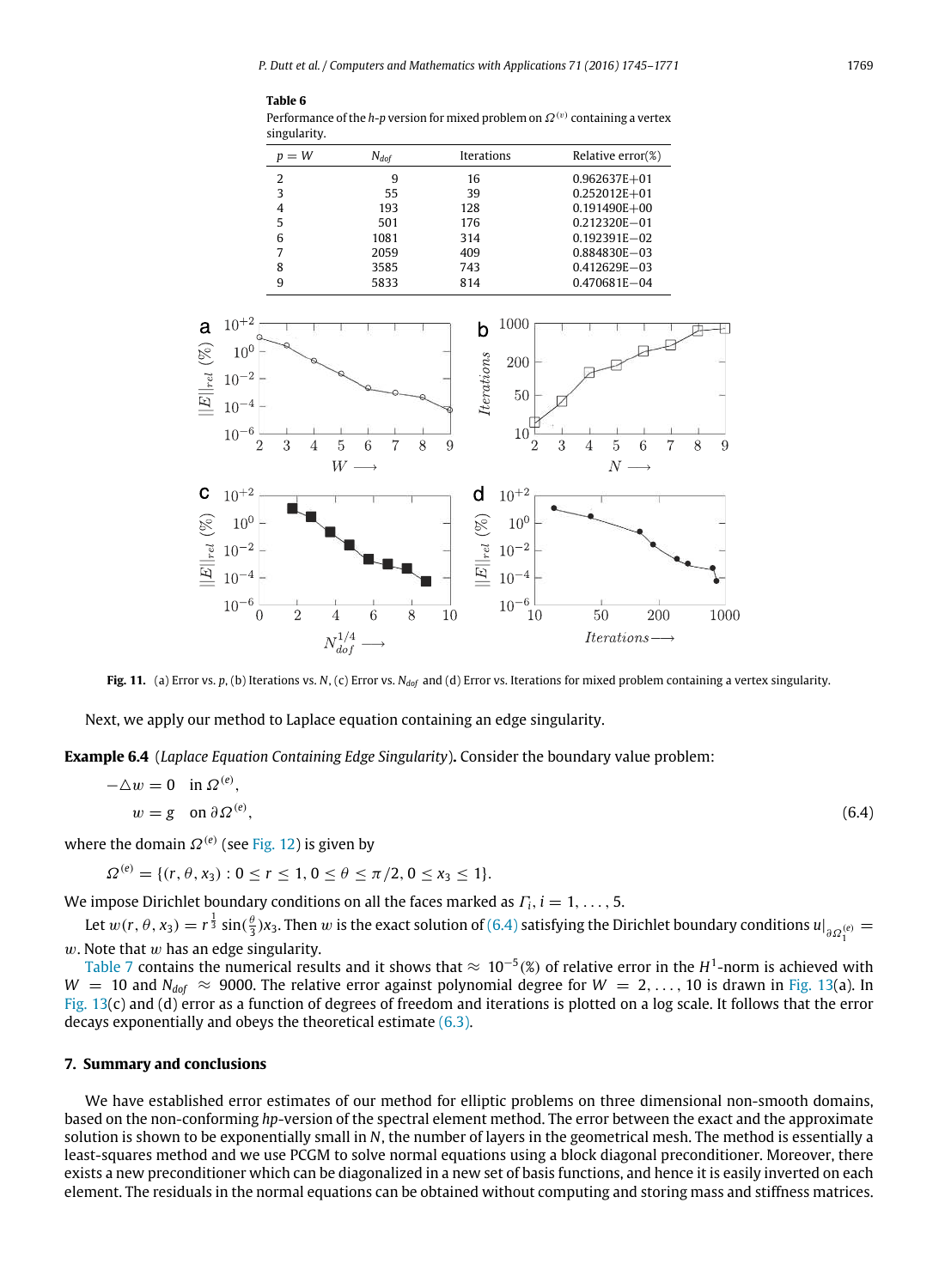<span id="page-25-1"></span>**Table 7** Performance of the *h*-*p* version for Laplace equation on  $\Omega^{(e)}$ .  $p = W$   $N_{dof}$  Iterations Relative error(%)

| $\ddotsc$        |                  |
|------------------|------------------|
| 2<br>10<br>24    | $0.464542E + 00$ |
| 3<br>34<br>57    | $0.131359E + 00$ |
| 38<br>196<br>4   | $0.402204E - 01$ |
| 5<br>49<br>504   | $0.123974E - 01$ |
| 58<br>6<br>1085  | $0.364617E - 02$ |
| 68<br>2064       | $0.107525E - 02$ |
| 75<br>8<br>3592  | $0.315249E - 03$ |
| 85<br>9<br>5840  | 0.920349E-04     |
| 98<br>9001<br>10 | 0.279848E-04     |

<span id="page-25-0"></span>

**Fig. 12.** (a) The domain  $\Omega^{(e)}$  containing an edge singularity, (b) Geometrical mesh imposed on  $\Omega^{(e)}$ .

<span id="page-25-2"></span>

**Fig. 13.** (a) Error vs. *p*, (b) Iterations vs. *N*, (c) Error vs. *Ndof* and (d) Error vs. Iterations for Laplace equation containing an edge singularity.

Numerical experiments on non-smooth domains with analytic and singular solutions confirm our estimates of the error and computational complexity.

The method presented in this series of papers can be applied to the elliptic problems arising from mechanics and engineering such as elasticity problems on polyhedral domains and magnetic–electric problems on smooth and non-smooth domains in three dimensions. We intend to do more rigorous computations on some of these problems in the future work.